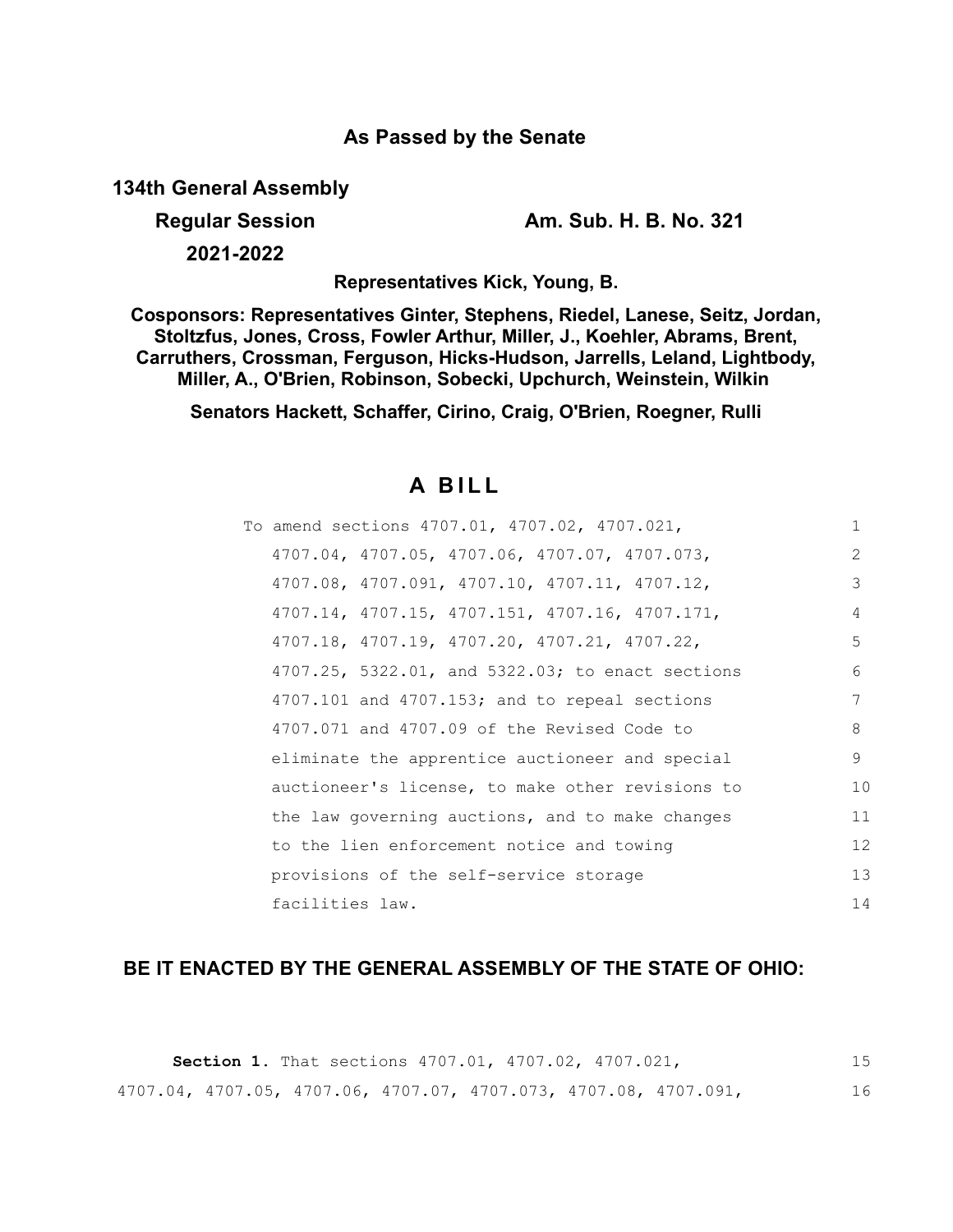#### **Am. Sub. H. B. No. 321 Page 2 Page 2 As Passed by the Senate**

4707.10, 4707.11, 4707.12, 4707.14, 4707.15, 4707.151, 4707.16, 4707.171, 4707.18, 4707.19, 4707.20, 4707.21, 4707.22, 4707.25, 5322.01, and 5322.03 be amended and sections 4707.101 and 4707.153 of the Revised Code be enacted to read as follows: **Sec. 4707.01.** As used in this chapter: (A) "Auction" means a method of sale of real or personal property, goods, or chattels, at a predetermined date and time, by means of a verbal exchange, regular mail, telecommunications, the internet, an electronic transmission, or a physical gesture between an auctioneer or apprentice auctioneer and members of the audience or prospective purchasers, the exchanges and gestures consisting of a series of invitations for offers made by the auctioneer and offers by members of the audience or prospective purchasers, with the right to acceptance of offers with the auctioneer or apprentice auctioneer. "Auction" includes a sale of real or personal property, goods, or chattels in which there has been a solicitation or invitation by advertisement to the public for an advance in bidding using sealed bidding, provided that the bids are opened and there is a call for an advancement of the bids. (B) "Auctioneer" means any person who engages, or who by 17 18 19 20 21 22 23 24 25 26 27 28 29 30 31 32 33 34 35 36 37 38

advertising or otherwise holds the person out as being able to engage, in the calling for, recognition of, and the acceptance of, offers for the purchase of real or personal property, goods, or chattels at auction either directly or through the use of other licensed auctioneers-or apprentice auctioneers. 39 40 41 42

(C) "Apprentice auctioneer" means any individual who is sponsored by an auctioneer to deal or engage in any activities mentioned in division (A) of this section. 43 44 45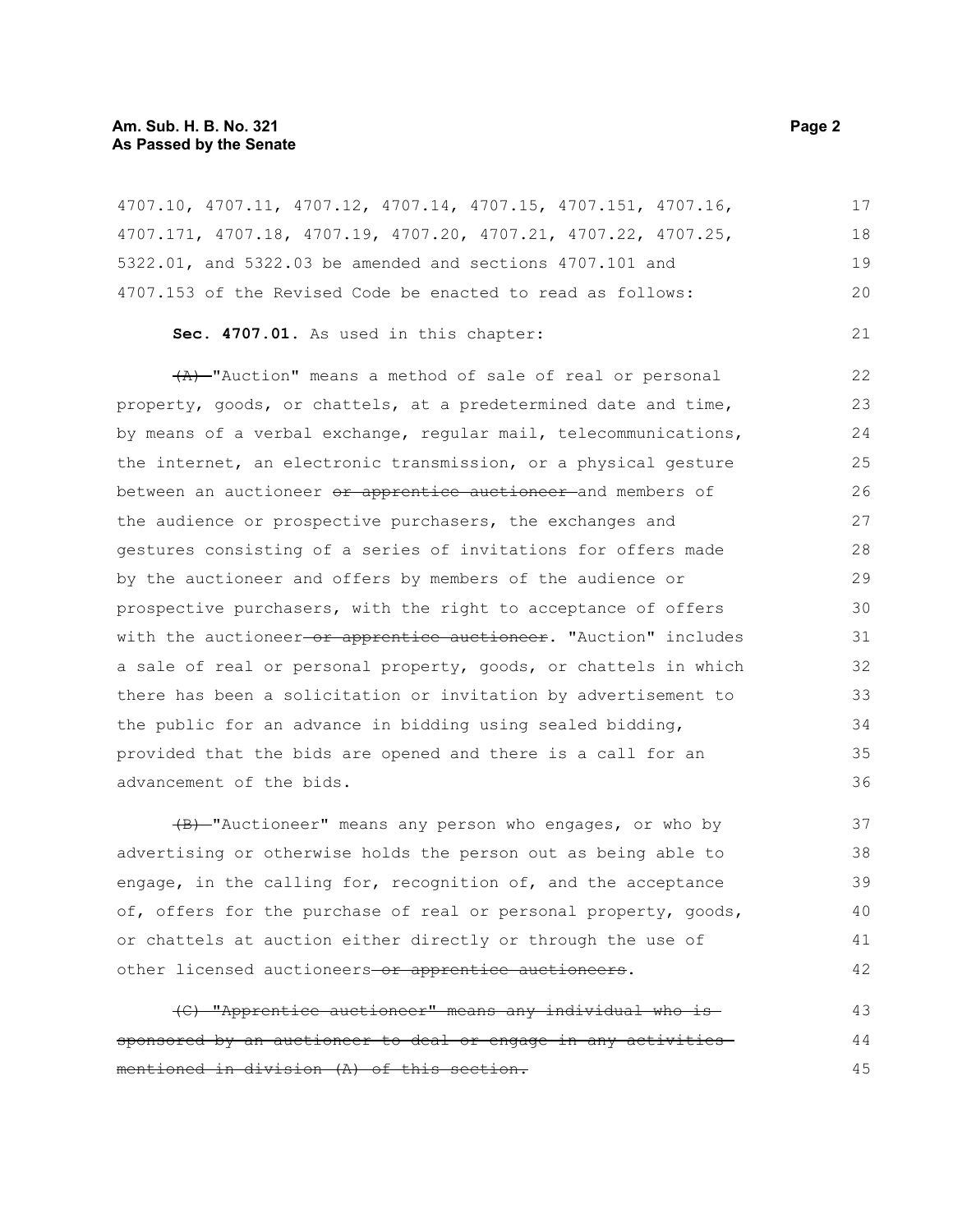| (D) "Special auctioneer" means any person who currently is      | 46 |
|-----------------------------------------------------------------|----|
| subject to section 4707.071 of the Revised Code.                | 47 |
| (E) -"Absolute auction" means an auction of real or             | 48 |
| personal property to which all of the following apply:          | 49 |
| (1) The property is sold to the highest bidder without          | 50 |
| reserve.                                                        | 51 |
| (2) The auction does not require a minimum bid.                 | 52 |
| (3) The auction does not require competing bids of any          | 53 |
| type by the seller or an agent of the seller.                   | 54 |
| (4) The seller of the property cannot withdraw the              | 55 |
| property from auction after the auction is opened and there is  | 56 |
| public solicitation or calling for bids unless no bid is made   | 57 |
| within a reasonable time.                                       | 58 |
| (F) Weserve auction" means an auction in which the seller       | 59 |
| or an agent of the seller reserves the right to establish a     | 60 |
| stated minimum bid, the right to reject or accept any or all    | 61 |
| bids, or the right to withdraw the real or personal property at | 62 |
| any time prior to the completion of the auction by the          | 63 |
| auctioneer.                                                     | 64 |
| (G)-"Auction mediation company" means a company that            | 65 |
| provides a forum through the internet for a person to sell the  | 66 |
| person's real or personal property via the submission of silent | 67 |
| bids using a computer or other electronic device.               | 68 |
| (H) "Public authority" means any board or commission of         | 69 |
| the state or any officer of such a board or commission, or any  | 70 |
| political subdivision of the state.                             | 71 |
| (I) "Estate auction" means the auction of real or personal      | 72 |
| property of a deceased person.                                  | 73 |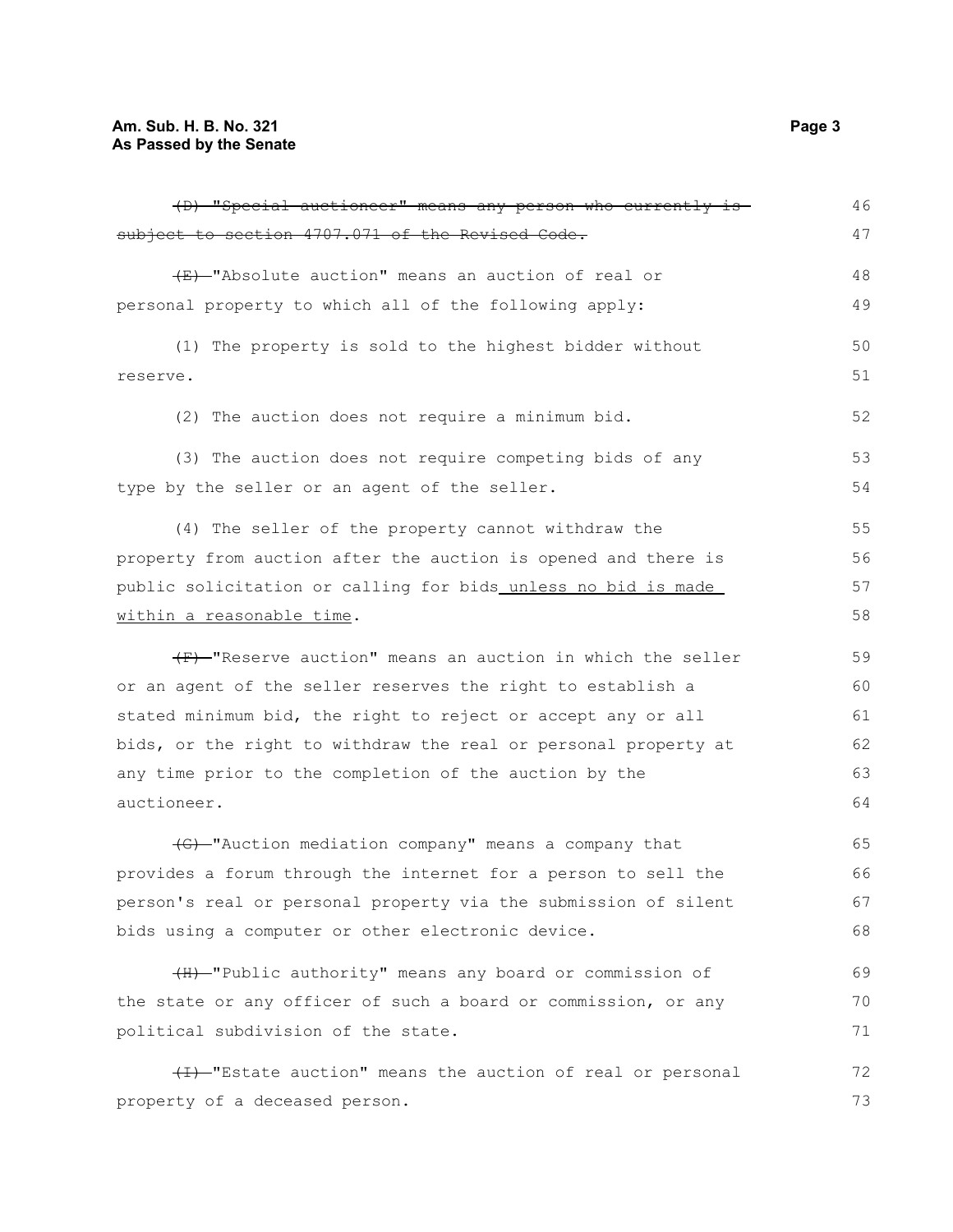#### **Am. Sub. H. B. No. 321 Page 4 As Passed by the Senate**

| (J) "Absentee bidding" means a method by which a potential       | 74 |
|------------------------------------------------------------------|----|
| purchaser authorizes a proxy to place on behalf of the potential | 75 |
| purchaser a written or oral bid to an auctioneer or auction firm | 76 |
| or an agent of an auctioneer or auction firm.                    | 77 |
| (K)-"Person" means an individual, sole proprietor,               | 78 |
| corporation, limited liability company, association, or          | 79 |
| partnership.                                                     | 80 |
| (L) -"Auction firm" means a person who provides auction          | 81 |
| services_for_online_or_live_auctions.                            | 82 |
| (M) -"Auction services" means arranging, managing, and           | 83 |
| sponsoring a personal property auction. "Auction services"       | 84 |
| includes the taking and advertising of personal property on      | 85 |
| consignment to be sold at an online or live auction by a         | 86 |
| licensed auctioneer for a fee or other consideration.            | 87 |
| (N) "Consignee" means a person or auction firm that, in          | 88 |
| the reqular course of business, takes personal property on       | 89 |
| consignment to be sold at an online or live auction by a         | 90 |
| licensed auctioneer.                                             | 91 |
| (0) "Firm manager" means the individual designated by an         | 92 |
| auction firm who is responsible for ensuring that the auction    | 93 |
| firm complies with this chapter.                                 | 94 |
| (P) -"Sealed bidding" means a method of submitting a bid in      | 95 |
| writing by one or more persons following which the bids are      | 96 |
|                                                                  |    |

opened at an advertised, predetermined time and place, and, after a review of all the bids received, the real or personal property is awarded to the highest and most responsive bidder. 97 98 99

(Q) "Multi-parcel auction" means any auction of real or personal property in which multiple parcels or lots are offered for sale in various amalgamations, including as individual 100 101 102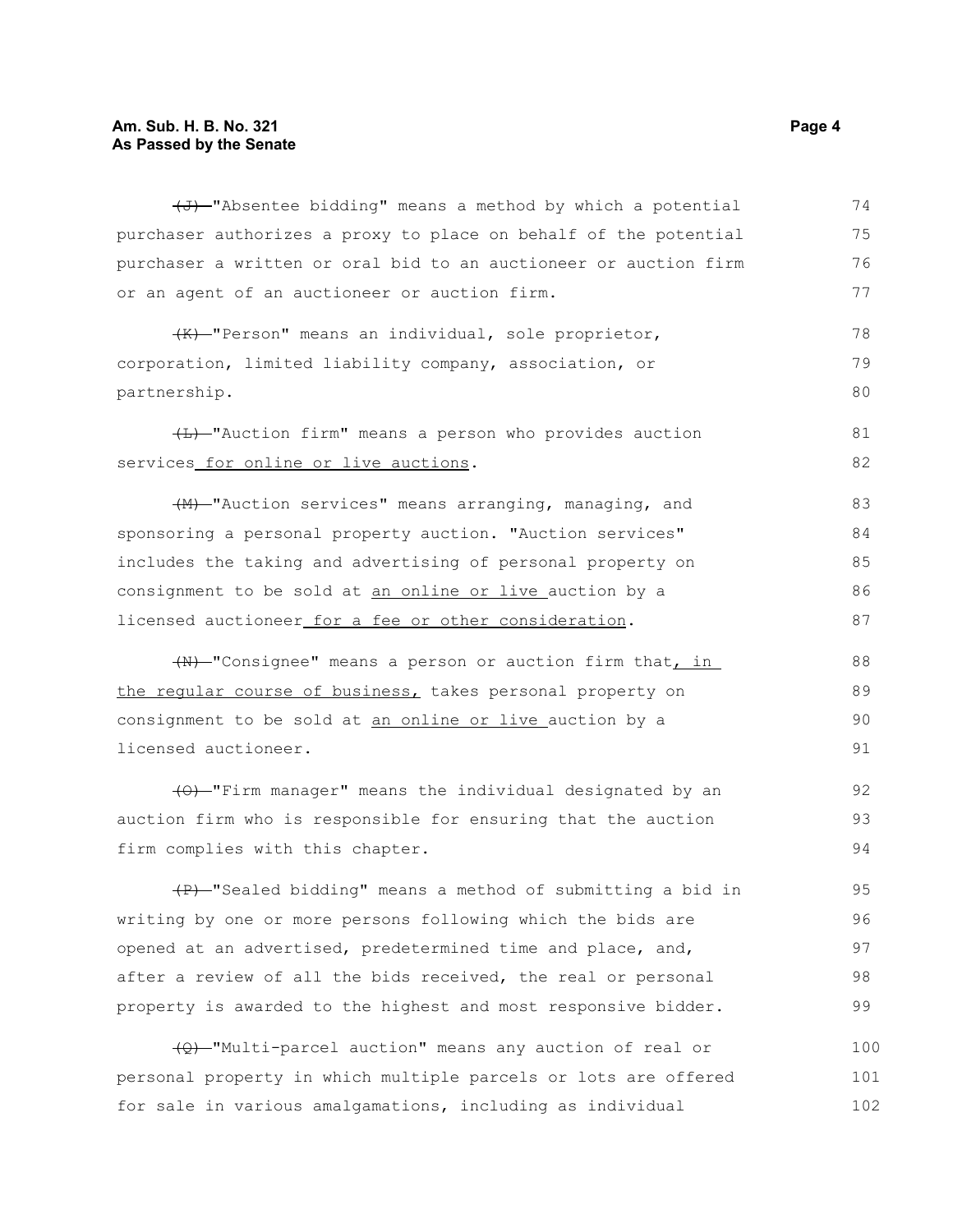| parcels or lots, combinations of parcels or lots, and all                       | 103 |
|---------------------------------------------------------------------------------|-----|
| parcels or lots as a whole.                                                     | 104 |
| "Live auction" means an auction that is hosted by an                            | 105 |
| auctioneer in real time.                                                        | 106 |
| "Online auction" means an auction or sale at auction of                         | 107 |
| real or personal property that is conducted via a web site or                   | 108 |
| similar interactive communication media in which the web site or                | 109 |
| similar interactive communication media accepts and rejects bids                | 110 |
| and declares items, parcels, or lots sold.                                      | 111 |
|                                                                                 |     |
| Sec. 4707.02. (A) No person shall act as an auction firm,                       | 112 |
| <u>or</u> auctioneer <del>, apprentice auctioneer, or special auctioneer-</del> | 113 |
| within this state without a license issued by the department of                 | 114 |
| agriculture. No auction shall be conducted in this state except                 | 115 |
| by an auctioneer licensed by the department.                                    | 116 |
| Except as provided in division (D) of this section, the                         | 117 |
| department shall not issue or renew a license if the applicant                  | 118 |
| or licensee has been convicted of a felony or crime involving                   | 119 |
| fraud or theft in this or another state at any time during the                  | 120 |
| ten years immediately preceding application or renewal.                         | 121 |
| (B) Division (A) of this section does not apply to any of                       | 122 |
| the following:                                                                  | 123 |
| (1) Sales at auction that either are required by law to be                      | 124 |
| at auction, other than sales pursuant to a judicial order or                    | 125 |
| decree, or are conducted by or under the direction of a public                  | 126 |
| authority;                                                                      | 127 |
| (2) The owner of any real or personal property desiring to                      | 128 |
|                                                                                 |     |
| sell the property at auction, provided that the property was not                | 129 |
| acquired for the purpose of resale;                                             | 130 |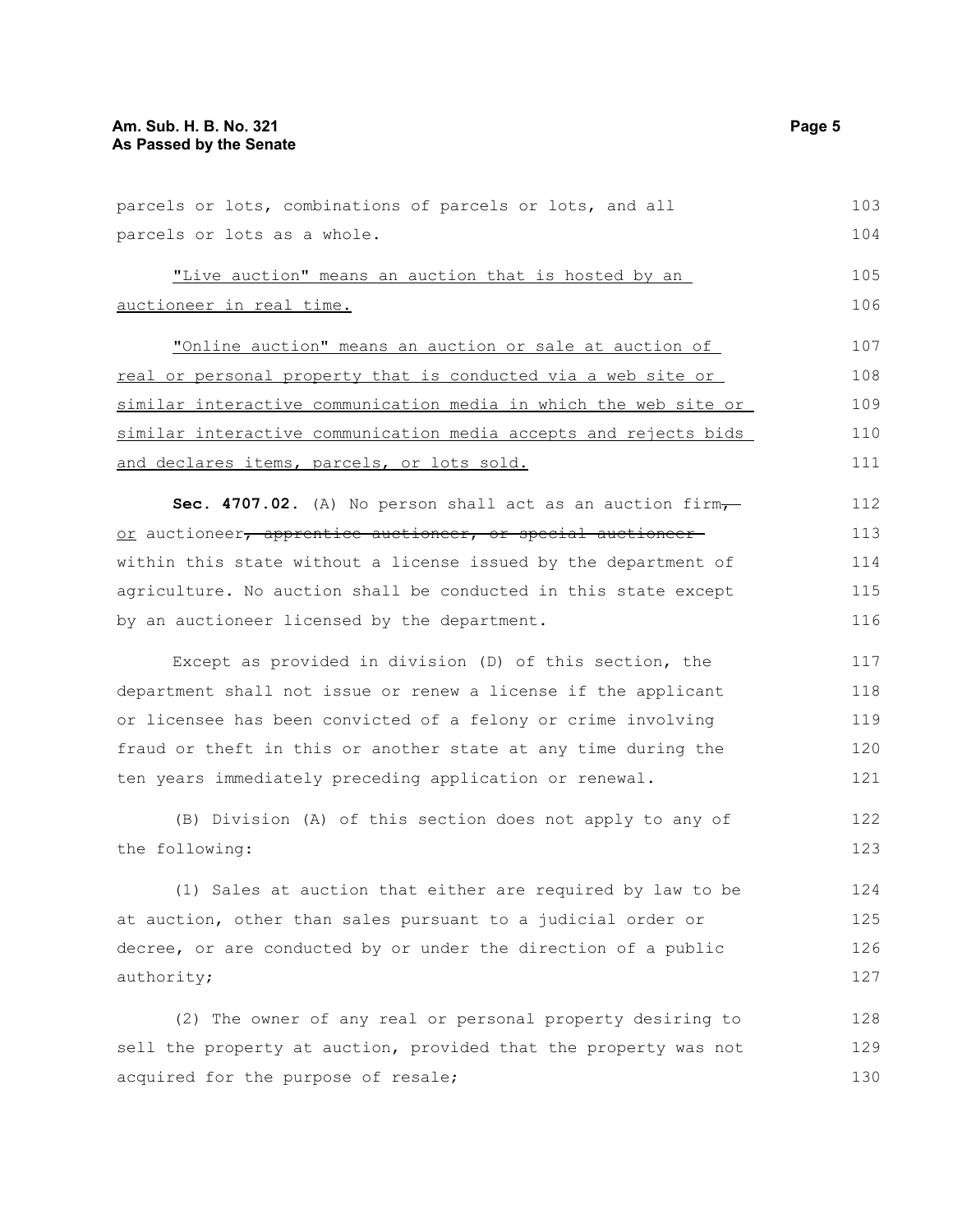(4) An auction that is conducted in a course of study for auctioneers that is approved by the state auctioneers commission created under section 4707.03 of the Revised Code for purposes of student training and is supervised by a licensed auctioneer; 132 133 134 135

(5)(a) An auction that is sponsored by a nonprofit or charitable organization that is registered in this state under Chapter 1702. or Chapter 1716. of the Revised Code, respectively, if the auction only involves the property of the members of the organization and the auction is part of a fair that is organized by an agricultural society under Chapter 1711. of the Revised Code or by the Ohio expositions commission under Chapter 991. of the Revised Code at which an auctioneer who is licensed under this chapter physically conducts the auction; 136 137 138 139 140 141 142 143 144

(b) Sales at an auction sponsored by a charitable, religious, or civic organization that is tax exempt under subsection  $501(c)$  (3) of the Internal Revenue Code, or by a public school, chartered nonpublic school, or community school, if no person in the business of organizing, arranging, or conducting an auction for compensation and no consignor of consigned items sold at the auction, except such organization or school, receives compensation from the proceeds of the auction. As used in division  $(B)$  (5)(b) of this section, "compensation" means money, a thing of value other than participation in a charitable event, or a financial benefit. 145 146 147 148 149 150 151 152 153 154 155

(c) Sales at an auction sponsored by an organization that is tax exempt under subsection 501(c)(6) of the Internal Revenue Code and that is a part of a national, regional, or state convention or conference that advances or promotes the auction profession in this state when the property to be sold is donated 156 157 158 159 160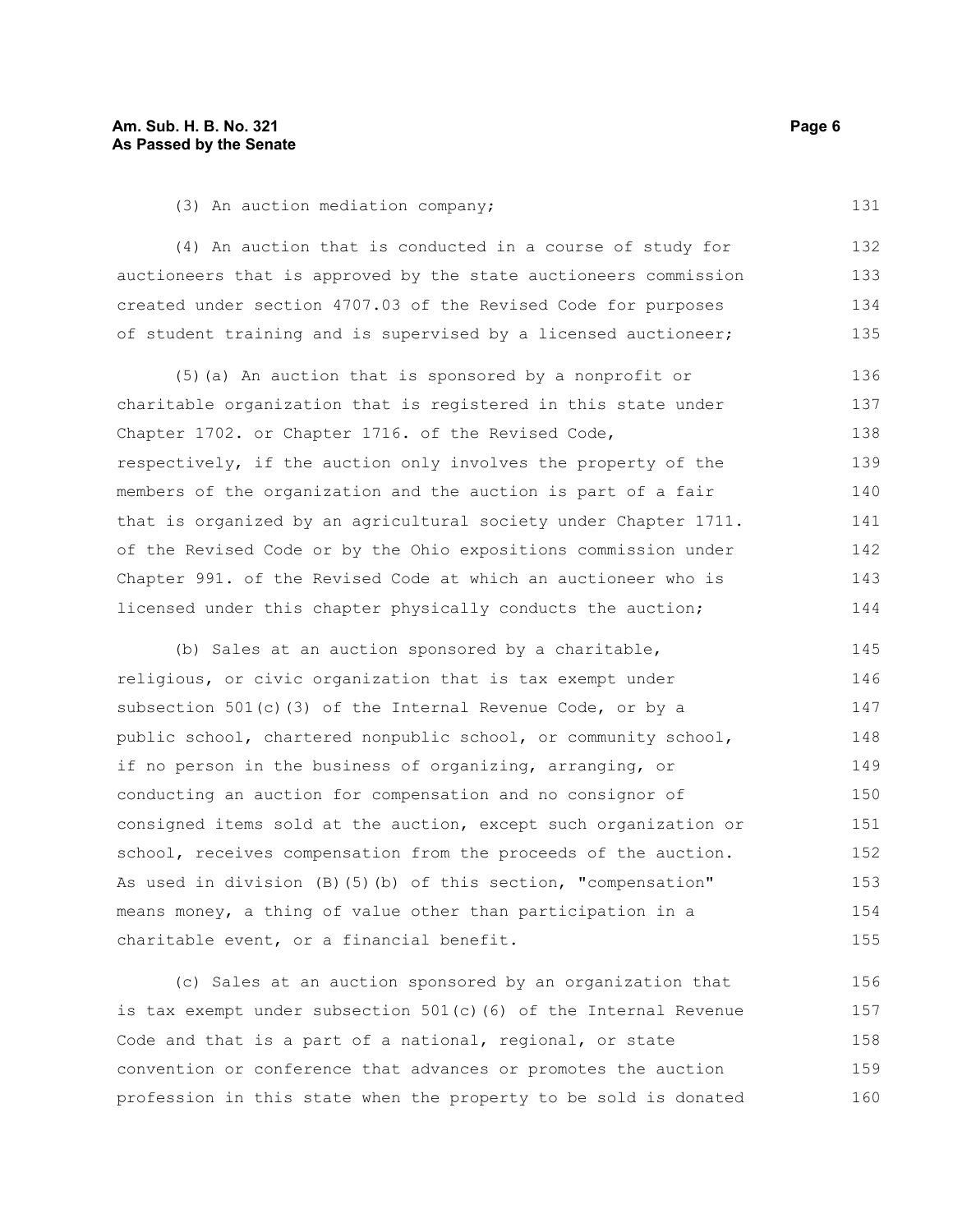to or is the property of the organization and the proceeds remain within the organization or are donated to a charitable organization that is tax exempt under subsection 501(c)(3) of the Internal Revenue Code. 161 162 163 164

(6) A person licensed as a livestock dealer under Chapter 943. of the Revised Code who exclusively sells livestock and uses an auctioneer who is licensed under this chapter to conduct the auction; 165 166 167 168

(7) A person licensed as a motor vehicle auction owner under Chapter 4517. of the Revised Code who exclusively sells motor vehicles to a person licensed under Chapter 4517. of the Revised Code and who uses an auctioneer who is licensed under this chapter to conduct the auction; 169 170 171 172 173

(8) Sales of real or personal property conducted by means of the internet, provided that they are not conducted inconjunction with a live auction; 174 175 176

 $(9)$  -A bid calling contest that is approved by the commission and that is conducted for the purposes of the advancement or promotion of the auction profession in this state; 177 178 179 180

 $(10)$  (9) An auction at which the champion of a national or international bid calling contest appears, provided that both of the following apply: 181 182 183

(a) The champion is not paid a commission.

(b) The auction is conducted under the direct supervision of an auctioneer licensed under this chapter in order to ensure that the champion complies with this chapter and rules adopted under it. 185 186 187 188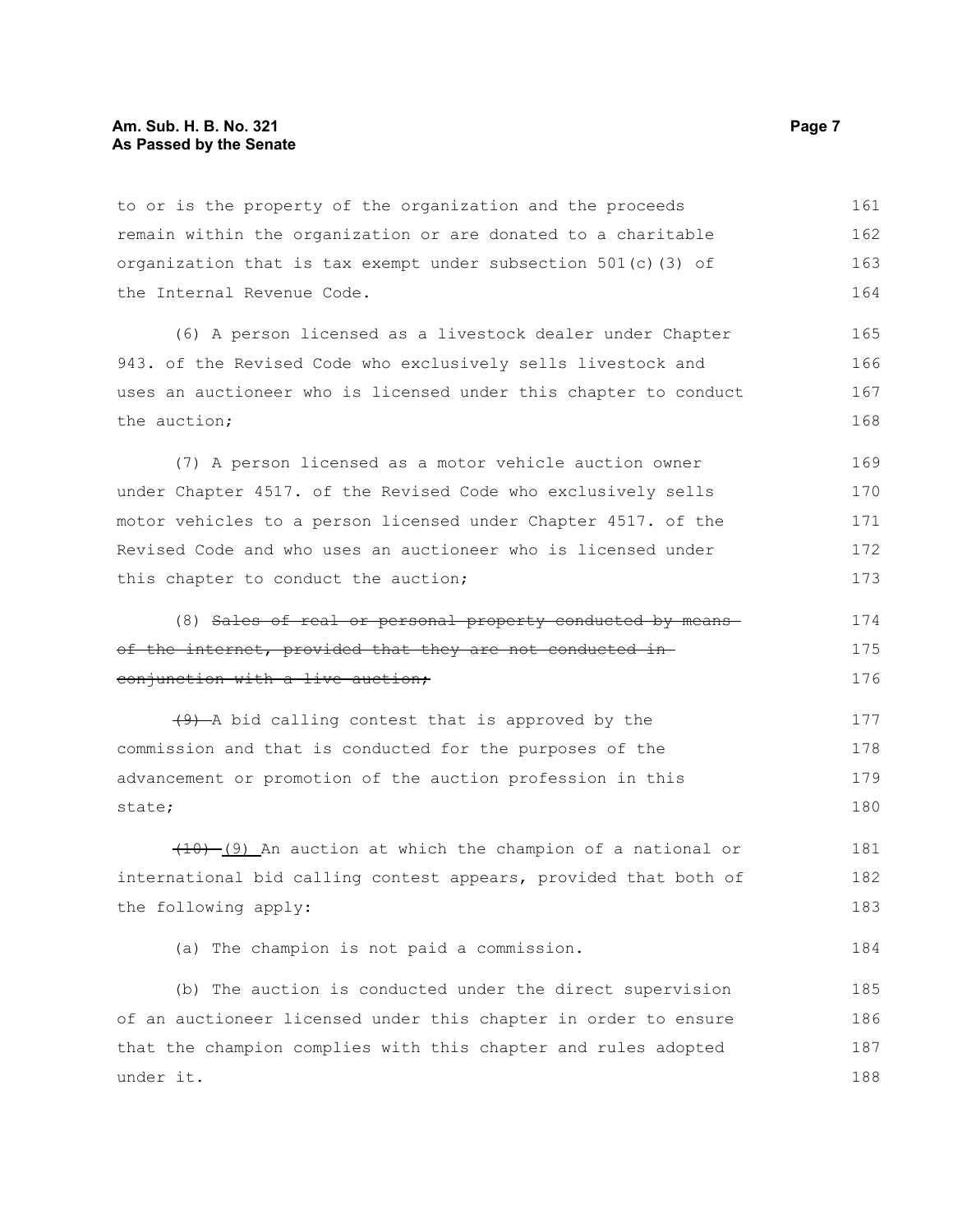(C)(1) No person shall advertise or hold oneself out as an auction firm<sub>7</sub> or auctioneer, apprentice auctioneer, or special auctioneer without a license issued by the department of agriculture. 189 190 191 192

(2) Division (C)(1) of this section does not apply to an individual who is the subject of an advertisement regarding an auction conducted under division (B)(5)(b) of this section. 193 194 195

(D) The department shall not refuse to issue a license to an applicant because of a criminal conviction unless the refusal is in accordance with section 9.79 of the Revised Code. 196 197 198

**Sec. 4707.021.** Only an auctioneer who is licensed under this chapter and who is licensed as a real estate broker or a real estate salesperson under Chapter 4735. of the Revised Code shall sign an auction contract for the sale of real property at auction. A real estate broker who is licensed under Chapter 4735. of the Revised Code, but who is not licensed as an auctioneer under this chapter shall not sign an auction contract or conduct an auction, but may contract for the sale of real property at auction only if either of the following applies: 199 200 201 202 203 204 205 206 207

(A) The auctioneer who signs the auction contract and who conducts the auction is a salesperson licensed under Chapter 4735. of the Revised Code and is associated with the real estate broker who contracts for the sale of real property.

(B) The real estate broker enters into a cooperative agreement with another real estate broker licensed under Chapter 4735. of the Revised Code with whom an auctioneer licensed under this chapter is associated and the auctioneer is solely responsible for signing the auction contract and conducting the auction. 212 213 214 215 216 217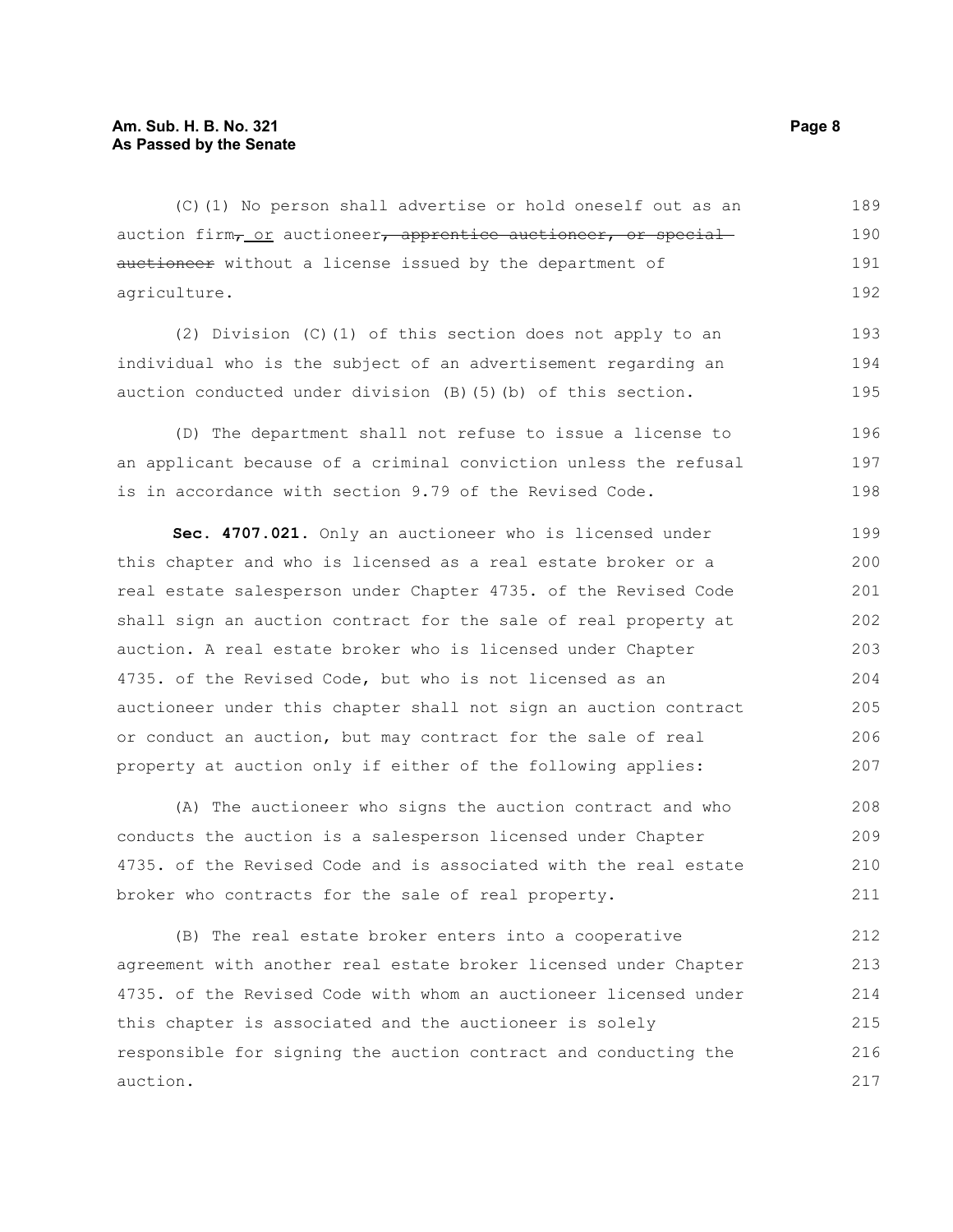## **Am. Sub. H. B. No. 321 Page 9 As Passed by the Senate**

| An apprentice auctioneer who is licensed as a real estate        | 218 |
|------------------------------------------------------------------|-----|
| broker or real estate salesperson under Chapter 4735. of the     | 219 |
| Revised Code may act as a bid caller in the sale of real-        | 220 |
| property at auction if the sponsoring auctioneer is licensed     | 221 |
| under this chapter and is licensed as a real estate broker or-   | 222 |
| real estate salesperson under Chapter 4735. of the Revised Code. | 223 |
| Nothing in this section shall be construed to permit a           | 224 |
| business to contract for the sale of real property at auction    | 225 |
| through an individual who is not licensed under this chapter and | 226 |
| Chapter 4735. of the Revised Code.                               | 227 |
| Sec. 4707.04. (A) The state auctioneers commission shall,        | 228 |
| upon qualification of the member or members appointed in each    | 229 |
| year, select from its members a chairperson, and shall serve in  | 230 |
| an advisory capacity to the department of agriculture for the    | 231 |
| purpose of carrying out this chapter. The commission shall meet  | 232 |
| not less than four times annually.                               | 233 |
| (B) (1) The commission shall establish requirements and          | 234 |
| standards for eourses both of the following:                     | 235 |
| (a) Courses of study in auctioneering;                           | 236 |
| (b) Courses of study for purposes of continuing education        | 237 |
| under section 4707.101 of the Revised Code. The                  | 238 |
| (2) The commission triennially shall review the courses of       | 239 |
| study in auctioneering that are offered at institutions and      | 240 |
| continuing education providers in order to determine whether the | 241 |
| courses comply with those the requirements and standards         | 242 |
| established under division (B) (1) of this section. The          | 243 |
| commission shall approve institutions and continuing education   | 244 |
| providers that offer courses that comply with the requirements   | 245 |
| and standards. If an institution or continuing education         | 246 |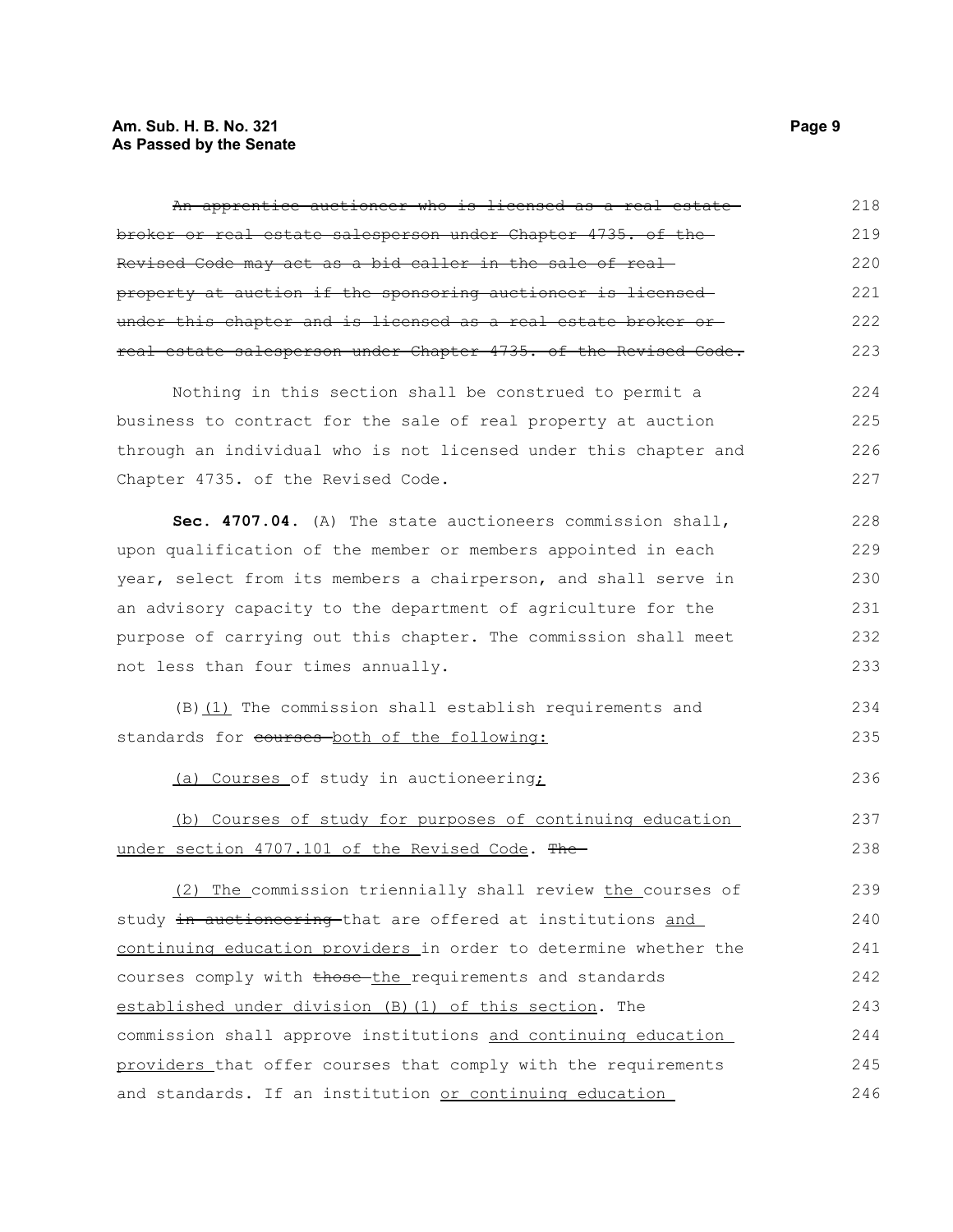provider is not approved, the institution or continuing education provider may reapply for approval within a year of the disapproval. If at that time the commission approves the institution or continuing education provider, the institution or continuing education provider shall be approved for the remainder of the triennial period. The commission, prior to the triennial review, may place on probationary status or revoke the approval of any institution or continuing education provider that provides a course of study in auctioneering if the institution or continuing education provider fails to comply with the requirements and standards established under thisdivision (B)(1) of this section. 247 248 249 250 251 252 253 254 255 256 257 258

(C) Members of the commission who are licensed auctioneers under this chapter shall administer the oral licensing examination required under section 4707.08 of the Revised Code.

(D) Each commissioner shall receive the commissioner's actual and necessary expenses incurred in the discharge of the commissioner's duties. Each commissioner also shall receive a per diem salary from the auctioneers fund created in section 4707.05 of the Revised Code for each meeting attended. The director of agriculture shall adopt rules in accordance with Chapter 119. of the Revised Code establishing the per diem salary. 262 263 264 265 266 267 268 269

 $(E)$  (D) The commission may form subcommittees for purposes of research, education, and promotion of the auctioneering profession. If a majority of the members of the commission approves, the members of a subcommittee may be reimbursed from the auction education fund created in section 4707.171 of the Revised Code for the actual and necessary expenses incurred in the discharge of their duties. 270 271 272 273 274 275 276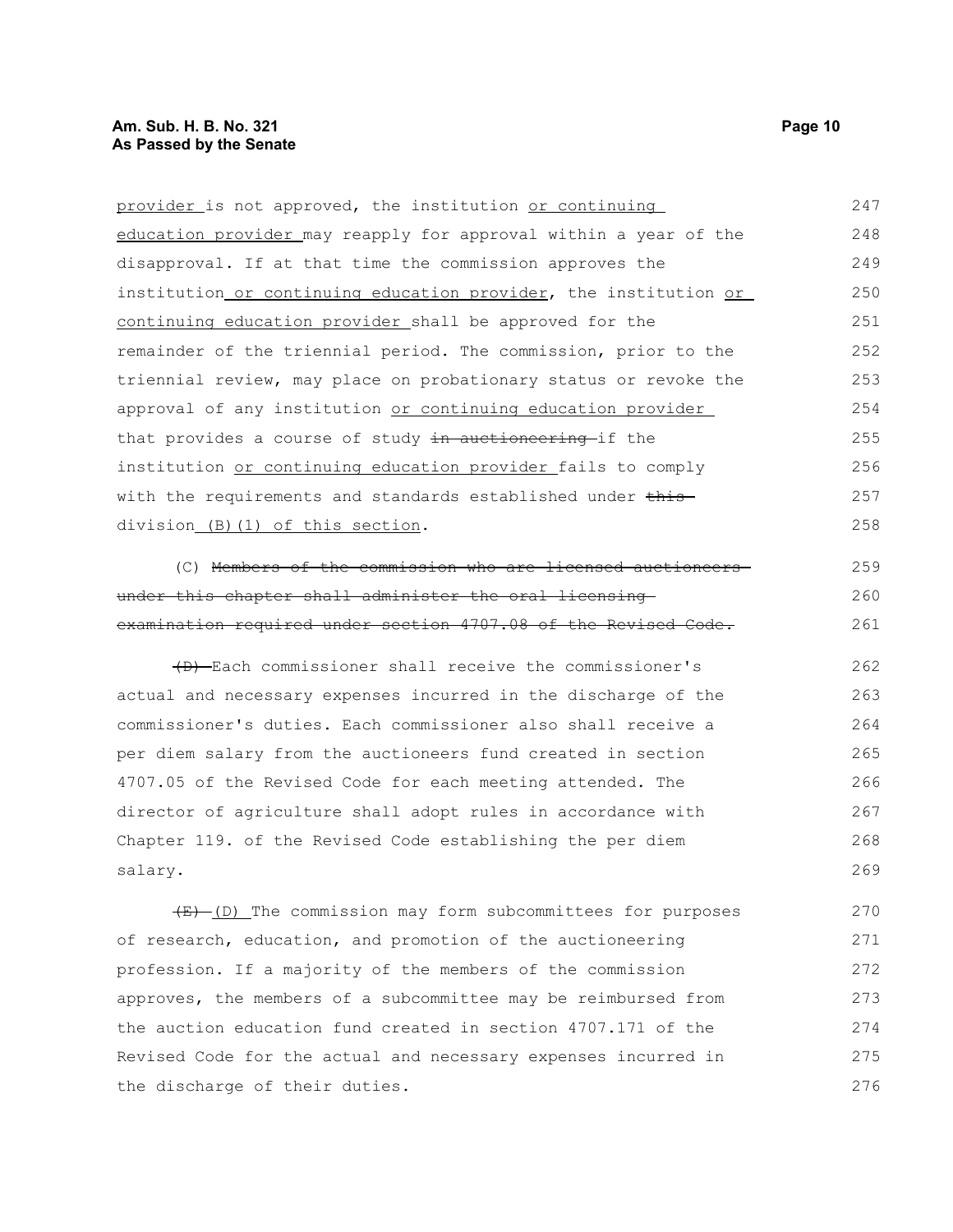#### **Am. Sub. H. B. No. 321 Page 11 As Passed by the Senate**

 $(F)$  (E) Serving as a member of the commission does not constitute holding a public office or position of employment under the laws of this state and does not constitute grounds for removal of public officers or employees from their offices or positions of employment. 277 278 279 280 281

 $\overline{(G)}$  (F) The commission may advise the director on actions of the director as required under this chapter.

**Sec. 4707.05.** Except as otherwise provided in section 4707.25 of the Revised Code, all fees and charges collected by the department of agriculture pursuant to this chapter shall be paid into the state treasury to the credit of the auctioneers fund, which is hereby created. All expenses incurred by the department in administering this chapter shall be paid out of the fund. The total expenses incurred by the department in the administration of this chapter shall not exceed the total fees, charges, fines, and penalties imposed under sections 4707.08, 4707.10, and 4707.99 of the Revised Code and paid to the treasurer of state. The department may conduct education programs for the enlightenment and benefit of all auctioneers who have paid fees pursuant to sections 4707.08 and 4707.10 of the Revised Code. 284 285 286 287 288 289 290 291 292 293 294 295 296 297

At the end of each fiscal year, if the balance of the fund is greater than three hundred thousand dollars, the director of agriculture shall request the director of budget and management to, and the director of budget and management shall, transfer twenty-five per cent of the balance that is in excess of three hundred thousand dollars to the auction recovery fund created in section 4707.25 of the Revised Code. 298 299 300 301 302 303 304

**Sec. 4707.06.** The department of agriculture shall maintain a record of the names and addresses of all auction firms $_{\tau}$  and 305 306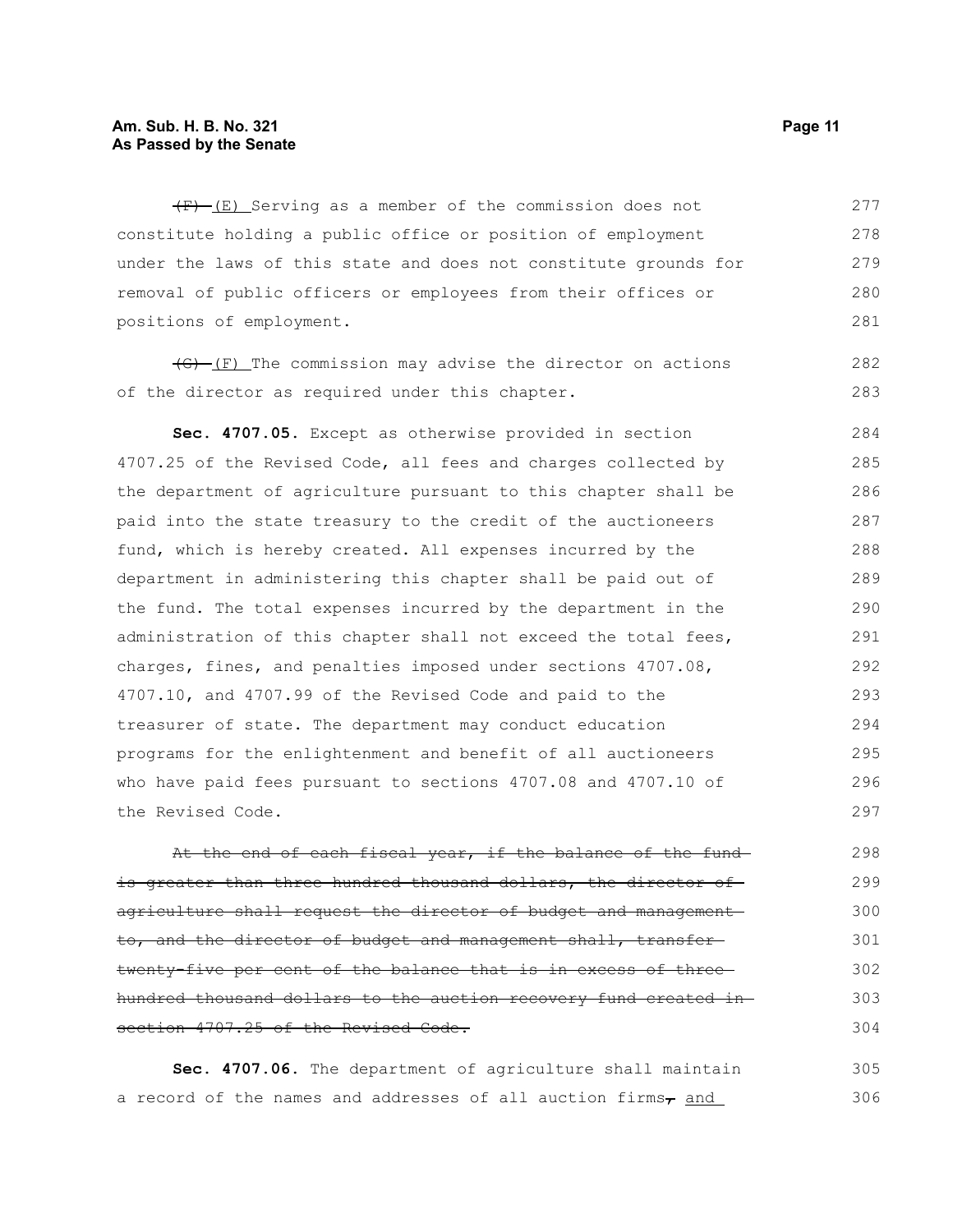## **Am. Sub. H. B. No. 321 Page 12 As Passed by the Senate**

| auctioneers, apprentice auctioneers, and special auctioneers                 | 307 |
|------------------------------------------------------------------------------|-----|
| licensed by the department. This record shall also include a                 | 308 |
| list of all persons whose licenses have been suspended or                    | 309 |
| revoked as well as any other information relative to the                     | 310 |
| enforcement of this chapter that the department considers of                 | 311 |
| interest to the public.                                                      | 312 |
| Sec. 4707.07. (A) The department of agriculture may grant                    | 313 |
| an auctioneer's <del>licenses</del> -license to those individuals who are-an | 314 |
| individual who is determined to be qualified by the department.              | 315 |
| Each individual who applies for an auctioneer's license shall                | 316 |
| furnish to the department, on forms provided by the department,              | 317 |
| satisfactory proof that the applicant:                                       | 318 |
| (1) Has attained the age of at least eighteen years;                         | 319 |
| (2) Has done one of the following:                                           | 320 |
| (a) Met the apprenticeship requirements set forth in-                        | 321 |
| section 4707.09 of the Revised Code;                                         | 322 |
| (b) Met the requirements of section 4707.12 of the Revised                   | 323 |
| Codesuccessfully completed a course of study in auctioneering at             | 324 |
| an institution that is approved by the state auctioneers                     | 325 |
| commission.                                                                  | 326 |
| (3) Has a general knowledge of the following:                                | 327 |
| (a) The requirements of the Revised Code relative to                         | 328 |
| auctioneers;                                                                 | 329 |
| (b) The auction profession;                                                  | 330 |
| (c) The principles involved in conducting an auction;                        | 331 |
| (d) Any local and federal laws regarding the profession of                   | 332 |
| auctioneering.                                                               | 333 |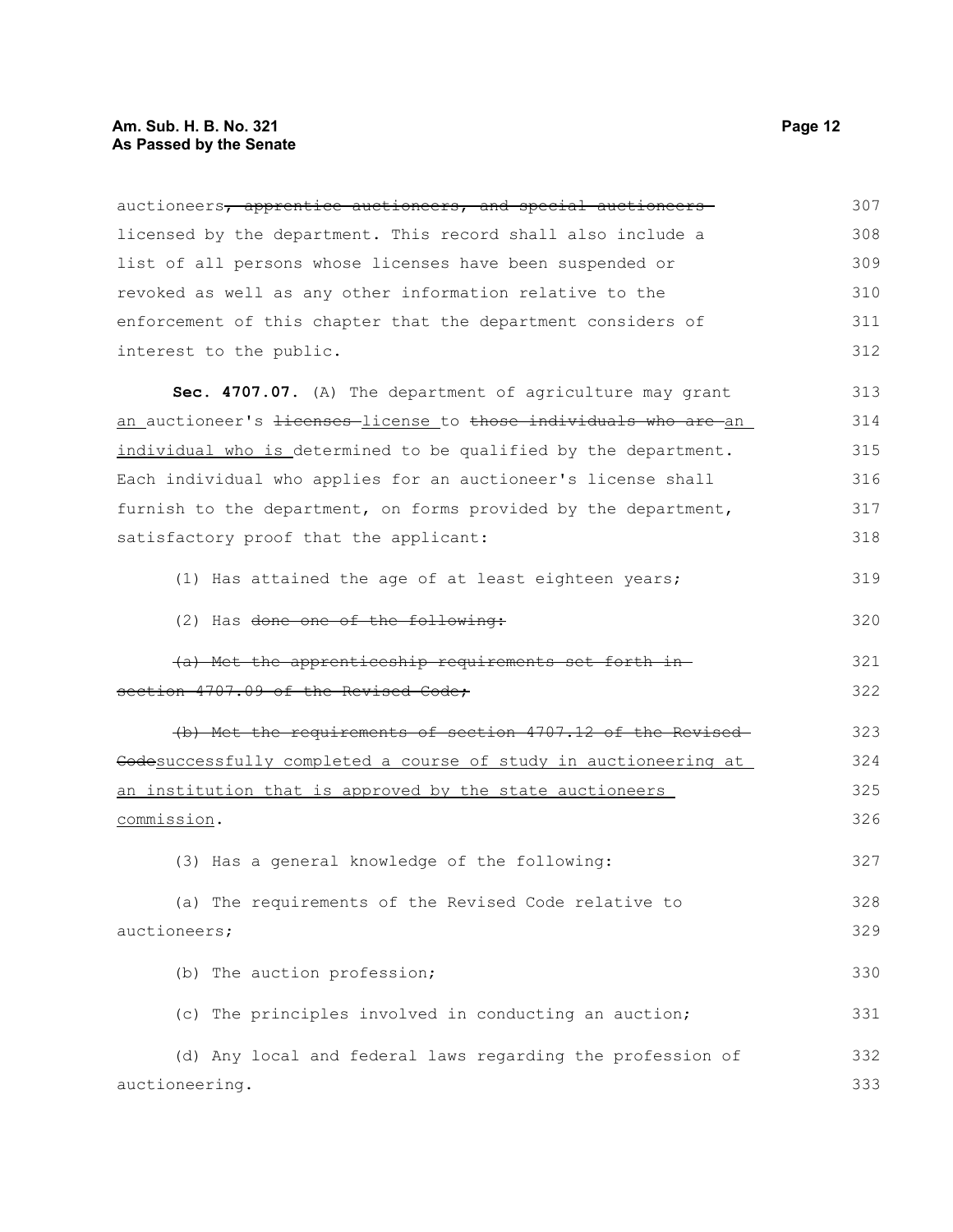third name.

| (4) Has satisfied the financial responsibility                           | 334 |
|--------------------------------------------------------------------------|-----|
| requirements established under section 4707.11 of the Revised            | 335 |
| Code if applicable.                                                      | 336 |
| (B) Auctioneers who served apprenticeships and who hold-                 | 337 |
| <del>licenses issued before May 1, 1991, and who seek renewal of-</del>  | 338 |
| <u>their licenses, are not subject to the additional apprenticeship-</u> | 339 |
| requirements imposed by section 4707.09 of the Revised CodeIf            | 340 |
| the department determines that an application is incomplete, the         | 341 |
| department shall notify the applicant that the application is            | 342 |
| incomplete and inform the applicant of the information that is           | 343 |
| missing from the application. An applicant shall submit the              | 344 |
| additional information within ninety days after being notified           | 345 |
| by the department that the application is incomplete. If an              | 346 |
| applicant fails to submit the required information within that           | 347 |
| ninety-day period, the department shall deny the application and         | 348 |
| the applicant shall forfeit the application fee to the                   | 349 |
| department.                                                              | 350 |
| (C) A licensee may do business under more than one                       | 351 |
| registered name, but not to exceed three registered names,               | 352 |
| provided that the names have been approved by the department.            | 353 |
| The department may reject the application of any person seeking          | 354 |

(D) The department, in its discretion, may waive the schooling and apprenticeship requirements for a resident of this-362 363

licensure under this chapter if the name or names to be used by the applicant are likely to mislead the public, or if the name or names do not distinguish the applicant from the name or names

applicant applies to the department to do business under three names, the department may charge a fee of ten dollars for the

of any existing person licensed under this chapter. If an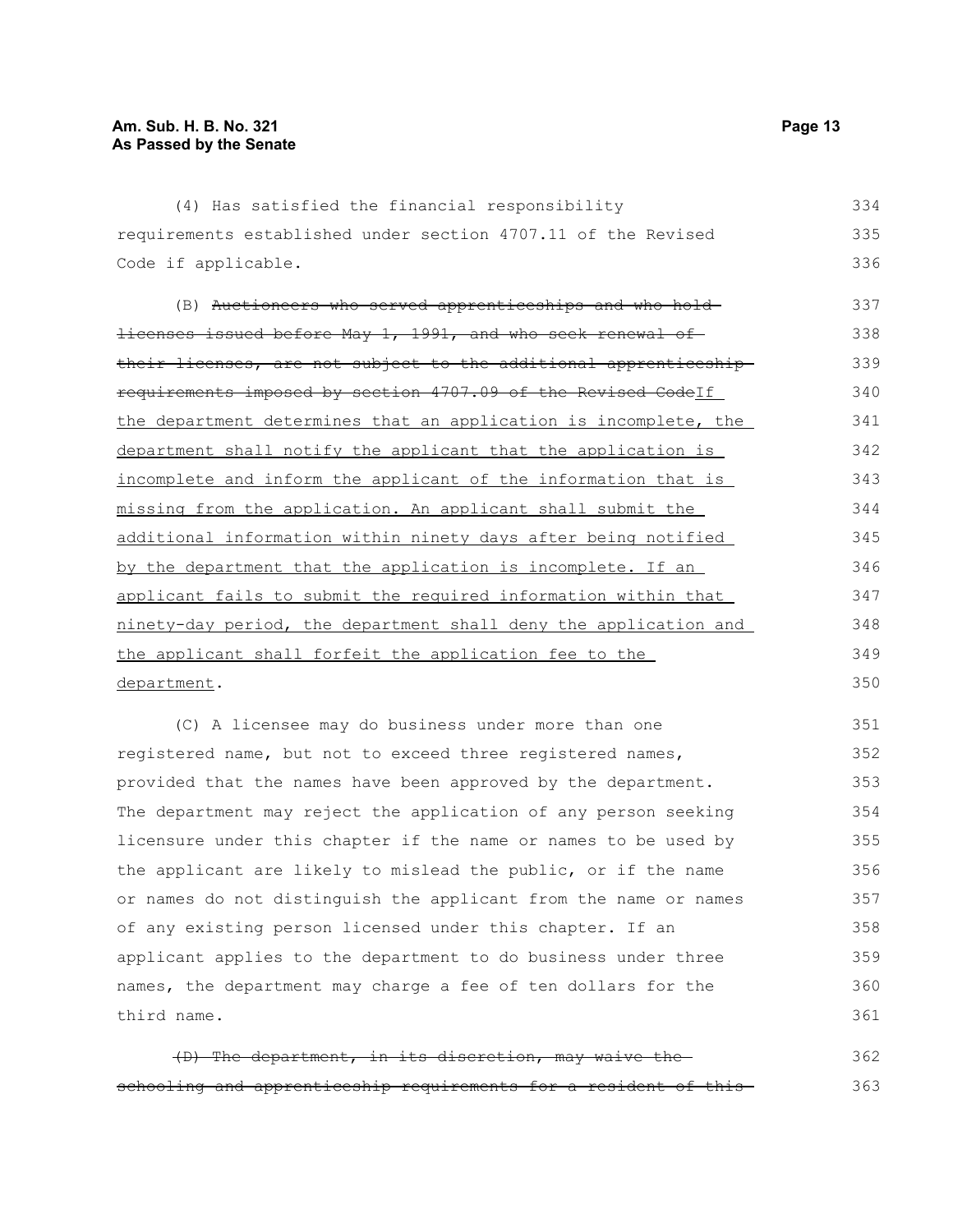## **Am. Sub. H. B. No. 321 Page 14 As Passed by the Senate**

| state, provided that the resident holds a valid auctioneer's     | 364 |
|------------------------------------------------------------------|-----|
| license that was issued by a state with which the department has | 365 |
| entered into a reciprocal licensing agreement and the resident-  | 366 |
| is in good standing with that state. The applicant shall provide | 367 |
| proof that is satisfactory to the department that the applicant  | 368 |
| has had two years of experience as an auctioneer immediately     | 369 |
| preceding the date of application that includes at a minimum-    | 370 |
| twelve auctions in which the applicant was a bid caller in the   | 371 |
| reciprocal state.                                                | 372 |
| Sec. 4707.073. (A) No corporation, limited liability             | 373 |
| company, general or limited partnership, or unincorporated       | 374 |
| association shall act or hold itself out as an auctioneer        | 375 |
| without a valid auctioneer's license issued under this section.  | 376 |
| This section does not apply to a person who is issued a license  | 377 |
| under section 4707.071 of the Revised Code.                      | 378 |
| (B) The department of agriculture may grant an                   | 379 |
| auctioneer's license to a corporation, limited liability         | 380 |
| company, general or limited partnership, or unincorporated       | 381 |
| association that is determined to be qualified by the            | 382 |
| department. Every applicant for a license under this section     | 383 |
| shall furnish to the department, on forms provided by the        | 384 |
| department, satisfactory proof that the applicant:               | 385 |
| (1) Is in good standing with the secretary of state if the       | 386 |
| applicant is a corporation;                                      | 387 |
| (2) Is of trustworthy character;                                 | 388 |
| (3) Has provided proof of financial responsibility as            | 389 |
| required in section 4707.11 of the Revised Code;                 | 390 |
| (4) Is registered with the secretary of state or a local         | 391 |
| authority, as applicable, to do business in this state;          | 392 |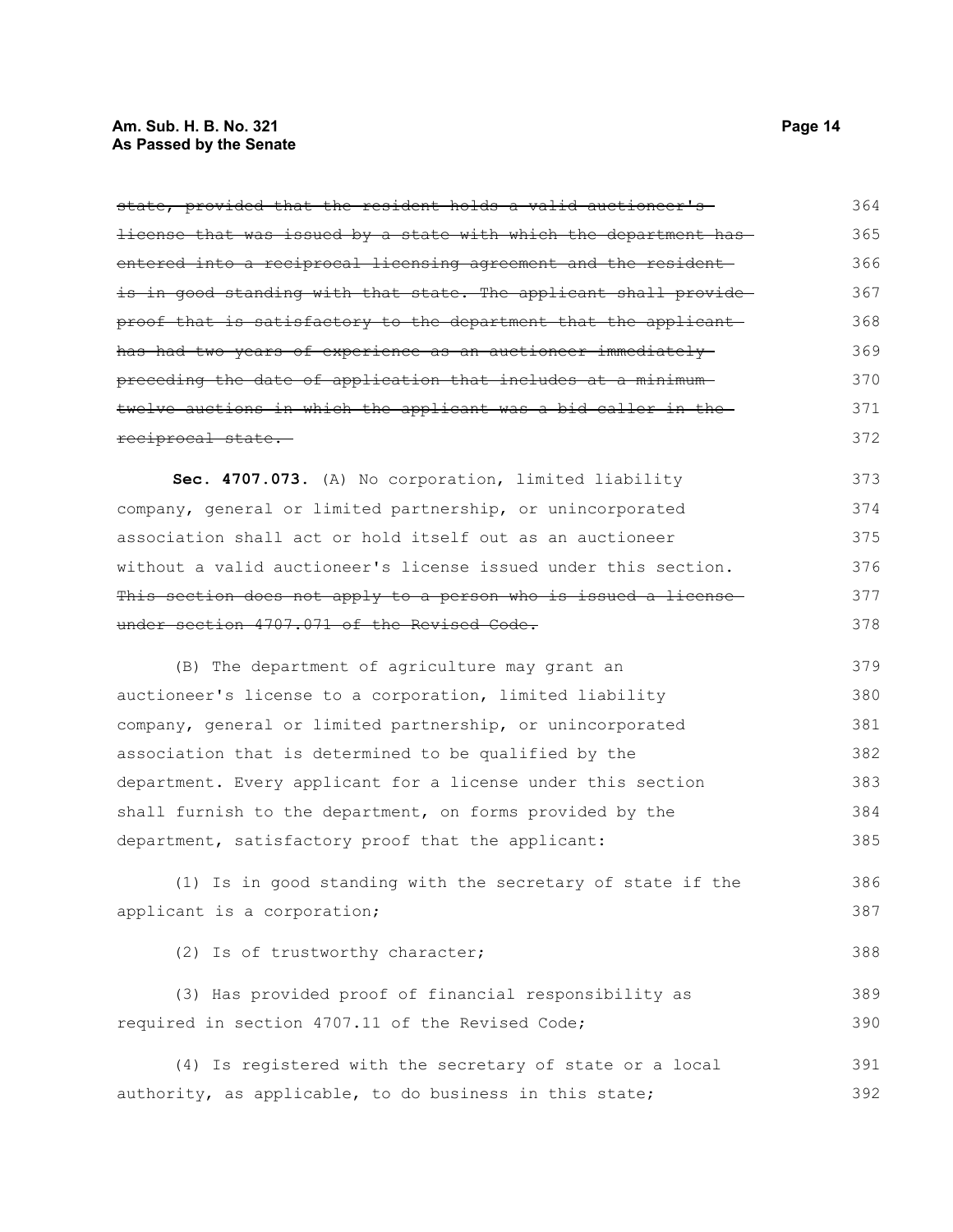| (5) Has complied with any other requirement that the             | 393 |
|------------------------------------------------------------------|-----|
| director establishes in rules adopted under section 4707.19 of   | 394 |
| the Revised Code.                                                | 395 |
| (C) An application submitted under this section shall list       | 396 |
| the names of all of the owners, directors, partners, or members  | 397 |
| of the applicant, as applicable, and shall indicate those that   | 398 |
| have an auctioneer's license issued under section 4707.07 of the | 399 |
| Revised Code.                                                    | 400 |
| (D) The department shall not issue a license under this          | 401 |
| section unless one of the following applies, as applicable:      | 402 |
| (1) If the applicant is a limited liability company or a         | 403 |
| general or limited partnership, not less than fifty per cent of  | 404 |
| the members or general partners have a current license issued    | 405 |
| under section 4707.07 of the Revised Code.                       | 406 |
| (2) If the applicant is a corporation, not less than fifty       | 407 |
| per cent of the directors and the president or chief executive   | 408 |
| have a current license issued under section 4707.07 of the       | 409 |
| Revised Code.                                                    | 410 |
| (3) If the applicant is an unincorporated association, not       | 411 |

(3) If the applicant is an unincorporated association, not less than fifty per cent of the members have a current license issued under section 4707.07 of the Revised Code. 412 413

Failure of a corporation, limited liability company, partnership, or unincorporated association to maintain the applicable requirements of this division after the issuance of a license under this section may be sufficient cause for the revocation of the license under section 4707.15 of the Revised Code. 414 415 416 417 418 419

(E) Upon the issuance of a license under this section, a corporation, limited liability company, partnership, or 420 421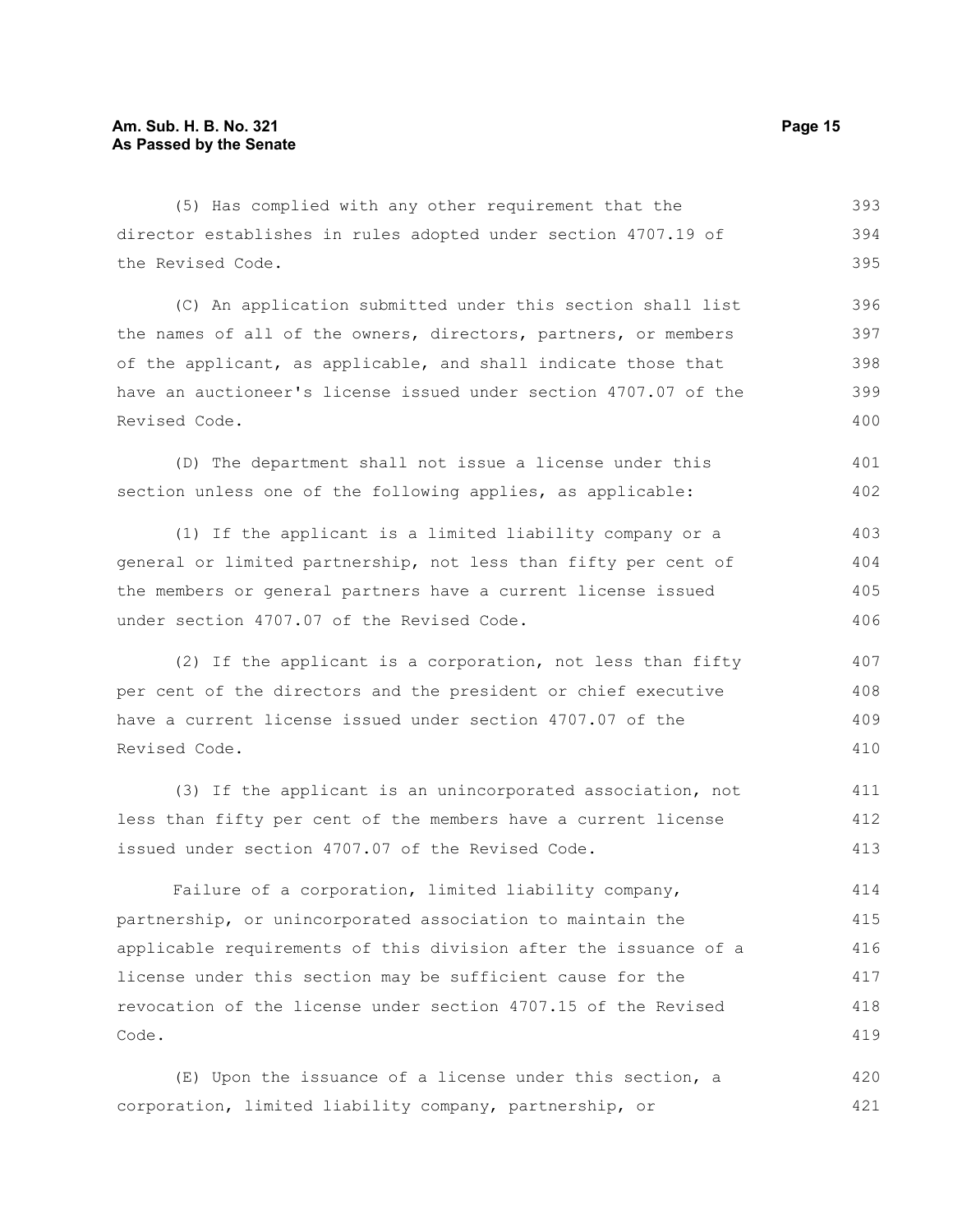#### **Am. Sub. H. B. No. 321 Page 16 As Passed by the Senate**

unincorporated association shall designate an individual from among its directors, partners, or members who is licensed under section 4707.07 of the Revised Code as its agent for purposes of communication with the department. If that individual ceases to be the agent, the corporation, limited liability company, partnership, or unincorporated association shall notify the department not later than ten days after the day on which the individual ceases to be the agent. Upon notification to the department, the license of the corporation, limited liability company, partnership, or unincorporated association, as applicable, immediately shall terminate. If the corporation, limited liability company, partnership, or unincorporated association notifies the department of the designation of a new agent in accordance with the requirements of this division and pays a fee in the amount of ten dollars, the department shall issue the corporation, limited liability company, partnership, or unincorporated association a new license. 422 423 424 425 426 427 428 429 430 431 432 433 434 435 436 437 438

(F) This section does not preclude a corporation, limited liability company, partnership, or unincorporated association from selling real property at auction, provided that the requirements of this section and section 4707.021 and Chapter 4735. of the Revised Code are satisfied. 439 440 441 442 443

(G) A person licensed as a real estate broker under Chapter 4735. of the Revised Code shall not be required to obtain a license under this section if the person complies with sections 4707.021 and 4707.22 of the Revised Code. 444 445 446 447

**Sec. 4707.08.** (A) The department of agriculture shall hold written examinations four times each year for the purpose of testing the qualifications required for obtaining a license under section 4707.07 of the Revised Code and twelve times each 448 449 450 451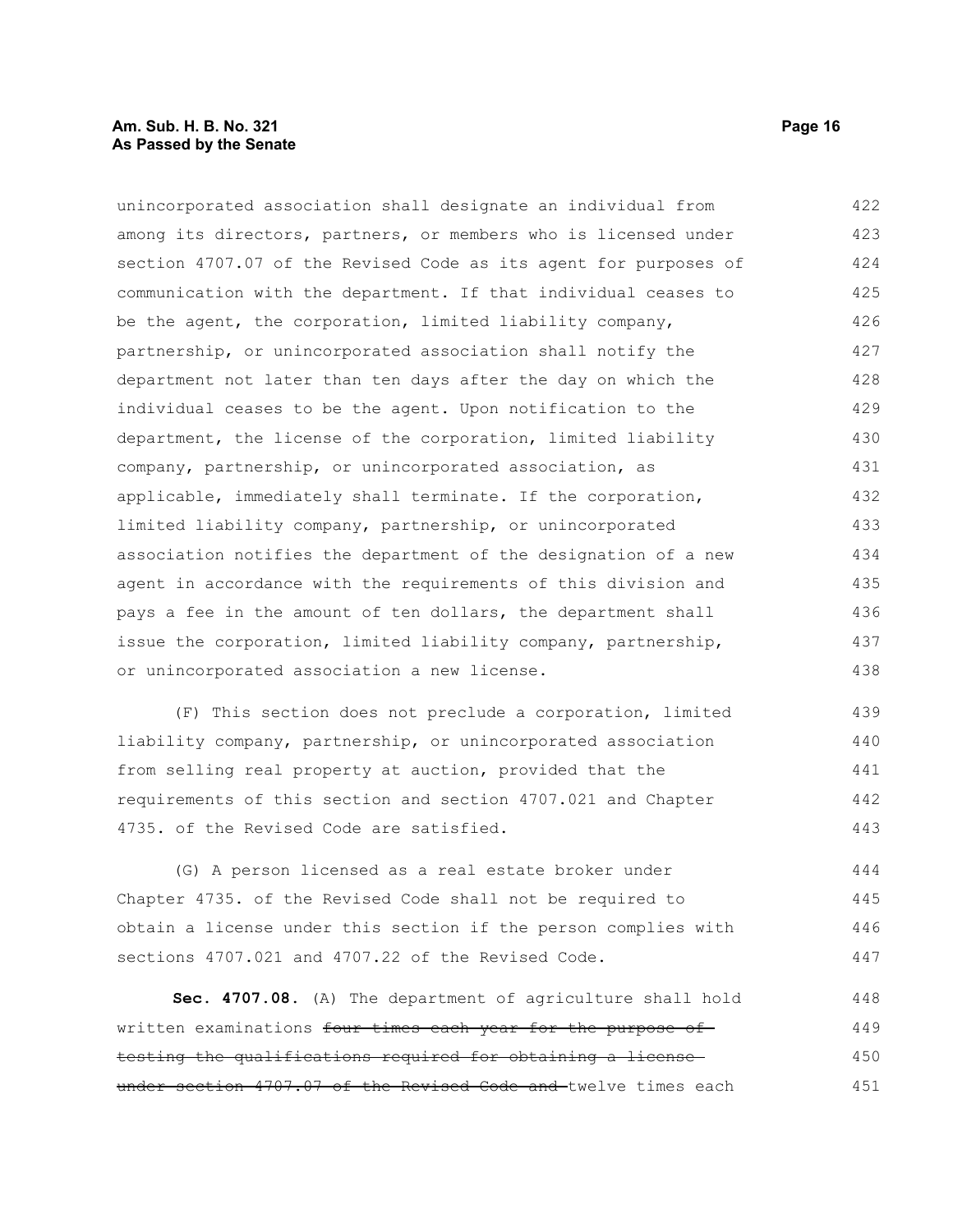#### **Am. Sub. H. B. No. 321 Page 17 As Passed by the Senate**

year for obtaining a license under section 4707.09-4707.07 of the Revised Code and for unlicensed auction firm managers as required under division (D) of section 4707.074 of the Revised Code. The written examination shall be held at the department or at an alternative location determined by the department. In addition to the written examination, auctioneer licenseapplicants shall pass an oral examination administered by the state auctioneers commission on the same date and at the same location as the written examination. An examination shall not be required for the renewal of any license unless the license has been revoked, suspended, or allowed to expire without renewal, in which case the applicant shall take and pass the appropriate examinations examination offered by the department. 452 453 454 455 456 457 458 459 460 461 462 463 464

An examination fee of twenty-five dollars shall be collected from each person taking the auctioneer examination and fifteen dollars from each person taking either the apprentice auctioneer examination or the auction firm manager examination to defray expenses of holding the examinations. 465 466 467 468 469

(B) All applications and proofs shall be filed by each applicant before the scheduled date of examination, and shall be accompanied by proof of financial responsibility and a license fee. In order to be seated for an examination held under this section, an applicant shall have a complete application on file with the department not later than fourteen days prior to the examination date. 470 471 472 473 474 475 476

(C) If a court of competent jurisdiction or the department, at an administrative hearing, has found that an applicant conducted an auction, provided auction services, or acted as an auctioneer without a license issued under this chapter, the department may refuse to allow the applicant to 477 478 479 480 481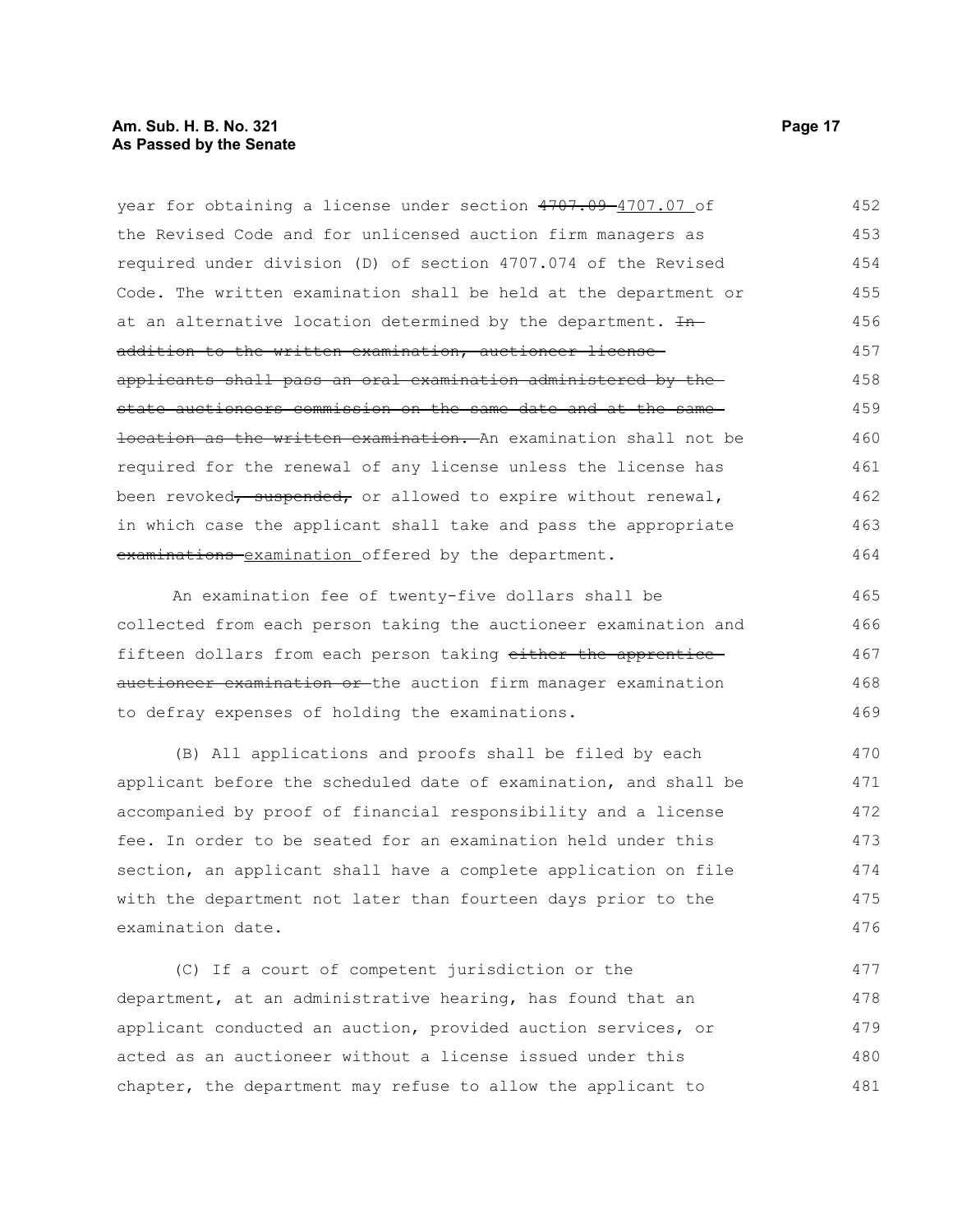#### **Am. Sub. H. B. No. 321 Page 18 As Passed by the Senate**

take an examination under this section or may deny the issuance of a license to the applicant for a period of two years. (D)(1) If an applicant for a license fails to pass the examination, the applicant may take the examination on the next scheduled date for the examination. If an applicant fails to pass the examination on the second consecutive attempt, the applicant shall not take the examination on the next scheduled date for the examination. (2) If an applicant for a license fails to pass the examination on the third attempt, the applicant shall attend auction school a second time before the applicant may take the examination. If an applicant for a license fails to pass the examination on the fourth attempt, the applicant shall not take the examination for at least one year from the date of the last failed attempt. (3) If an individual who is taking the examination for an auction firm manager fails to pass the examination on the third attempt, the individual shall not take the examination for one year from the date of the last failed attempt. **Sec. 4707.091.** (A) Prior to the expiration of an auctioneer's or apprentice auctioneer's license, an auctioneer or apprentice auctioneer may submit an application to the department of agriculture, on forms provided by the department, to place the license on deposit with the department for a period not to exceed two years. Not later than fourteen days after 482 483 484 485 486 487 488 489 490 491 492 493 494 495 496 497 498 499 500 501 502 503 504 505 506

(B) If the department accepts the application, an auctioneer or apprentice auctioneer who has a license on deposit 509 510

receipt of an application under this section, the department

shall accept or deny the application.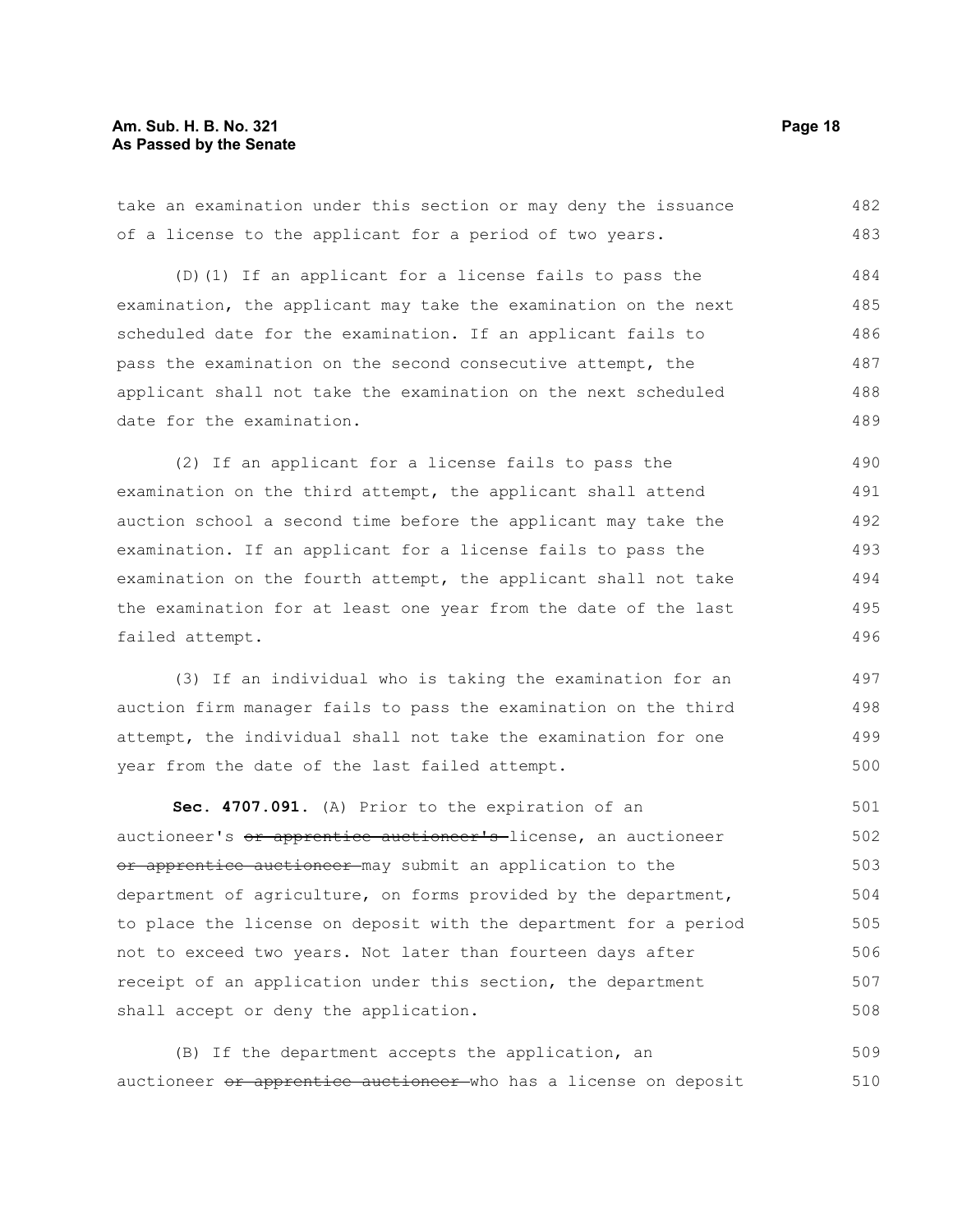## **Am. Sub. H. B. No. 321 Page 19 As Passed by the Senate**

| with the department under this section shall not act as an           | 511 |
|----------------------------------------------------------------------|-----|
| auctioneer or apprentice auctioneer while the license is on          | 512 |
| deposit. In addition, such an auctioneer shall not be required       | 513 |
| to pay an assessment under section 4707.25 of the Revised Code.      | 514 |
| (C) An auctioneer or apprentice auctioneer may reacquire a           | 515 |
| license on deposit from the department if the auctioneer or          | 516 |
| apprentice auctioneer-does all of the following prior to             | 517 |
| reacquisition:                                                       | 518 |
| (1) Submits a written request to the department that                 | 519 |
| contains the business address and telephone number of the            | 520 |
| auctioneer-or apprentice auctioneer, as applicable;                  | 521 |
| (2) Pays a reactivation fee for the license in the                   | 522 |
| following amount, as applicable:                                     | 523 |
| (a) In the case of an apprentice auctioneer, one hundred-            | 524 |
| <del>dollars;</del>                                                  | 525 |
| (b) In the case of an auctioneer whose license is                    | 526 |
| reacquired during the first half of the biennium according to        | 527 |
| the biennial schedule established in division $(B) - (A)$ of section | 528 |
| 4707.10 of the Revised Code, two hundred dollars;                    | 529 |
| $(e)$ (b) In the case of an auctioneer whose license is              | 530 |
| reacquired during the second half of the biennium according to       | 531 |
| that biennial schedule, one hundred dollars.                         | 532 |
| (3) Pays the assessment that is levied under section                 | 533 |
| 4707.25 of the Revised Code for the current year, if applicable;     | 534 |
| (4) Provides proof of financial responsibility as required           | 535 |
| in section 4707.11 of the Revised Code, if applicable;               | 536 |
| (5) Complies with any other requirement established in               | 537 |
| rules adopted by the director under section 4707.19 of the           | 538 |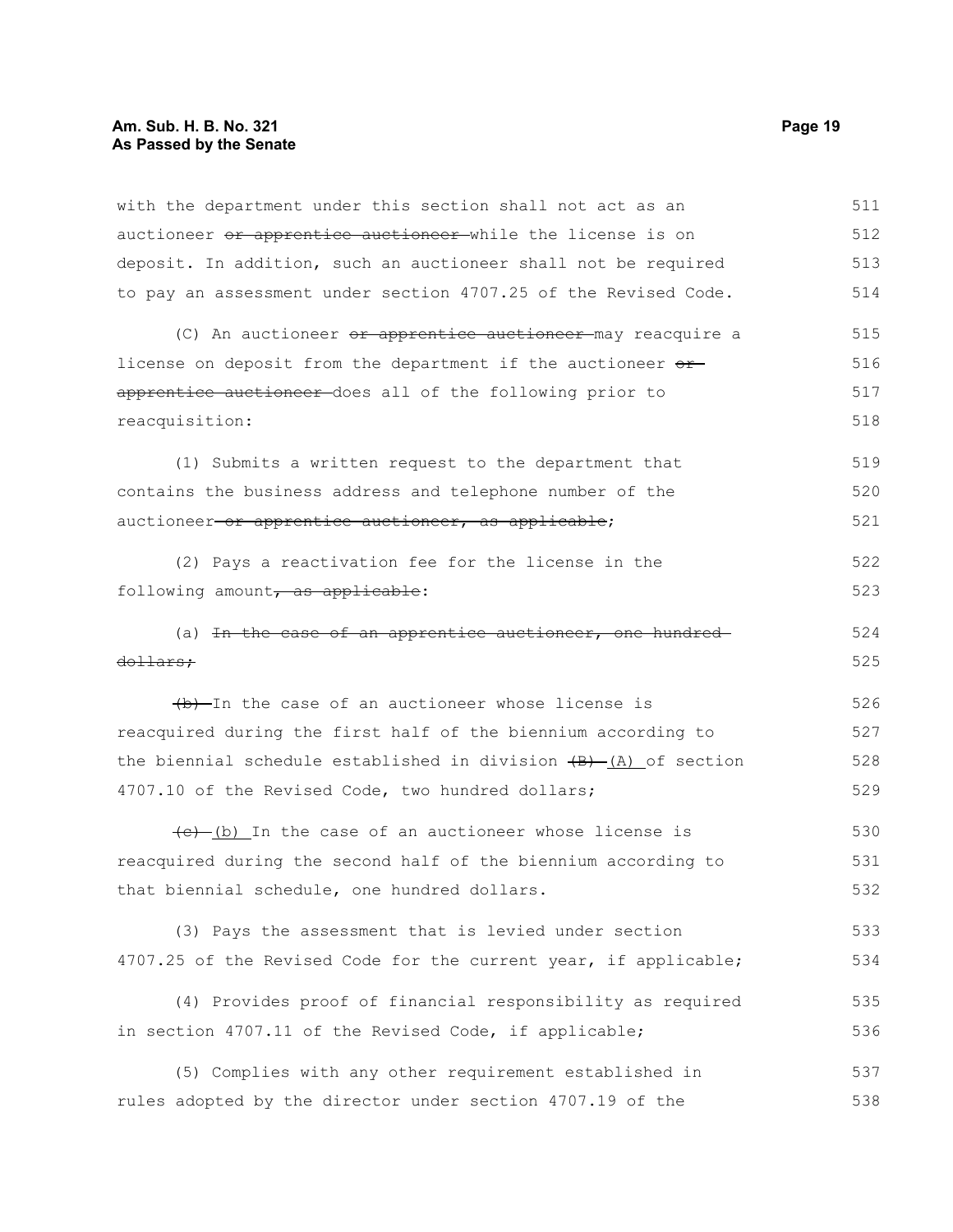Revised Code.

(D) If an auctioneer-or apprentice auctioneer, at the time of placing the auctioneer's or apprentice auctioneer's license on deposit, as applicable, has not maintained proof of financial responsibility for the entire period of time required under section 4707.11 of the Revised Code, the auctioneer-orapprentice auctioneer, beginning at the time of reacquisition, shall maintain proof of financial responsibility for the remainder of the time required under that section. 540 541 542 543 544 545 546 547

**Sec. 4707.10.** (A) The fee for each apprentice auctioneer's or auction firm license issued by the department of agriculture is one hundred dollars, and the annual renewal fee for any suchlicense is one hundred dollars. All licenses expire annually on the last day of June of each year and shall be renewed according to the standard renewal procedures of Chapter 4745. of the Revised Code, or the procedures of this section. Any licensee under this chapter who wishes to renew the licensee's license, but fails to do so before the first day of July shall reapply for licensure in the same manner and pursuant to the same requirements as for initial licensure, unless before the first day of September of the year of expiration, the former licenseepays to the department, in addition to the regular renewal fee, a late renewal penalty of one hundred dollars. 548 549 550 551 552 553 554 555 556 557 558 559 560 561

 $(B)$ (1) Each person to whom the department issues an auctioneer's license or special auctioneer's auction firm license shall pay a licensure fee. Those licenses are biennial and expire in accordance with the schedule established in division  $(B)$   $(2)$   $(A)$   $(2)$  of this section. If such a license is issued during the first year of a biennium, the licensee shall pay a fee in the amount of two hundred dollars. If the license 562 563 564 565 566 567 568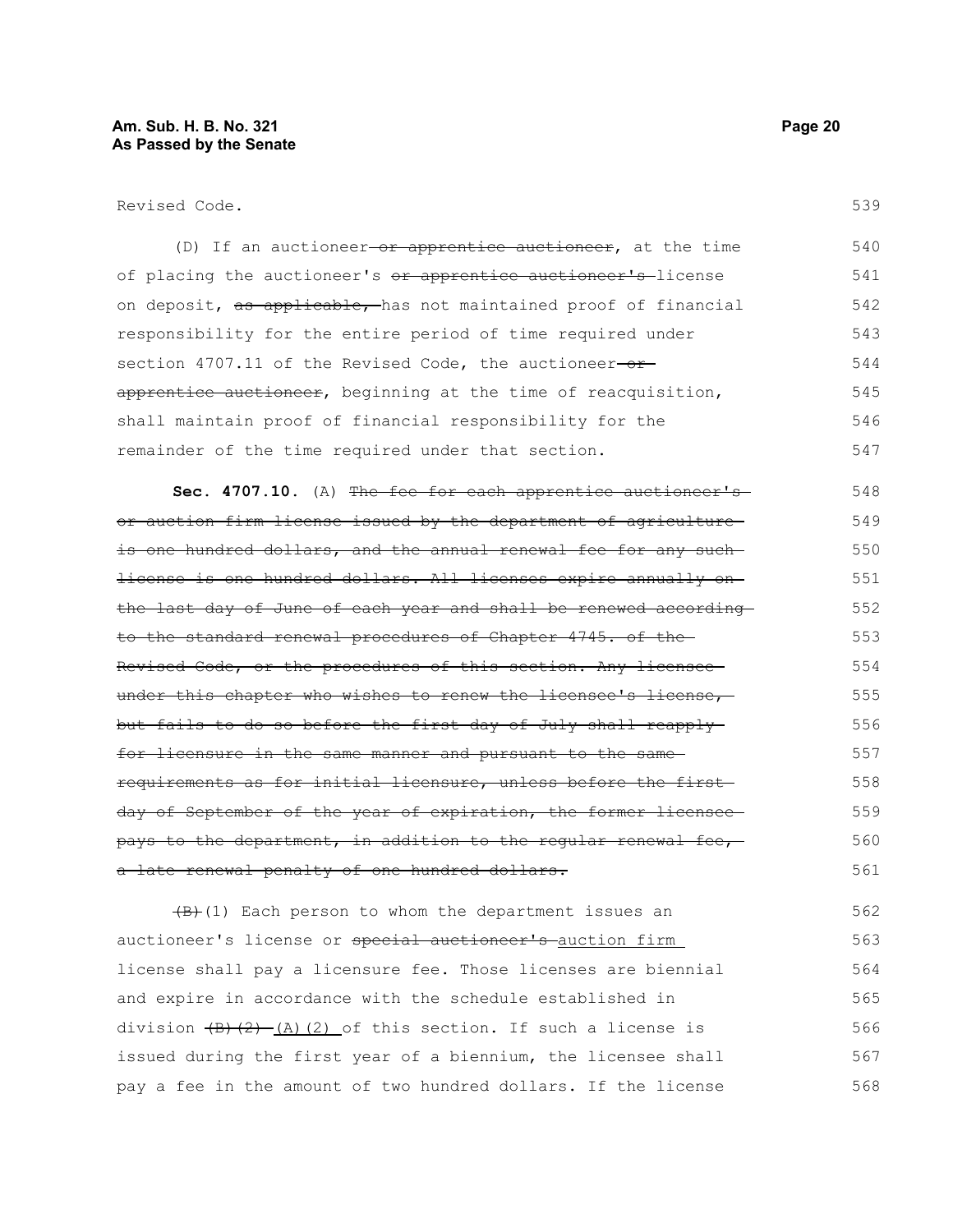#### **Am. Sub. H. B. No. 321 Page 21 As Passed by the Senate**

is issued during the second year of a biennium, the licensee shall pay a fee in the amount of one hundred dollars. With respect to an auctioneer's license, the fees apply regardless of whether the license is issued to an individual under section 4707.07 of the Revised Code or to a corporation, limited liability company, partnership, or association under section 4707.073 of the Revised Code. 569 570 571 572 573 574 575

All auctioneer's licenses and special auctioneer's auction firm licenses expire on the last day of June of the biennium. The licenses shall be renewed in accordance with the standard renewal procedures of Chapter 4745. of the Revised Code or the procedures in this section and upon the licensee's payment to the department of a renewal fee of two hundred dollars. A licensee who wishes to renew the licensee's license, but who fails to do so before the first day of July following the license's expiration, shall reapply for licensure in the same manner and pursuant to the same requirements as for the initial licensure unless before the first day of September following the expiration, the former licensee pays to the department, in addition to the regular renewal fee, a late renewal penalty of one hundred dollars. 576 577 578 579 580 581 582 583 584 585 586 587 588 589

(2) The biennial expiration of an auctioneer's license or special auctioneer's auction firm license shall occur in accordance with the following schedule: 590 591 592

(a) The license shall expire in odd-numbered years if the business name or last name, as applicable, of the licensee begins with the letters "A" through "J" or with the letters "X" through "Z." 593 594 595 596

(b) The license shall expire in even-numbered years if the business name or last name, as applicable, of the licensee 597 598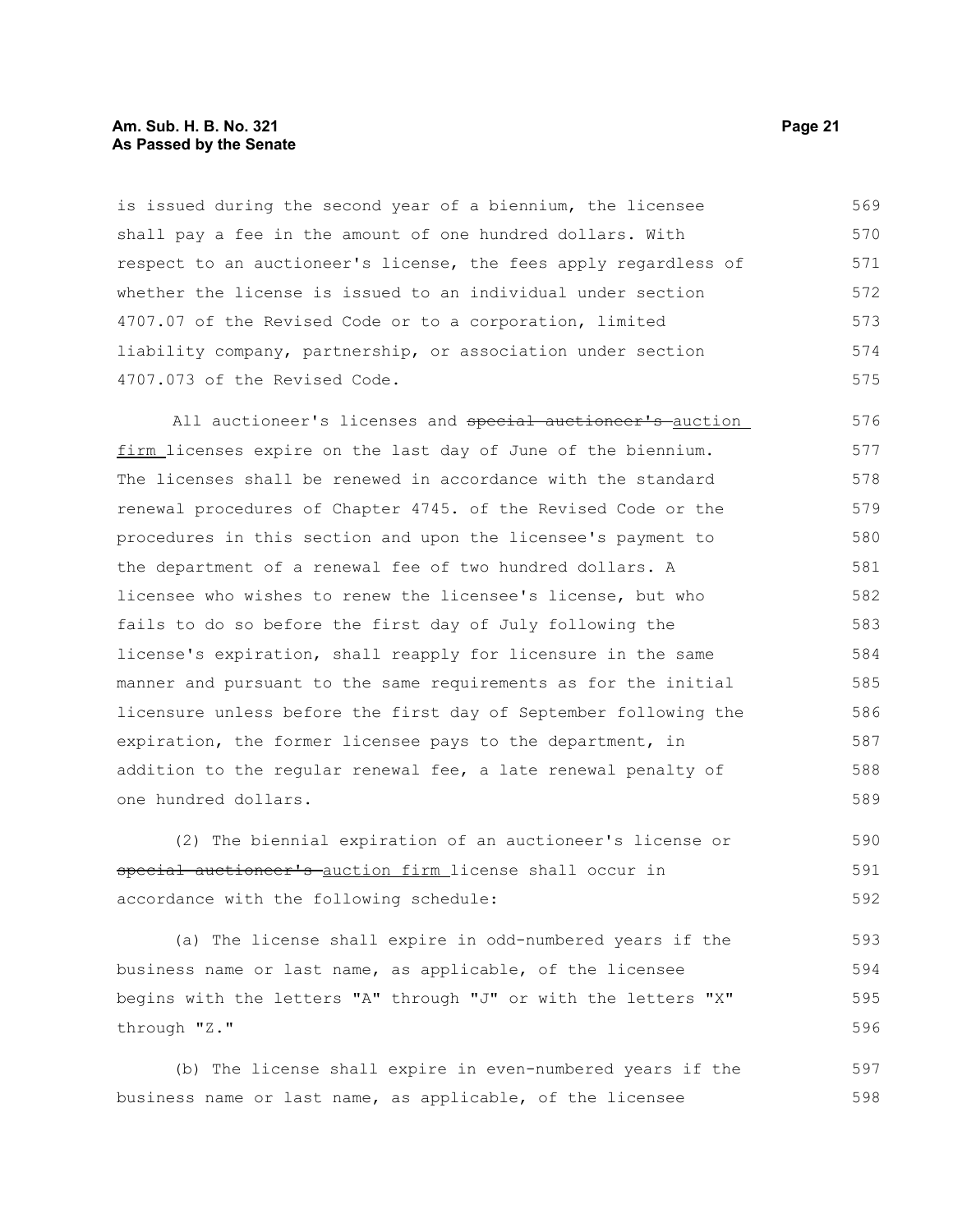begins with the letters "K" through "W."

(C)(B)(1) To renew an auctioneer's license, the licensee shall include with a renewal application an affidavit stating that the licensee has completed eight hours of continuing education in accordance with section 4707.101 of the Revised Code during the two years immediately preceding renewal of the licensee's license. 600 601 602 603

(2) To renew an auction firm's license, the auction firm manager of the licensed auction firm shall include with a renewal application an affidavit stating that the auction firm manager has completed eight hours of continuing education in accordance with section 4707.101 of the Revised Code during the two years immediately preceding renewal of the auction firm's license. 609 610 611 612

The director of agriculture shall not renew an auctioneer or auction firm license unless the applicant demonstrates that all continuing education requirements have been completed. 613 614 615

(C) Any person who fails to renew the person's license before the first day of July is prohibited from engaging in any activity specified or comprehended in section 4707.01 of the Revised Code until such time as the person's license is renewed or a new license is issued. Renewal of a license between the first day of July and the first day of September does not relieve any person from complying with this division. The department may refuse to renew the license of or issue a new license to any person who violates this division. 616 617 618 619 620 621 622 623 624

(D) The department shall prepare and deliver to each licensee a permanent license certificate and an identification card, the appropriate portion of which shall be carried on the 625 626 627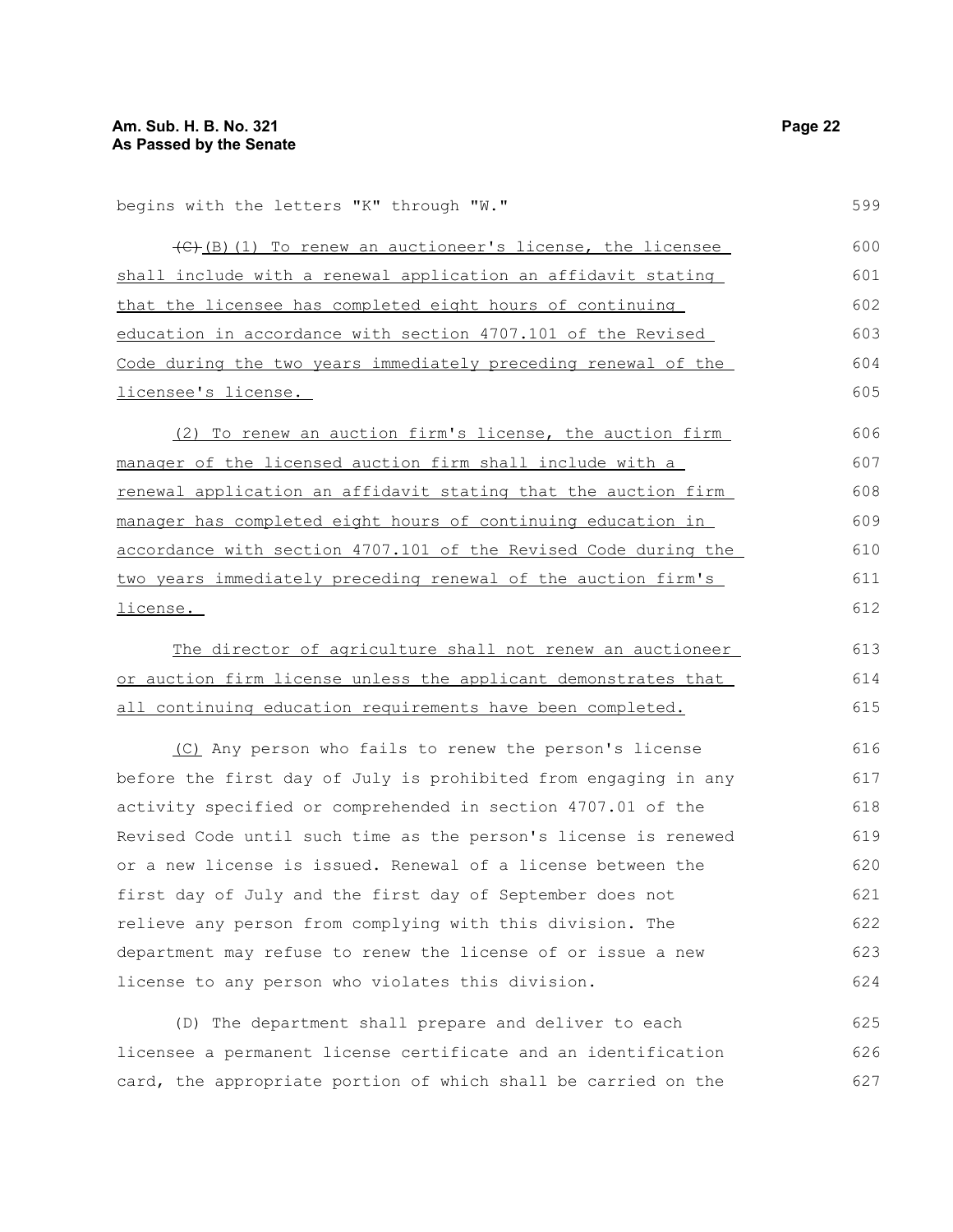#### **Am. Sub. H. B. No. 321 Page 23 As Passed by the Senate**

person of the licensee at all times when engaged in any type of auction activity, and part of which shall be posted with the permanent certificate in a conspicuous location at the licensee's place of business. 628 629 630 631

(E) Notice in writing shall be given to the department by each auctioneer or apprentice auctioneer-licensee of any change of principal business location or any change or addition to the name or names under which business is conducted, whereupon the department shall issue a new license for the unexpired period. Any change of business location or change or addition of names without notification to the department shall automatically cancel any license previously issued. For each new auctioneer's or apprentice auctioneer's-license issued upon the occasion of a change in business location or a change in or an addition of names under which business is conducted, the department may collect a fee of ten dollars for each change in location, or name or each added name unless the notification of the change occurs concurrently with the renewal application or unless otherwise provided in section 4707.07 of the Revised Code. 632 633 634 635 636 637 638 639 640 641 642 643 644 645 646

 **Sec. 4707.101.** (A) A licensed auctioneer shall complete eight hours of continuing education in accordance with this section prior to renewal of the license under section 4707.10 of the Revised Code. The auction firm manager of a licensed auction firm shall complete eight hours of continuing education in accordance with this section prior to the renewal of the auction firm license under section 4707.10 of the Revised Code. 647 648 649 650 651 652 653

(B)(1) Except as provided in division (B)(2) of this section, a licensed auctioneer and an auction firm manager shall complete the eight hours of continuing education as follows: 654 655 656

(a) Three of the hours shall include areas of instruction 657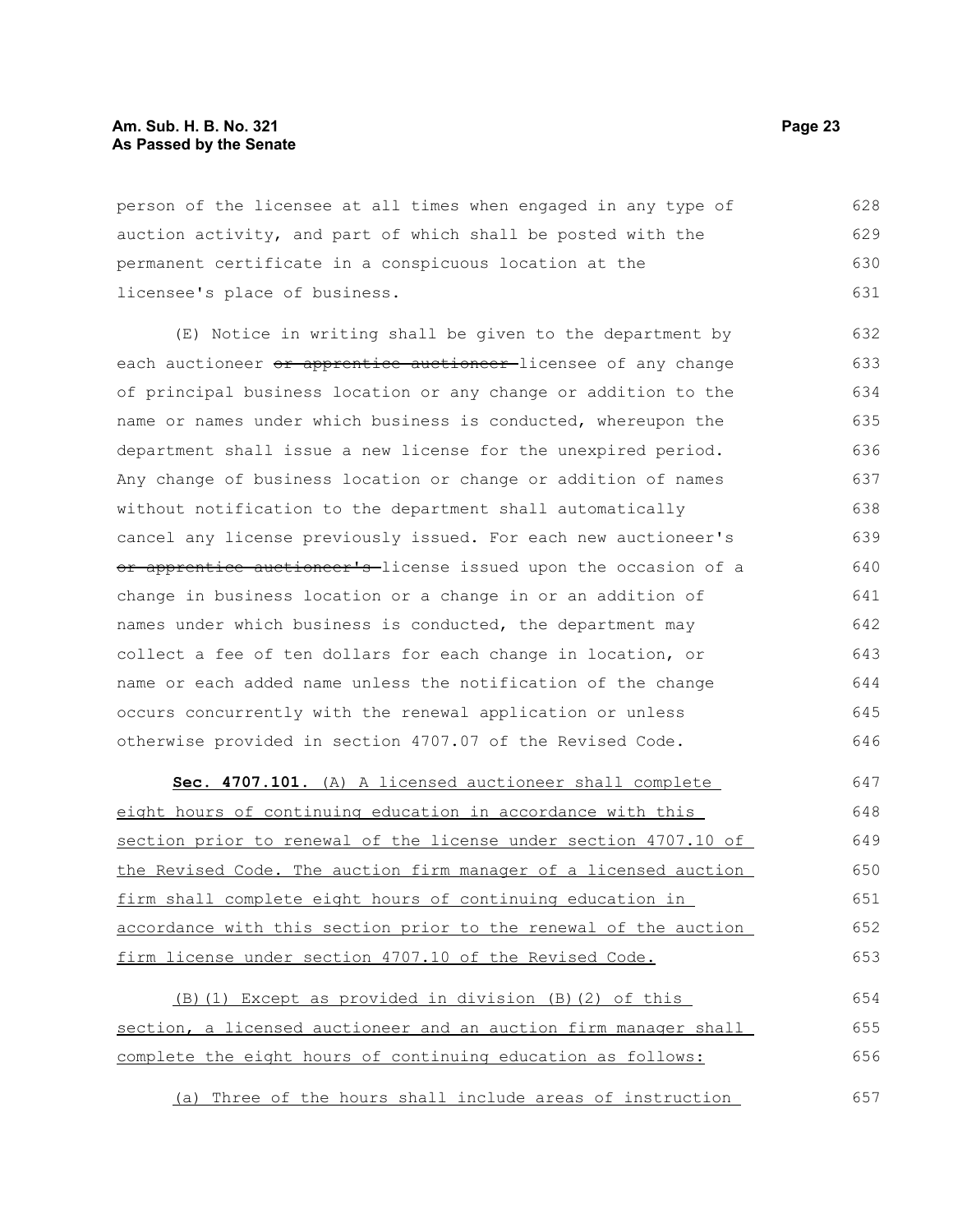## **Am. Sub. H. B. No. 321 Page 24 As Passed by the Senate**

| in any of the following areas: an overview of this chapter and  | 658 |
|-----------------------------------------------------------------|-----|
| rules adopted under it, including any recent amendments to that | 659 |
| chapter or rules; contract law; the uniform commercial code;    | 660 |
| auction ethics; or trust or escrow accounts.                    | 661 |
| (b) Five of the hours shall include areas of instruction        | 662 |
| in any of the following areas: advertising and marketing;       | 663 |
| business math and accounting; insurance and liability; federal  | 664 |
| firearms law; business management; motor vehicle auctions; real | 665 |
| estate auctions; or personal property auctions.                 | 666 |
| (2) If a licensed auctioneer has been issued a license          | 667 |
| with a period of validity of twelve months or less, the         | 668 |
| auctioneer shall complete four hours of continuing education as | 669 |
| follows:                                                        | 670 |
| (a) One hour in the areas of instruction described in           | 671 |
| division (B) (1) (a) of this section;                           | 672 |
| (b) Three hours in the areas of instruction described in        | 673 |
| division (B)(1)(b) of this section.                             | 674 |
| (C) A licensed auctioneer or an auction firm manager of a       | 675 |
| licensed auction firm may complete an area of instruction for   | 676 |
| continuing education hours in another state if both of the      | 677 |
| following apply:                                                | 678 |
| (1) The area of instruction has been approved by the            | 679 |
| appropriate state governing body in the other state.            | 680 |
| (2) The Ohio auctioneers commission approves the                | 681 |
| completion of the area of instruction by the auctioneer or an   | 682 |
| auction firm manager in the other state.                        | 683 |
| Sec. 4707.11. (A) Except as provided in division (B) of         | 684 |
| this section, each application for a license issued under this  | 685 |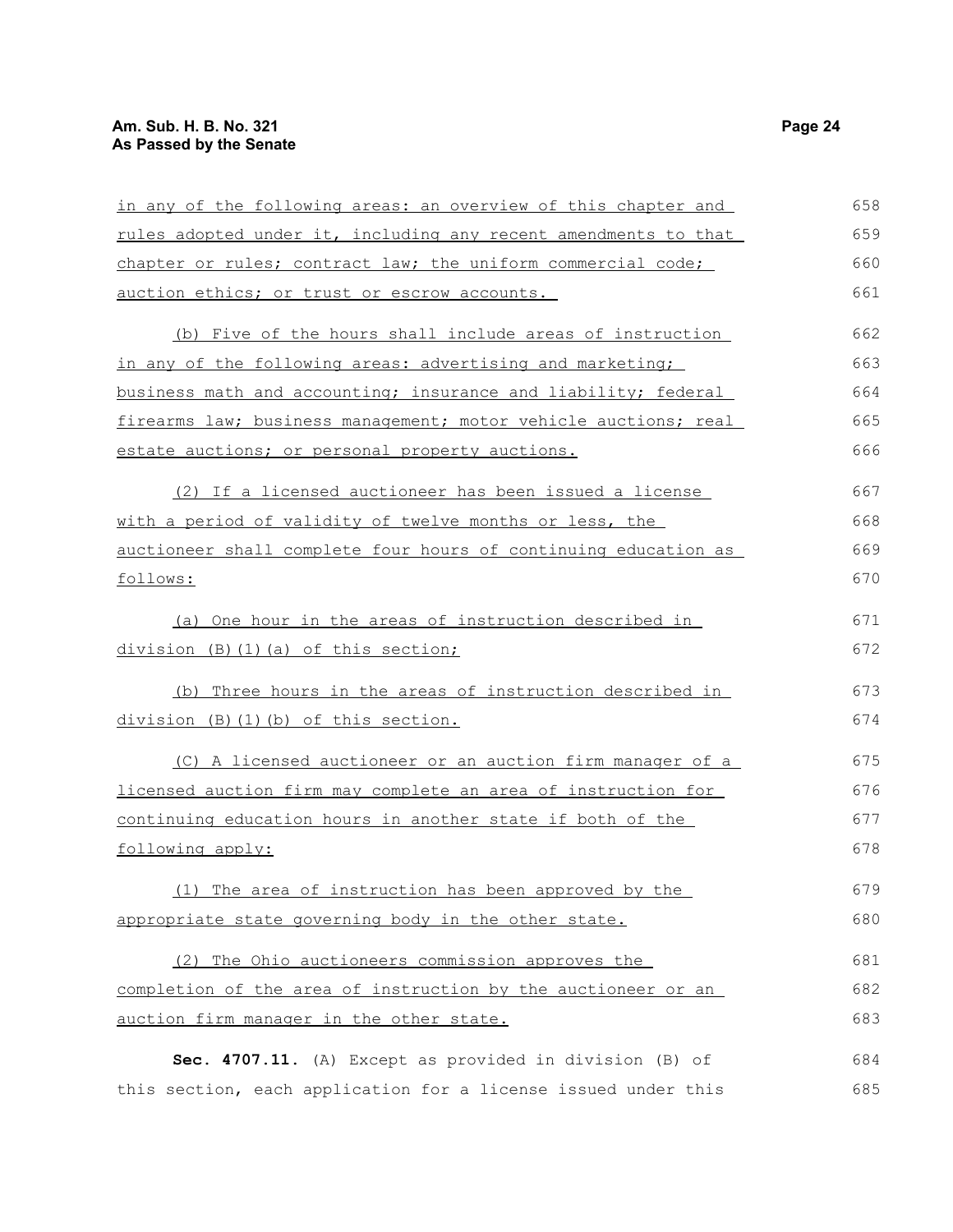#### **Am. Sub. H. B. No. 321 Page 25 As Passed by the Senate**

chapter shall be accompanied by proof of financial responsibility in the form of either an irrevocable letter of credit or a cash bond or a surety bond in the amount of twentyfive thousand dollars. If the applicant gives a surety bond, the bond shall be executed by a surety company authorized to do business in this state. 686 687 688 689 690 691

A bond shall be made payable to the department of agriculture and shall include a condition that requires the applicant to comply with this chapter and rules adopted under it, including a requirement that the person refrain from conduct described in section 4707.15 of the Revised Code. All bonds shall be on a form approved by the director of agriculture. 692 693 694 695 696 697

A licensee shall maintain proof of financial responsibility for three years following the date of initial licensure. After the three-year period, a licensee who has not engaged in conduct described in section 4707.15 of the Revised Code and has not otherwise violated this chapter or rules adopted under it during that period shall no longer be required to maintain proof of financial responsibility except as otherwise provided in this section. 698 699 700 701 702 703 704 705

A licensee whose license expires without being renewed under section 4707.10 of the Revised Code or is suspended under section 4707.15 or 4707.30 of the Revised Code shall give proof of financial responsibility in accordance with this section in order to obtain reinstatement or reactivation of the license. 706 707 708 709 710

(B) Division (A) of this section does not apply to  $\frac{any}{ }$ either of the following: 711 712

(1) A licensee whose license was issued prior to July 1, 2003, provided that the license continues to be renewed under 713 714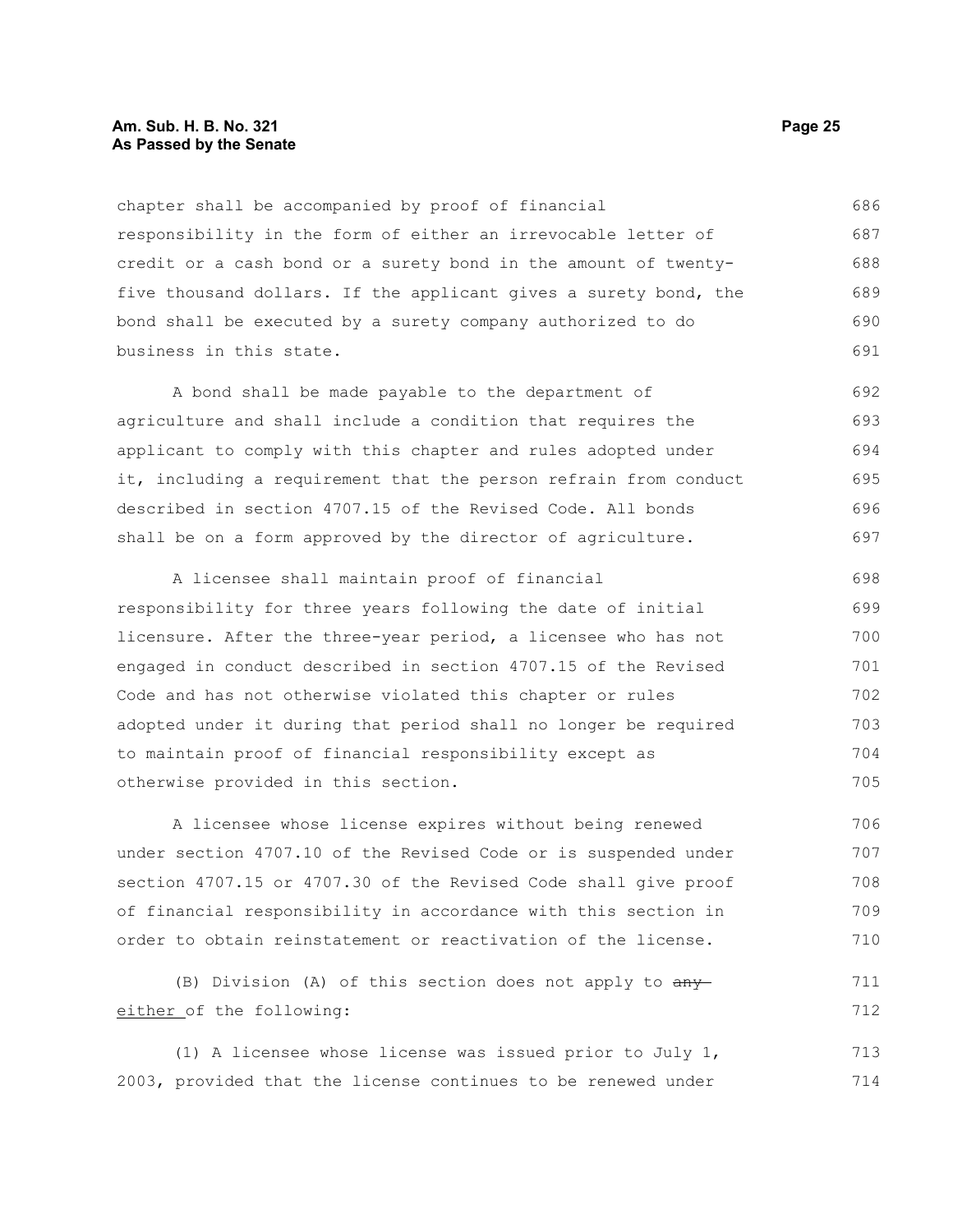prior to receipt of the application.

section 4707.10 of the Revised Code and is not suspended under section 4707.15 or 4707.30 of the Revised Code; (2) An apprentice auctioneer licensee whose license was issued under section 4707.09 of the Revised Code prior to July 1, 2003, and who applies for an auctioneer's license under section 4707.07 of the Revised Code on or after July 1, 2003, provided that the apprentice auctioneer's license is not suspended under section 4707.15 or 4707.30 of the Revised Code, and, if necessary, continues to be renewed under section 4707.10 of the Revised Code, prior to the issuance of the auctioneer'slicense to the applicant; (3) An auction firm license that is issued under section 4707.074 of the Revised Code. **Sec. 4707.12.** A nonresident may operate as an auctioneer $\tau$ apprentice auctioneer, or special auctioneer within the state by conforming to this chapter. The department of agriculture may, within its discretion, waive the testing and schooling requirements for a nonresident, provided that the nonresident holds a valid auctioneer orapprentice auctioneer-license issued by a state with which the department has entered into a reciprocal licensing agreement. Nonresidents wishing to so operate in this state shall make application in writing to the department and furnish the department with proof of their ability to conduct an auction, proof of license and financial responsibility, as well as other information that the department may request. If a state with which the department has entered into a reciprocal licensing agreement does not require an apprenticeship, the applicant shall provide proof of license for a period of at least one year 716 717 718 719 720 721 722 723 724 725 726 727 728 729 730 731 732 733 734 735 736 737 738 739 740 741 742 743

715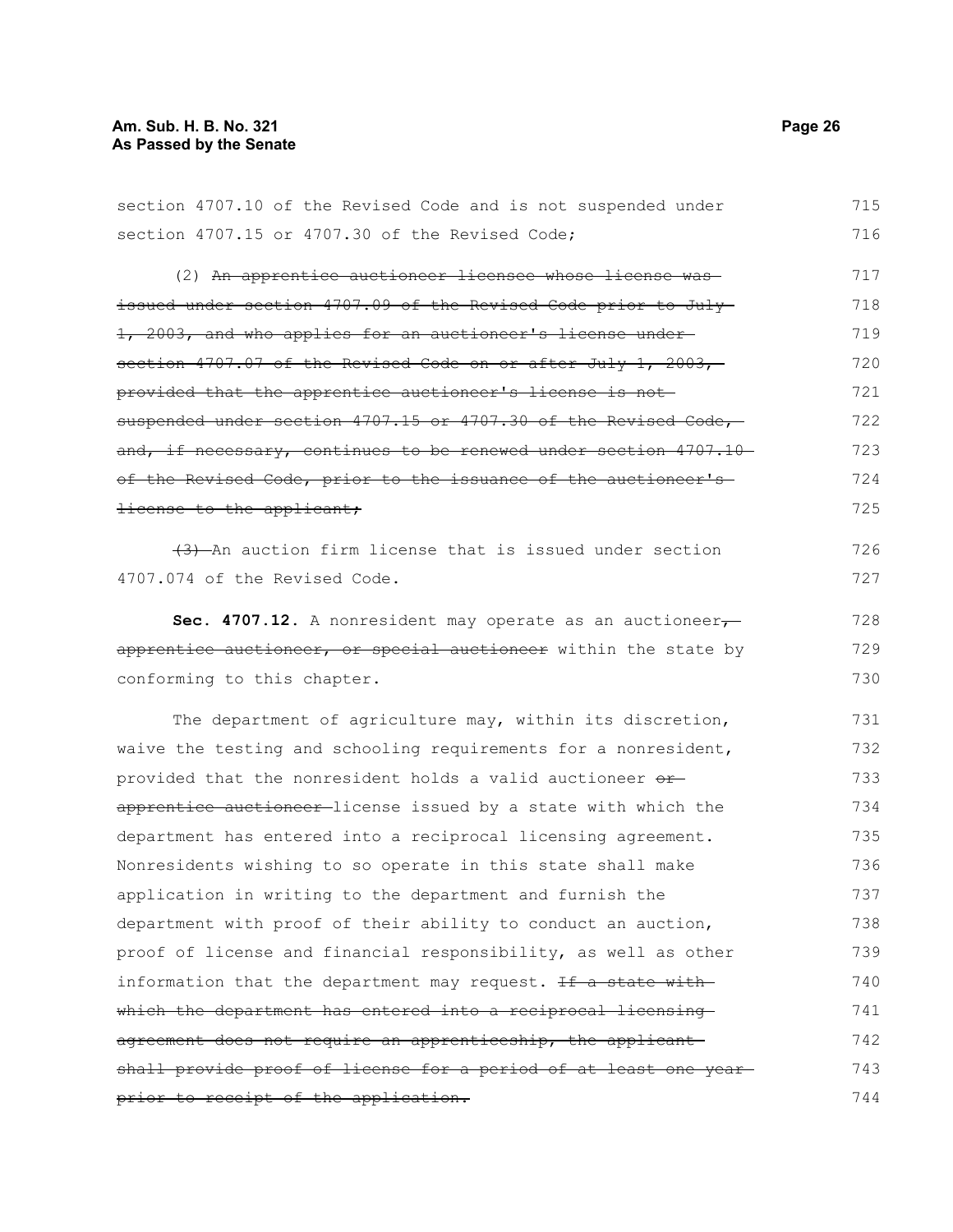| This section does not apply to A nonresident auctioneers                       | 745 |
|--------------------------------------------------------------------------------|-----|
| who do not have a license auctioneer from a state with which the               | 746 |
| department has not entered into a reciprocal licensing agreement               | 747 |
| shall not operate as an auctioneer in this state, unless that                  | 748 |
| nonresident auctioneer is issued a license under this chapter.                 | 749 |
| Sec. 4707.14. (A) Each person licensed under this chapter                      | 750 |
| shall have a definite place of business in this state.                         | 751 |
| (B) Except as provided in division $(C)$ of this section, if                   | 752 |
| the If a licensee is a nonresident, it is not necessary for the                | 753 |
| licensee to maintain an active place of business within this                   | 754 |
| state if the licensee maintains such a place of business in the                | 755 |
| state where the licensee is a resident.                                        | 756 |
| (C) A nonresident who is licensed as a special auctioneer                      | 757 |
| under section 4707.071 of the Revised Code shall have a definite               | 758 |
| place of business within the state and shall not conduct-                      | 759 |
| auctions anywhere else in the state other than the licensee's                  | 760 |
| place of business.                                                             | 761 |
| Sec. 4707.15. (A) The department of agriculture may deny,                      | 762 |
| refuse to renew, suspend, or revoke the license of any auction                 | 763 |
| firm <sub>7</sub> or auctioneer <del>, apprentice auctioneer, or special</del> | 764 |
| auctioneer- for any of the following causes:                                   | 765 |
| (1) Obtaining a license through false or fraudulent                            | 766 |
| representation;                                                                | 767 |
| (2) Making any substantial misrepresentation in an                             | 768 |
| application for a license;                                                     | 769 |
| (3) A continued course of misrepresentation or for making                      | 770 |
| false promises through agents, advertising, or otherwise;                      | 771 |
| (4) Specifying that an auction is a reserve auction,                           | 772 |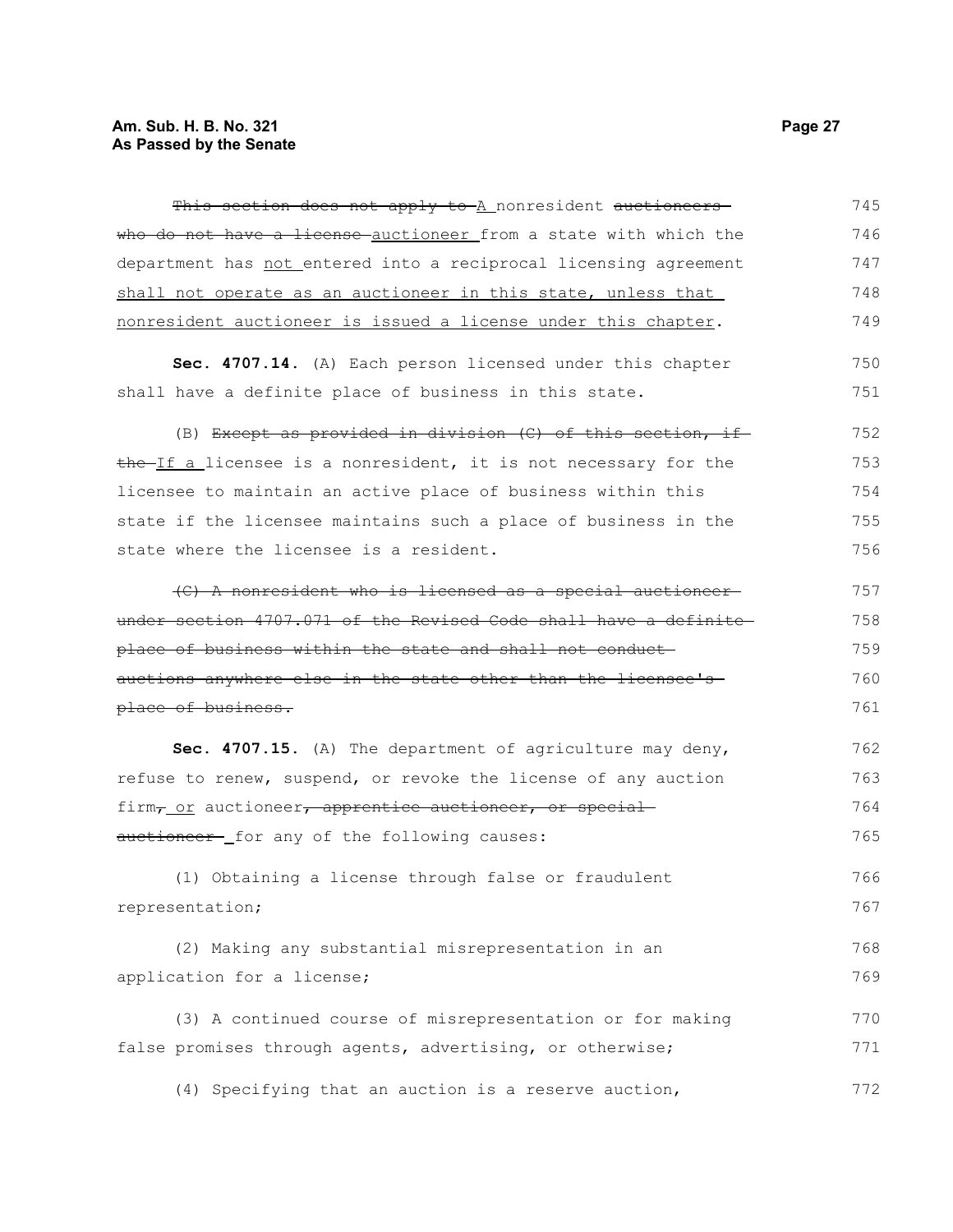#### **Am. Sub. H. B. No. 321 Page 28 As Passed by the Senate**

absolute auction, multi-parcel auction, or estate auction, but not conducting the auction as specified; (5) Failing to account for or remit, within a reasonable time, any money or property belonging to others that comes into the licensee's possession, and for commingling funds of others with the licensee's own, or failing to keep funds of others in an escrow or trust account, except that in the case of a transaction involving real estate, such funds shall be maintained in accordance with division (A)(26) of section 4735.18 of the Revised Code; (6) Paying valuable consideration to any person who has violated this chapter; (7) Except as provided in division (B) of this section, conviction in a court of competent jurisdiction of this state or any other state of a criminal offense involving fraud, forgery, embezzlement, false pretenses, extortion, conspiracy to defraud, or another similar offense or a felony; (8) Violation of this chapter or rules adopted under it; (9) Failure to furnish voluntarily at the time of execution, copies of all written instruments prepared by the auctioneer or auction firm; (10) Any conduct of a person that is licensed under this chapter that demonstrates bad faith, dishonesty, incompetency, or untruthfulness; (11) Any other conduct of a person that is licensed under this chapter that constitutes improper, fraudulent, or dishonest dealings; (12) Failing prior to the sale at public auction to enter 773 774 775 776 777 778 779 780 781 782 783 784 785 786 787 788 789 790 791 792 793 794 795 796 797 798 799 800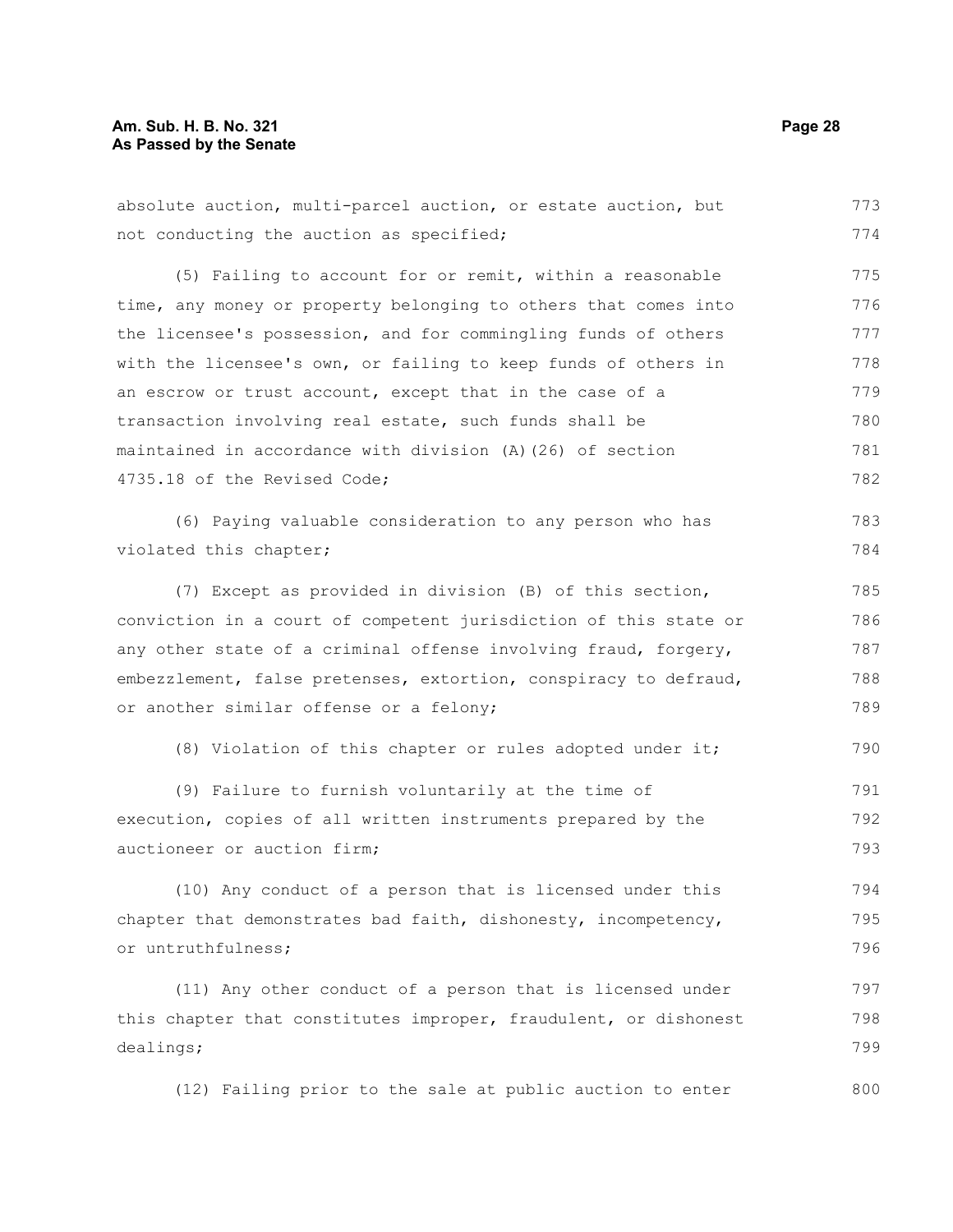into a written contract with the owner or consignee of any property to be sold, containing the terms and conditions upon which the licensee received the property for auction; 801 802 803

(13) The use of any power of attorney to circumvent this chapter; 804 805

(14) Failure to display either of the following:

(a) The sign required under section 4707.22 of the Revised Code; or 807 808

(b) A notice conspicuously at the clerk's desk or on a bid card that clearly states the terms and conditions of the auction and, if applicable, an explanation of the multi-parcel auction process. 809 810 811 812

(15) Failure to notify the department of any conviction of a felony or crime involving fraud within fifteen days of conviction; 813 814 815

(16) Aiding an unlicensed person in the performance of services or acts that require a license under this chapter; 816 817

(17) The suspension or revocation of a license to engage in auctioneering or other disciplinary action by the licensing authority of another state; 818 819 820

(18) The refusal or disapproval by the licensing authority of another state of an application for a license to engage in auctioneering; 821 822 823

(19) Failure of a licensee to notify the department of agriculture within fifteen days of a disciplinary action against the licensee by another state's applicable governing authority; 824 825 826

(20) Engaging in auctioneering or providing auction

806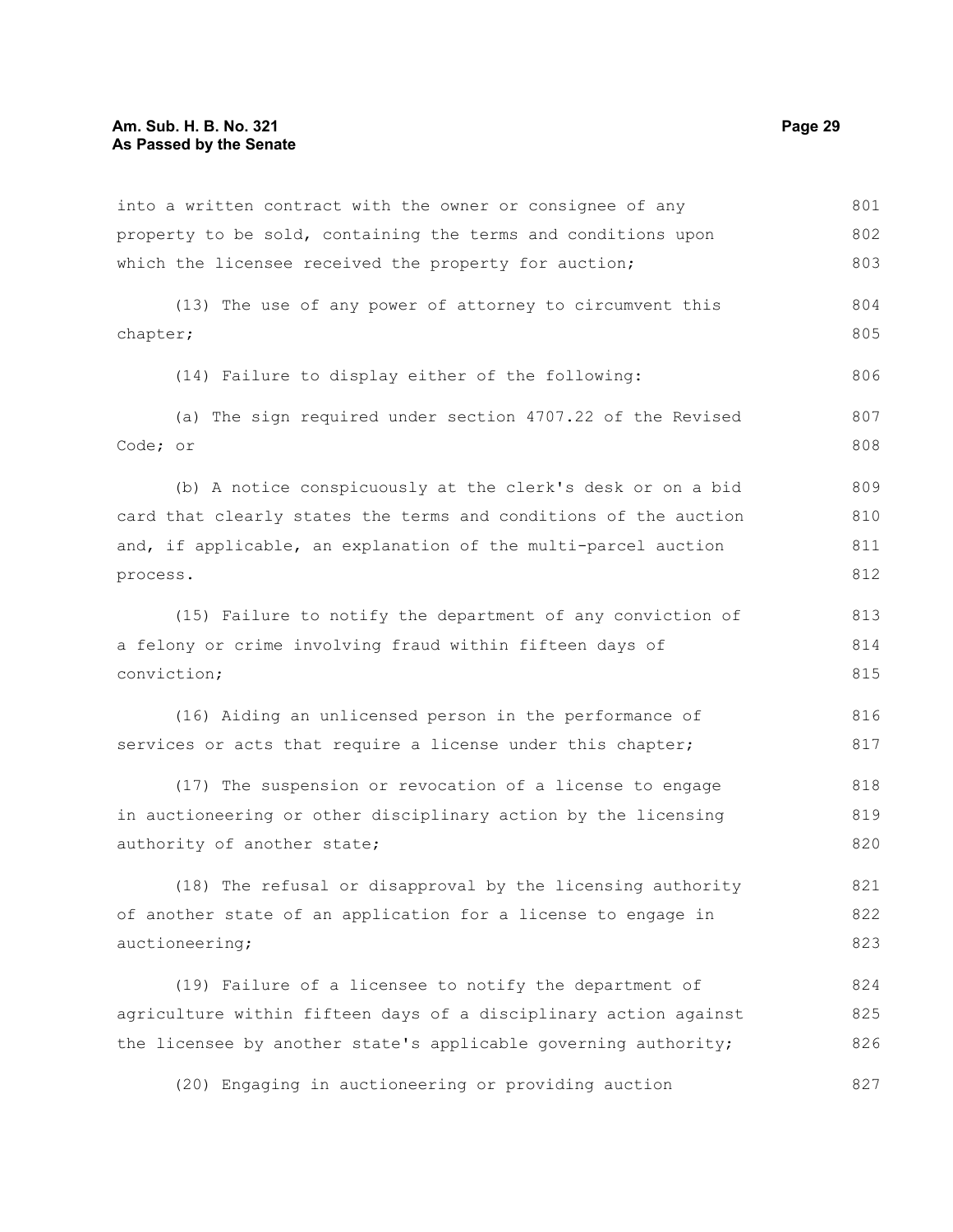```
services without a license or during the suspension of a
license;
      (21) Attempting to cheat or cheating on an auctioneer
examination or aiding another to cheat on an examination.
      (B) The department shall not refuse to issue a license to
an applicant because of a criminal conviction unless the refusal
is in accordance with section 9.79 of the Revised Code.
     Sec. 4707.151. (A) No person shall engage in bid rigging.
      (B) As used in this section, "bid rigging" means a
conspiracy between auctioneers, apprentice auctioneers, special
auctioneers, any participants in an auction, or any other
persons who agree not to bid against each other at an auction or
who otherwise conspire to decrease or increase the number or
amounts of bids offered at auction.
      Sec. 4707.153. (A) An auctioneer license or auction firm
license is automatically suspended if the following apply, as
applicable:
     (1) The director of agriculture determines that a licensed
auctioneer has failed to complete the continuing education
requirements established under section 4707.101 of the Revised
Code.
     (2) The director determines the auction firm manager of a
licensed auction firm has failed to complete the continuing
education requirements established under section 4707.101 of the
Revised Code.
     A license is automatically suspended on the date on which
the director makes a determination under division (A)(1) or (2)
of this section. The director shall provide the offending
                                                                           828
                                                                           829
                                                                           830
                                                                           831
                                                                           832
                                                                           833
                                                                           834
                                                                           835
                                                                           836
                                                                           837
                                                                           838
                                                                           839
                                                                           840
                                                                           841
                                                                           842
                                                                           843
                                                                           844
                                                                           845
                                                                           846
                                                                           847
                                                                           848
                                                                           849
                                                                           850
                                                                           851
                                                                           852
                                                                           853
                                                                           854
                                                                           855
```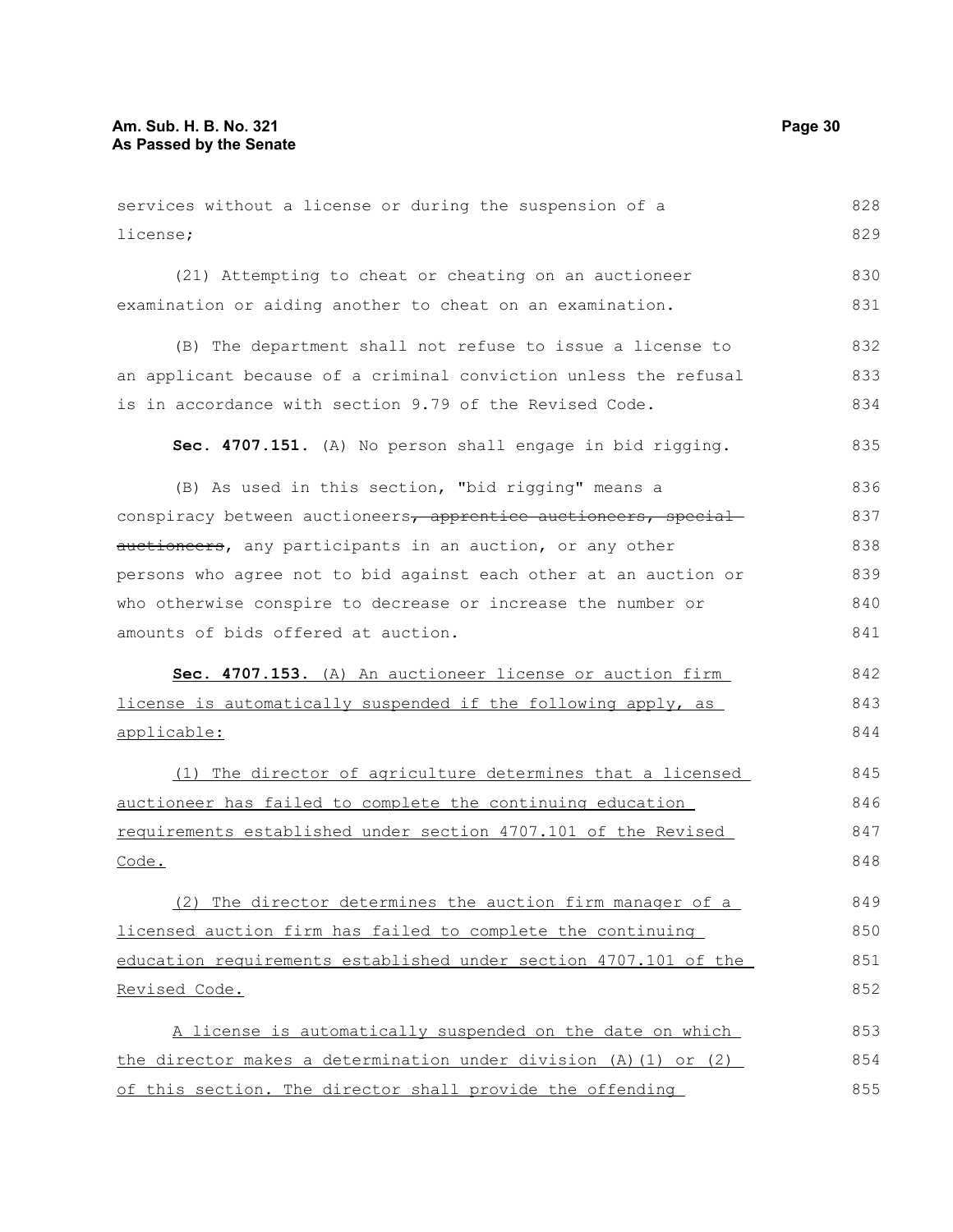| licensee with an opportunity for an administrative hearing on   |
|-----------------------------------------------------------------|
| the suspension in accordance with Chapter 119. of the Revised   |
| Code.                                                           |
| (B) If an auctioneer's or auction firm's license is             |
| suspended under division (A) of this section, the auctioneer or |
| auction firm manager of the auction firm shall provide proof of |
| completion of the continuing education requirements not later   |
| than ano bundrod oighty days after the data that the suspension |

| than one hundred eighty days after the date that the suspension | 863 |
|-----------------------------------------------------------------|-----|
| is issued. If such an auctioneer or auction firm manager fails  | 864 |
| to submit the proof of completion of the continuing education   | 865 |
| requirements within that time period, the license is            | 866 |
| automatically revoked. The director shall provide the former    | 867 |
| licensee an opportunity for an administrative hearing on the    | 868 |
| revocation in accordance with Chapter 119. of the Revised Code. | 869 |

(C) If an auctioneer or auction firm license is revoked under this section, the former licensee shall not apply for a new license under this chapter earlier than one year after the revocation. The applicant shall comply with all requirements under section 4707.07 or 4707.074 of the Revised Code, as applicable.

**Sec. 4707.16.** (A) The department of agriculture may, upon its own motion, and shall, upon the verified written complaint of any person, investigate the actions of any auction firm, or auctioneer, apprentice auctioneer, or special auctioneer, any applicant for an auction firm's $\tau$  or auctioneer's, apprentice auctioneer's, or special auctioneer's license, or any person who assumes to act in that capacity, if the complaint, together with other evidence presented in connection with it, makes out a prima-facie case. 876 877 878 879 880 881 882 883 884

If the department determines that any such applicant is

856 857 858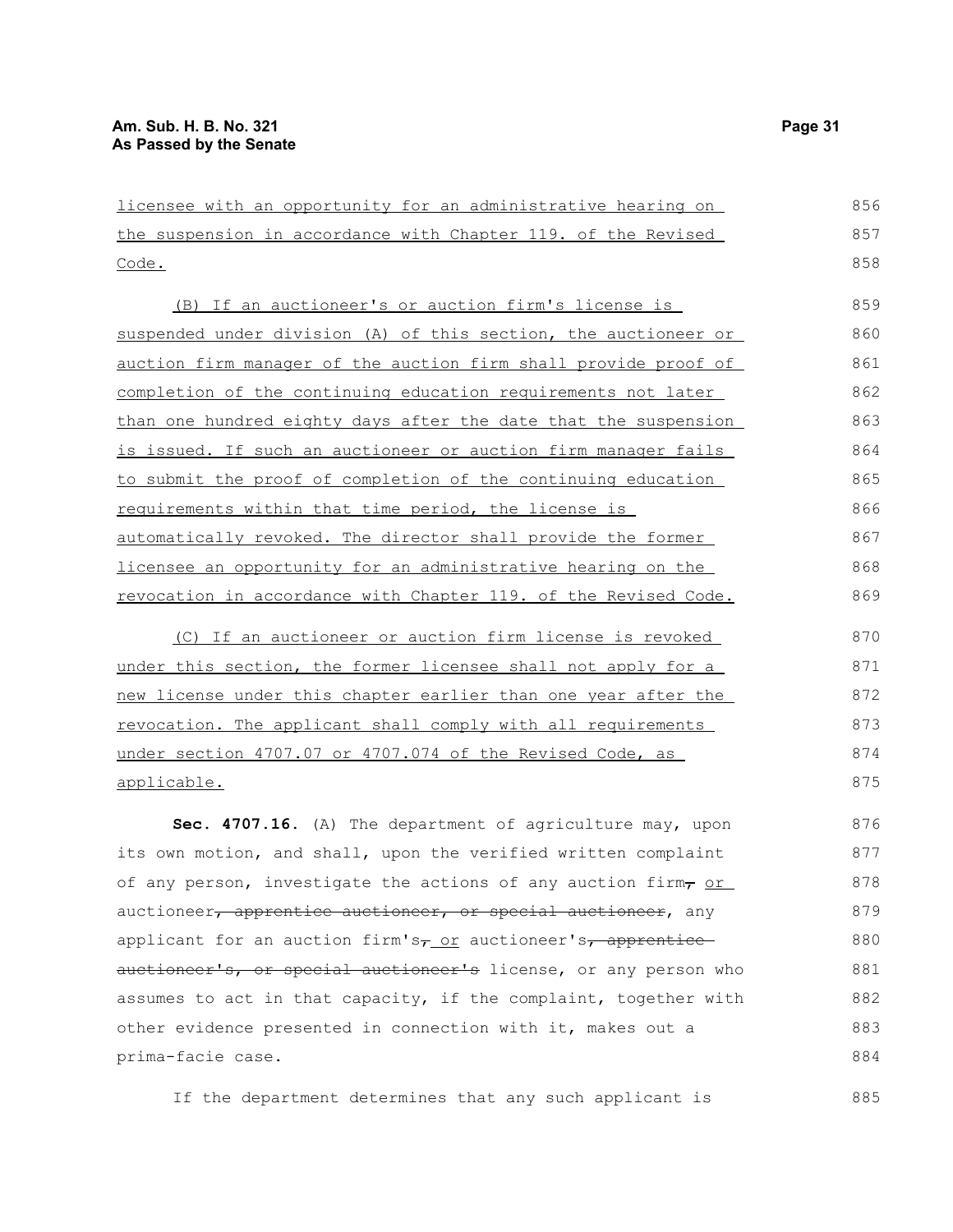not entitled to receive a license, a license shall not be granted to the applicant, and if the department determines that any licensee is guilty of a violation of section 4707.14 or 4707.15 of the Revised Code, the department may suspend or revoke the license. Any auction firm $_{T\_OT}$  auctioneer, apprentice auctioneer, or special auctioneer who has had the auction firm's $_{7-}$  or auctioneer's, apprentice auctioneer's, or special auctioneer's license revoked shall not be issued another such license for a period of two years from the date of revocation. 886 887 888 889 890 891 892 893 894

(B) The department may investigate complaints concerning the violation of sections 4707.02 and 4707.15 of the Revised Code and may subpoena witnesses in connection with such investigations as provided in this section. The department may make application to the court of common pleas for an order enjoining the violation of sections 4707.02 and 4707.15 of the Revised Code, and upon a showing by the department that any licensed auction firm<sub>7</sub> or auctioneer, apprentice auctioneer, or special auctioneer has violated or is about to violate section 4707.15 of the Revised Code, or any person has violated or is about to violate section 4707.02 of the Revised Code, an injunction, restraining order, or other order as may be appropriate shall be granted by the court. 895 896 897 898 899 900 901 902 903 904 905 906 907

(C) The department may compel by subpoena the attendance of witnesses to testify in relation to any matter over which it has jurisdiction and that is the subject of inquiry and investigation by it, and require the production of any book, paper, or document pertaining to that matter. In case any person fails to file any statement or report, obey any subpoena, give testimony, or produce any books, records, or papers as required by such a subpoena, the court of common pleas of any county in the state, upon application made to it by the department, shall 908 909 910 911 912 913 914 915 916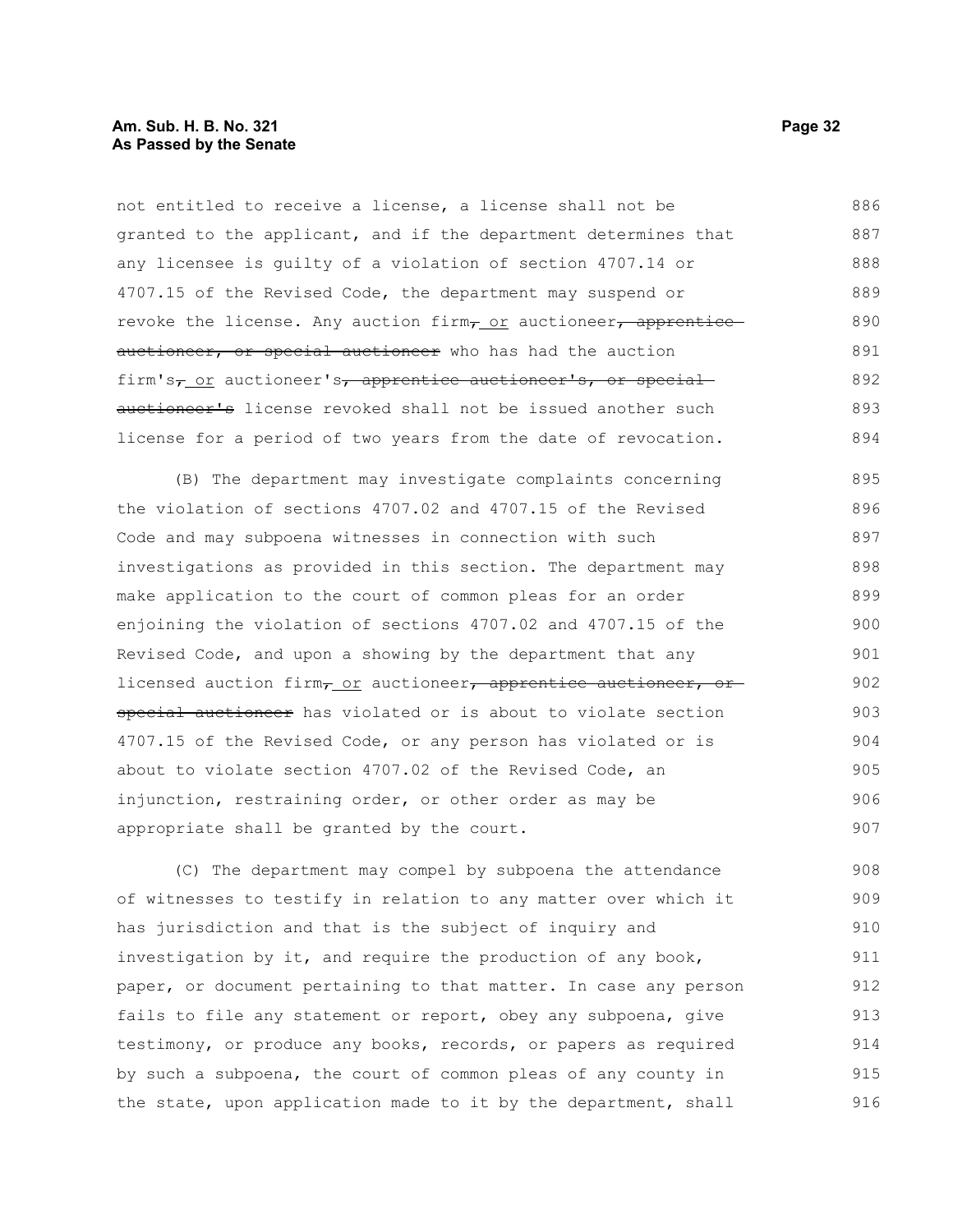#### **Am. Sub. H. B. No. 321 Page 33 As Passed by the Senate**

compel obedience by attachment proceedings for contempt, as in the case of disobedience of the requirements of a subpoena issued from that court, or a refusal to testify therein. 917 918 919

(D) When the department determines that a person not licensed under this chapter is engaged in or is believed to be engaged in activities for which a license is required under this chapter, the department may issue an order to that person requiring the person to show cause as to why the person should not be subject to licensing under this chapter. If the department, after a hearing, determines that the activities in which the person is engaged are subject to licensing under this chapter, the department may issue a cease-and-desist order that shall describe the person and activities that are subject to the order. A cease-and-desist order issued under this section shall be enforceable in and may be appealed to the common pleas courts of this state under Chapter 119. of the Revised Code. 920 921 922 923 924 925 926 927 928 929 930 931 932

(E) In addition to the remedies provided under this section and irrespective of whether an adequate remedy at law exists, the department may apply to a court of common pleas for a temporary or permanent injunction or other appropriate relief for continued violations of this chapter. For purposes of this division, the court of common pleas shall be the court of common pleas of Licking county or the court of common pleas of the county where the violation occurs. 933 934 935 936 937 938 939 940

(F) For purposes of this section, investigative costs incurred by the department are recoverable either by the issuance of an administrative order of the department or by an order of a court of competent jurisdiction. 941 942 943 944

**Sec. 4707.171.** There is hereby created in the state treasury the auction education fund. Seven dollars and fifty 945 946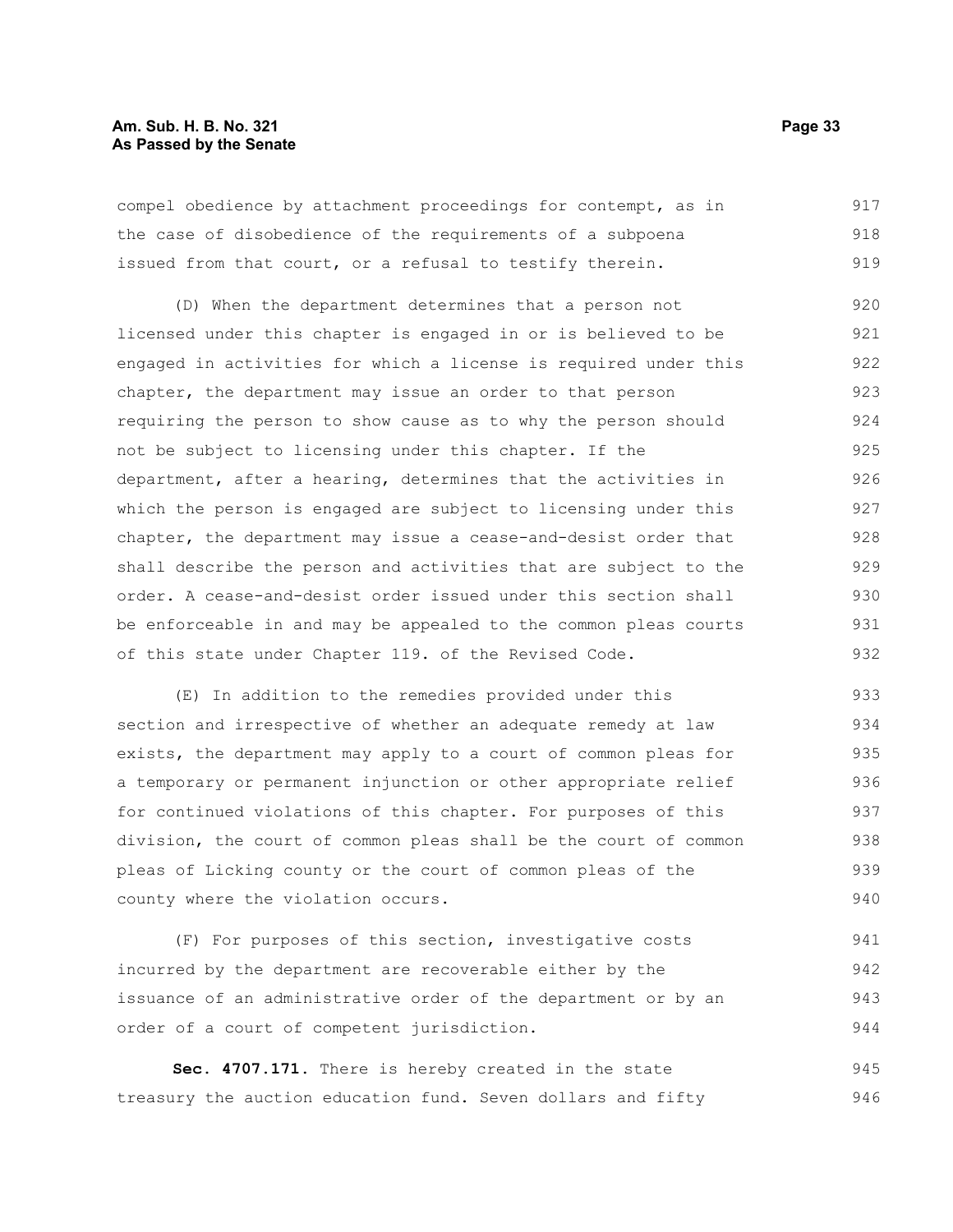#### **Am. Sub. H. B. No. 321 Page 34 As Passed by the Senate**

cents of each fee collected for an initial or renewed auction firm's or apprentice auctioneer's license shall be credited to the auction education fund. In addition, seven dollars and fifty cents out of each one hundred dollars that is collected as a fee for an initial or renewed auctioneer's license or for a renewedspecial auctioneer's license shall be credited to the fund. All interest earned on moneys deposited in the state treasury to the credit of the auction education fund shall be credited to the fund. 947 948 949 950 951 952 953 954 955

The state auctioneers commission shall use any moneys from the auction education fund to advance and underwrite education and research in the auction field for the benefit of those licensed under this chapter and the auctioneering public and to cooperate with associations of auctioneers and other groups for the education of auctioneers and the advancement of the auction profession in this state. 956 957 958 959 960 961 962

**Sec. 4707.18.** No person engaged in the business of, or acting in the capacity of, an auction firm $\tau$  or auctioneer, or special auctioneer shall bring or maintain any action in the courts of this state for the collection of compensation for any services performed as an auction firm or auctioneer without first alleging and proving that the person was a duly licensed auction firm<sub>7</sub> or auctioneer, or special auctioneer at the time the alleged cause of action arose.

**Sec. 4707.19.** (A) The director of agriculture may adopt reasonable rules necessary for the implementation of this chapter in accordance with Chapter 119. of the Revised Code. In addition, the director shall adopt rules in accordance with Chapter 119. of the Revised Code that establish the portion of license fees collected under this chapter that are to be 971 972 973 974 975 976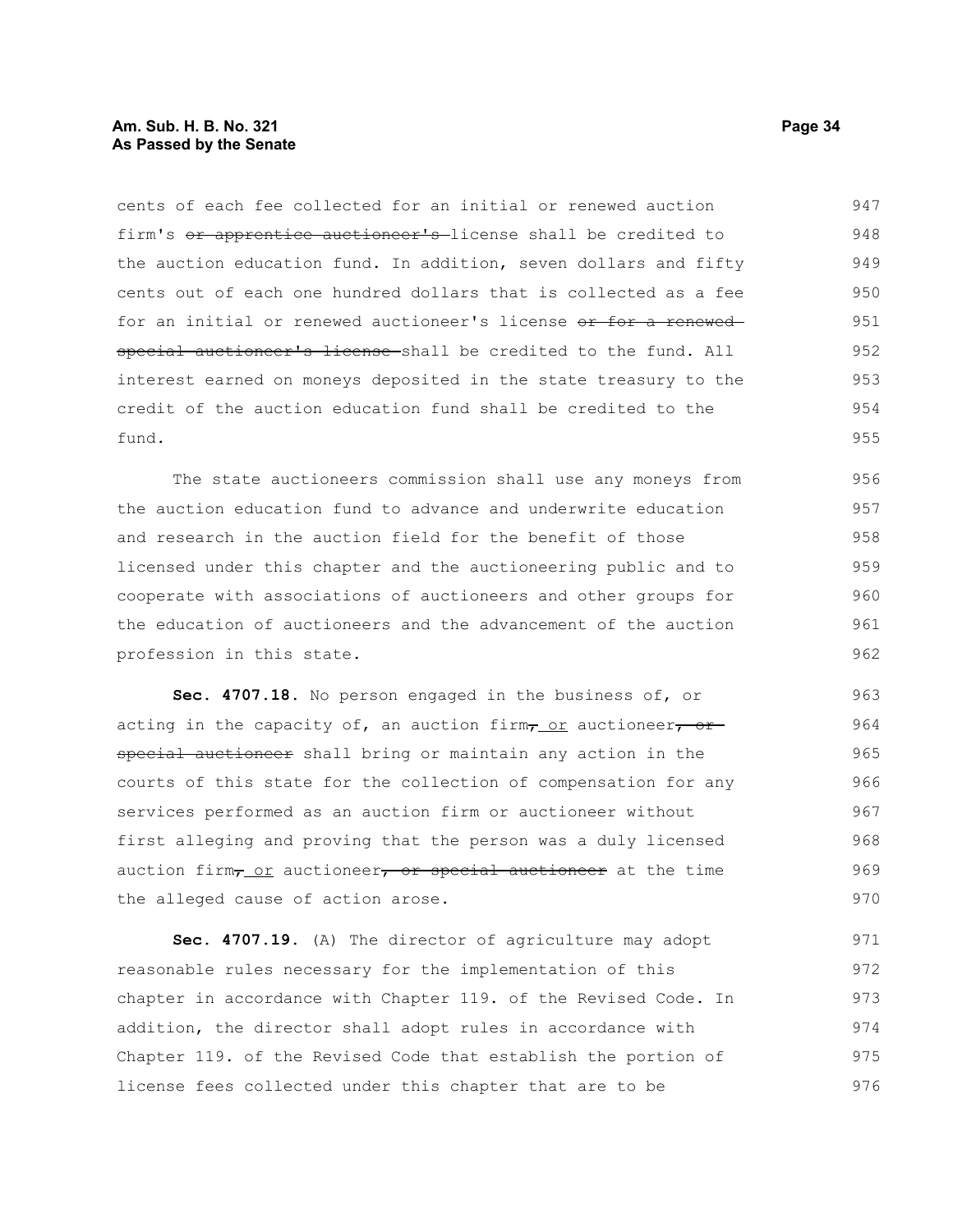#### **Am. Sub. H. B. No. 321 Page 35 As Passed by the Senate**

deposited into the auction recovery fund under section 4707.25 of the Revised Code. No person shall fail to comply with a rule adopted under this chapter. (B) The director shall adopt rules that establish a schedule of civil penalties for violations of this chapter, rules adopted under it, or orders issued under it. The rules shall provide that the civil penalty for the first violation of this chapter, rule, or order shall not exceed five thousand dollars and the civil penalty for each subsequent offense shall not exceed ten thousand dollars. In addition, the director, in establishing the schedule of civil penalties in the rules, shall consider past violations of this chapter and rules adopted under it, the severity of a violation, and the amount of actual or potential damage to the public or the auction profession. (C) The department of agriculture may hear testimony in matters relating to the duties imposed on it, and any person 977 978 979 980 981 982 983 984 985 986 987 988 989 990 991 992 993

authorized by the director may administer oaths. The department may require other proof of the honesty and truthfulness of any person named in the application for an auction firm's $\tau$  or auctioneer's, apprentice auctioneer's, or special auctioneer's license before admitting the applicant to an examination or issuing a license. 994 995 996 997 998 999

**Sec. 4707.20.** (A) Except when conducting an auction under division (B)(5)(b) of section 4707.02 of the Revised Code, no person shall act as an auction firm, or auctioneer, or special auctioneer until the person has first entered into a written contract or agreement in duplicate with the owner or consignee of any property to be sold, containing the terms and conditions upon which the licensee receives or accepts the property for 1000 1001 1002 1003 1004 1005 1006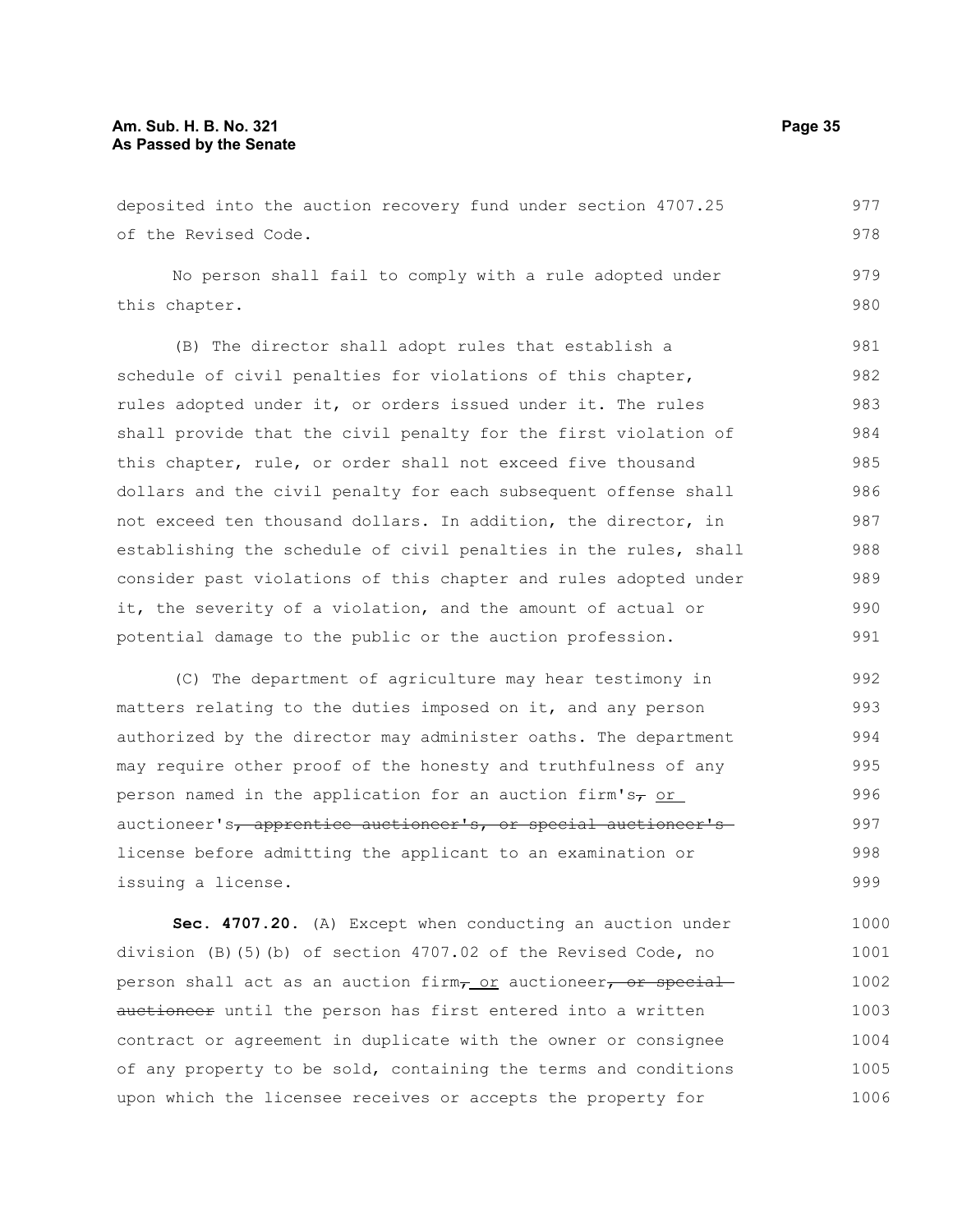#### **Am. Sub. H. B. No. 321 Page 36 As Passed by the Senate**

sale at auction. The contracts or agreements shall, for a period of two years, be kept on file in the office of every person so licensed. No apprentice auctioneer shall be authorized to enterinto such a contract or agreement without the written consent of the apprentice auctioneer's sponsoring auctioneer, and all contracts or agreements shall be made in the name of and on behalf of the sponsoring auctioneer. In addition, an apprentice auctioneer shall not enter into an auction contract for the sale of real property in the name of the sponsoring auctioneer regardless of whether the apprentice auctioneer is licensed as a real estate broker or salesperson. 1007 1008 1009 1010 1011 1012 1013 1014 1015 1016 1017

(B) On all contracts or agreements between an auction firm, or auctioneer, or special auctioneer and the owner or consignee, there shall appear a prominent statement indicating that the auction firm $_{T_{-}$  or auctioneer, or special auctioneer is licensed by the department of agriculture, and either that the licensee is bonded in favor of the state or that an aggrieved person may initiate a claim against the auction recovery fund created in section 4707.25 of the Revised Code as a result of the licensee's actions, whichever is applicable. 1018 1019 1020 1021 1022 1023 1024 1025 1026

(C) The auction firm $\tau$  or auctioneer, or special auctioneerwho contracts with the owner is liable for the settlement of all money received, including the payment of all expenses incurred only by the licensee and the distribution of all funds, in connection with an auction. 1027 1028 1029 1030 1031

(D) For purposes of this section, a contract or agreement shall specify all of the following: 1032 1033

(1) The owner of the property to be sold or the owner's agent or the consignee; 1034 1035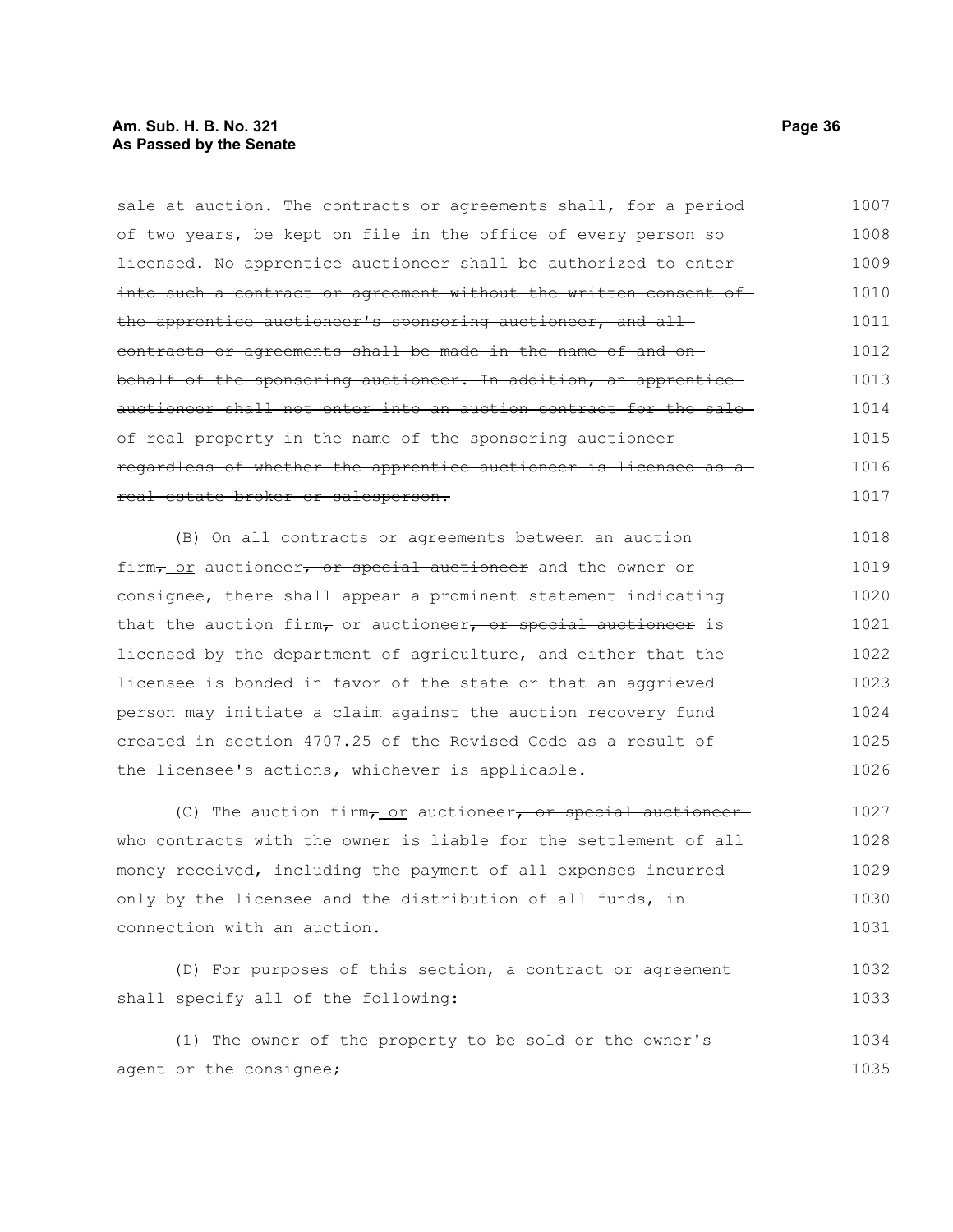## **Am. Sub. H. B. No. 321 Page 37 As Passed by the Senate**

| (2) The date of the auction or a termination date of the                     | 1036 |
|------------------------------------------------------------------------------|------|
| contract or agreement;                                                       | 1037 |
| (3) The location of the auction;                                             | 1038 |
| (4) The terms and conditions of the auction;                                 | 1039 |
| (5) All of the fees to be charged by the auctioneer or the                   | 1040 |
| auction firm, which shall include commissions, rentals,                      | 1041 |
| advertising, and labor;                                                      | 1042 |
| (6) An explanation of the settlement of the auction that                     | 1043 |
| includes the disbursement of interest money, if applicable;                  | 1044 |
| (7) A statement establishing the responsibility for bad                      | 1045 |
| checks, debts, and unpaid auction items;                                     | 1046 |
| (8) A statement indicating whether the auction is a                          | 1047 |
| reserve auction or an absolute auction. In addition, the                     | 1048 |
| statement shall include the definition of reserve auction or                 | 1049 |
| absolute auction from section 4707.01 of the Revised Code, as                | 1050 |
| applicable.                                                                  | 1051 |
| (9) A statement of the auctioneer's or auction firm's                        | 1052 |
| policy regarding absentee bidding;                                           | 1053 |
| (10) A brief description of the real or personal property                    | 1054 |
| to be sold;                                                                  | 1055 |
| (11) If the sale is of real or personal property at                          | 1056 |
| absolute auction, a statement affirming that the seller of the               | 1057 |
| real or personal property has a bona fide intention to transfer              | 1058 |
| ownership of the property to the highest bidder.                             | 1059 |
| (12) If the sale is a multi-parcel auction, a statement                      | 1060 |
| between the owner or owners of the real or personal property and             | 1061 |
| the auctioneer <sub>7_OI</sub> auction firm, or special auctioneer attesting | 1062 |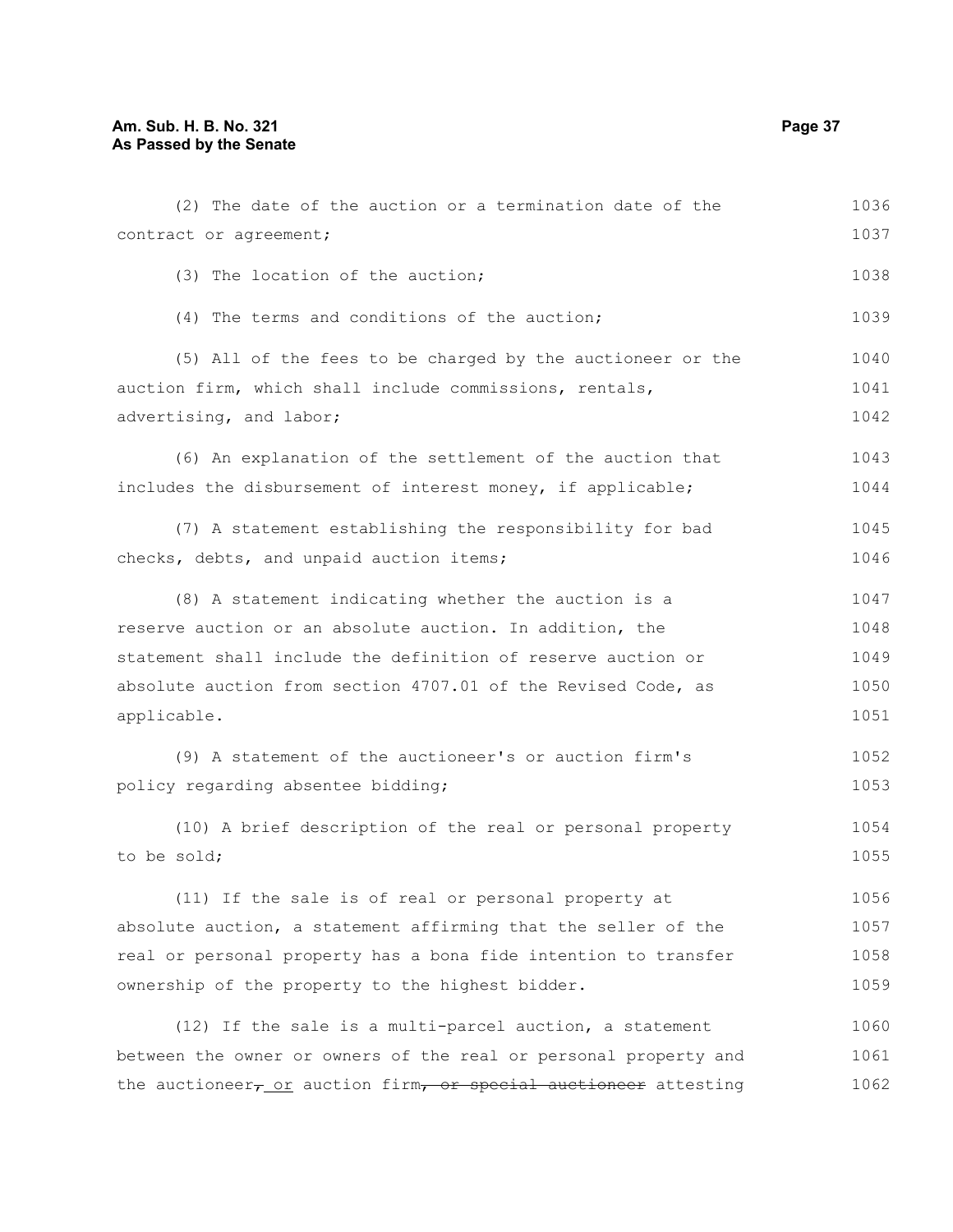| that the type of auction will be a multi-parcel auction.                             | 1063 |
|--------------------------------------------------------------------------------------|------|
| Sec. 4707.21. $(A)$ No auction firm $\tau$ or auctioneer $\tau$                      | 1064 |
| apprentice auctioneer, or special auctioneer shall willfully do                      | 1065 |
| any of the following:                                                                | 1066 |
| (1) Willfully neglect or refuse to furnish the department                            | 1067 |
| of agriculture statistics or other information in the auction                        | 1068 |
| firm's <sub>7</sub> or auctioneer's <sub>7</sub> apprentice auctioneer's, or special | 1069 |
| auctioneer's possession or under the auction firm's <sub>7</sub> or                  | 1070 |
| auctioneer's, apprentice auctioneer's, or special auctioneer's                       | 1071 |
| control that the auction firm <sub>r_Or</sub> auctioneer, apprentice                 | 1072 |
| auctioneer, or special auctioneer is authorized to collect; nor                      | 1073 |
| shall the auction firm, auctioneer, apprentice auctioneer, or                        | 1074 |
| special auctioneer neglect                                                           | 1075 |
| (2) Neglect or refuse, for more than thirty days, to                                 | 1076 |
| answer questions submitted on circulars; nor shall the auction-                      | 1077 |
| firm, auctioneer, apprentice auctioneer, or special auctioneer-                      | 1078 |
| knowingly                                                                            | 1079 |
| (3) Knowingly answer any such-questions submitted on                                 | 1080 |
| circulars specified in division (A) (2) of this section falsely;                     | 1081 |
| and nor shall the auction firm, auctioneer, apprentice                               | 1082 |
| auctioneer, or special auctioneer refuse                                             | 1083 |
| (4) Refuse to obey subpoenas and give testimony. Licensees                           | 1084 |
| (B) Licensees, as well as charitable, religious, or civic                            | 1085 |
| organizations and schools that sponsor an auction under division                     | 1086 |
| (B) (5) (b) of section 4707.02 of the Revised Code, shall keep                       | 1087 |
| records relative to any auction for at least two years from its                      | 1088 |
| date. These records shall include settlement sheets, written                         | 1089 |
| contracts, and copies of any advertising that lists the items                        | 1090 |
| for auction, as applicable.                                                          | 1091 |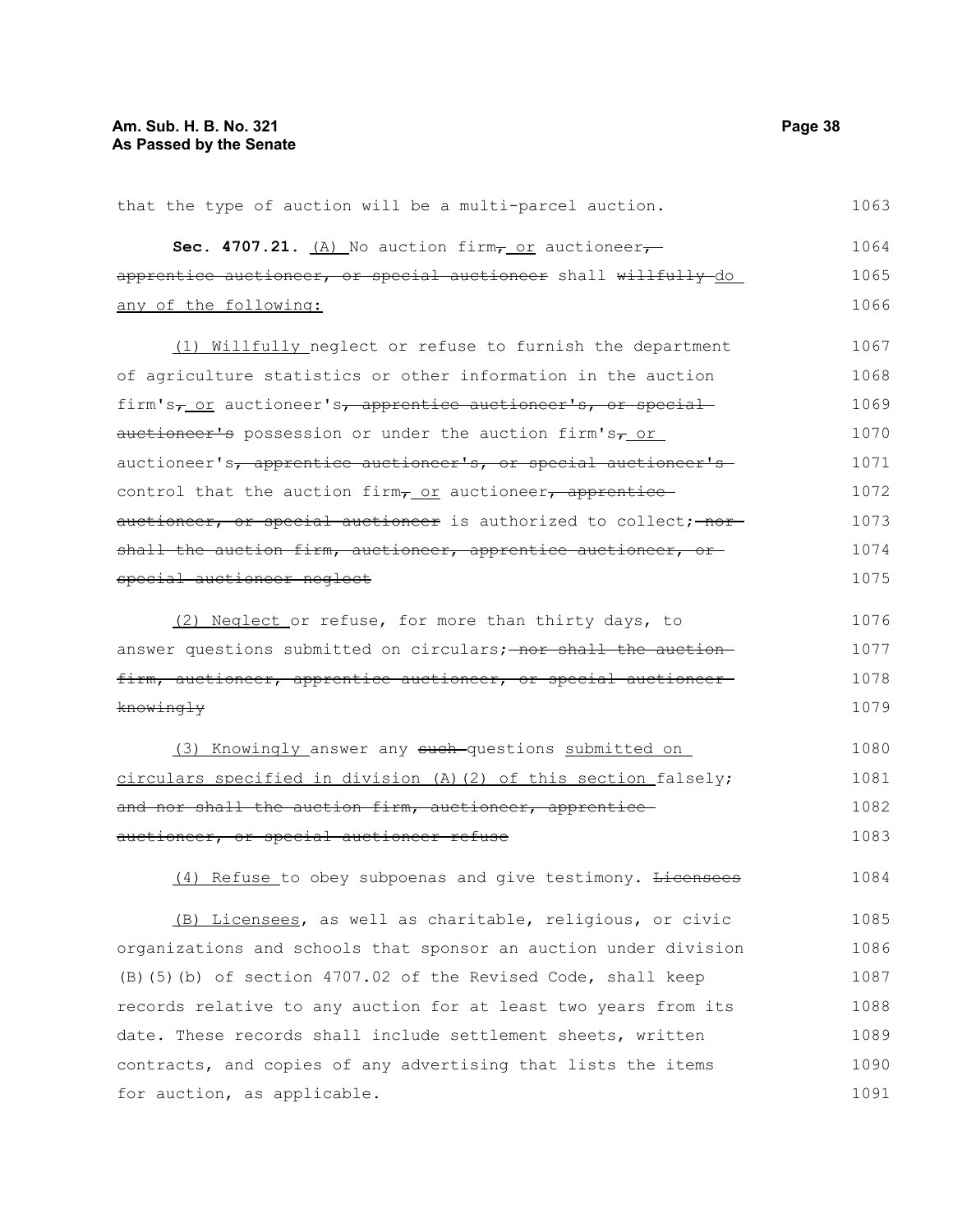#### **Am. Sub. H. B. No. 321 Page 39 As Passed by the Senate**

**Sec. 4707.22.** (A) Any person licensed under this chapter who advertises, by linear advertisements or otherwise, to hold or conduct an auction shall indicate in the advertisement the licensee's name or the name registered with the department of agriculture and that the licensee is an auctioneer-or apprenticeauctioneer. Any apprentice auctioneer who advertises, asprovided in this section, also shall indicate in the apprentice's advertisement the name of the auctioneer under whom the apprentice is licensed. The name of the auctioneer shall be displayed in equal prominence with the name of the apprentice auctioneer in the advertisement. Any such licensee who advertises in a manner other than as provided in this section is guilty of violating division (C) of section 4707.15 of the Revised Code. (B) An auction firm licensed under this chapter that 1092 1093 1094 1095 1096 1097 1098 1099 1100 1101 1102 1103 1104 1105 1106

advertises, by linear advertisements or otherwise, to solicit or receive consignments or to provide auction services shall indicate in the advertisement the name of the auction firm. In addition, an advertisement of an auction of consignments or an advertisement by an auction firm of an auction for which the auction firm will provide auction services shall comply with divisions (A) and (D) of this section. 1107 1108 1109 1110 1111 1112 1113

(C) If an auction to be advertised is an absolute auction, all advertisements for the auction shall unequivocally state that the auction is an absolute auction. 1114 1115 1116

(D) If an advertisement for an auction contains the words "estate auction," or words to that effect, the person licensed under this chapter who advertises shall do both of the following: 1117 1118 1119 1120

(1) Enter into an agreement directly with the executor,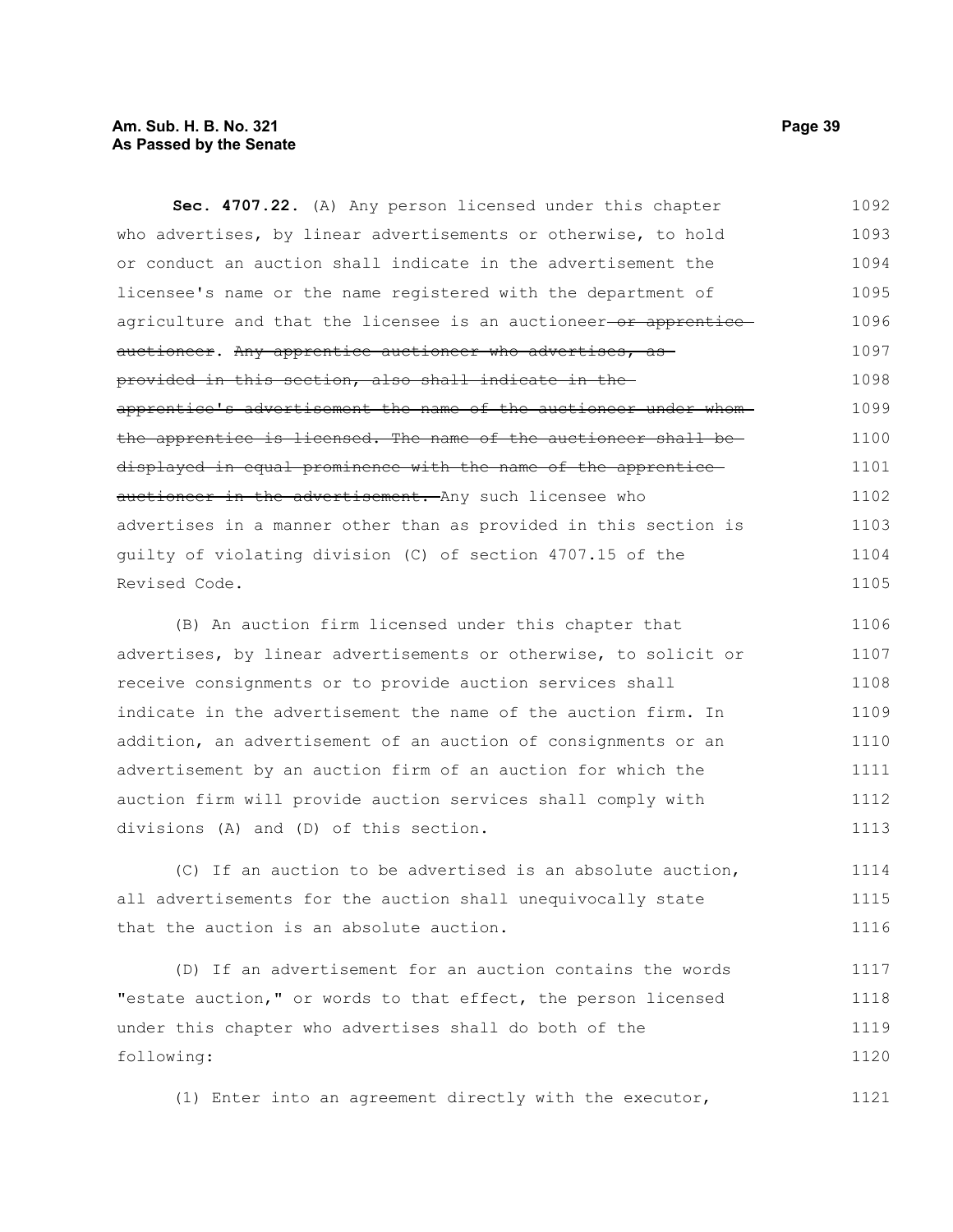the Revised Code.

administrator, or court appointed designee of the estate property; (2) List prominently in the advertisement the county in which the estate is located and the probate court case number of the estate. (E) All persons licensed under this chapter that conduct or are involved in an auction jointly are responsible for the posting of a sign at the auction. The sign shall contain all of the following: (1) The name of all licensed persons involved in the auction; (2) A statement that the persons are licensed by the department of agriculture; (3) The address of the department of agriculture. The sign shall be posted at the main entrance of the auction, at the place of registration for the auction, or by the cashier for the auction. The sign shall be of a size not smaller than eight and one-half inches by eleven inches. The letters and numbers on the sign shall be of adequate size to be readily seen by an individual with normal vision when viewing it. (F) An advertisement for the sale of real property at auction shall contain the name of the licensed auctioneer who is entering into the auction contract and the name of the real estate broker licensed under Chapter 4735. of the Revised Code who is involved in the sale. Compliance with this section shall not require a real estate broker licensed under Chapter 4735. of 1122 1123 1124 1125 1126 1127 1128 1129 1130 1131 1132 1133 1134 1135 1136 1137 1138 1139 1140 1141 1142 1143 1144 1145 1146 1147

the Revised Code to obtain a license under section 4707.073 of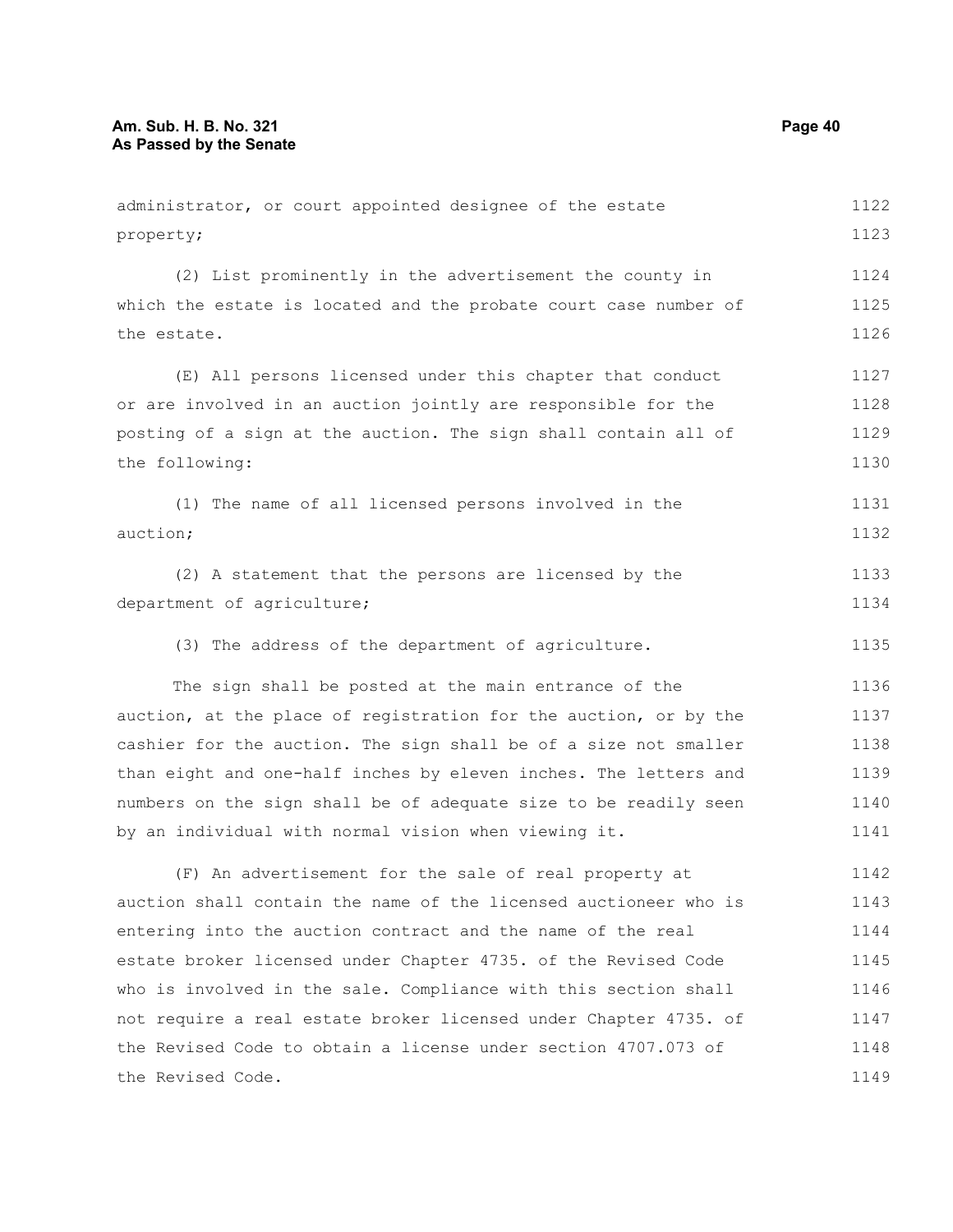#### **Am. Sub. H. B. No. 321 Page 41 As Passed by the Senate**

(G) If an auction to be advertised is a multi-parcel auction, all advertisements for the auction, excluding road signs, shall state that the auction will be offered in various amalgamations, including as individual parcels or lots, combinations of parcels or lots, and all parcels or lots as a whole. 1150 1151 1152 1153 1154 1155

**Sec. 4707.25.** (A) The auction recovery fund is hereby created in the state treasury. The fund shall be administered by the director of agriculture. The treasurer of state shall credit all of the following to the fund: any moneys transferred to itfrom the auctioneers fund created under section 4707.05 of the Revised Code; except as otherwise provided in this section, a portion, in an amount specified in rules adopted under section 4707.19 of the Revised Code, of license fees collected under this chapter; any assessments levied under this section; repayments made to the auction recovery fund under section 4707.30 of the Revised Code by persons licensed under this chapter; and interest earned on the assets of the fund. 1156 1157 1158 1159 1160 1161 1162 1163 1164 1165 1166 1167

Moneys credited to the fund shall be used to make payments to persons in accordance with sections 4707.26 and 4707.31 of the Revised Code and to persons who obtain a final judgment in accordance with section 4707.261 and sections 4707.27 to 4707.30 of the Revised Code in a court of competent jurisdiction against a person licensed under this chapter on the grounds of conduct by the licensee that is described in section 4707.15 of the Revised Code or that otherwise violates this chapter or rules adopted under it and that is associated with an act or transaction that only a licensee lawfully may perform. In the case of a final judgment, the amount of the payments shall be limited to any portion of the final judgment that remains unpaid. In all cases, the amount of the payments is subject to 1168 1169 1170 1171 1172 1173 1174 1175 1176 1177 1178 1179 1180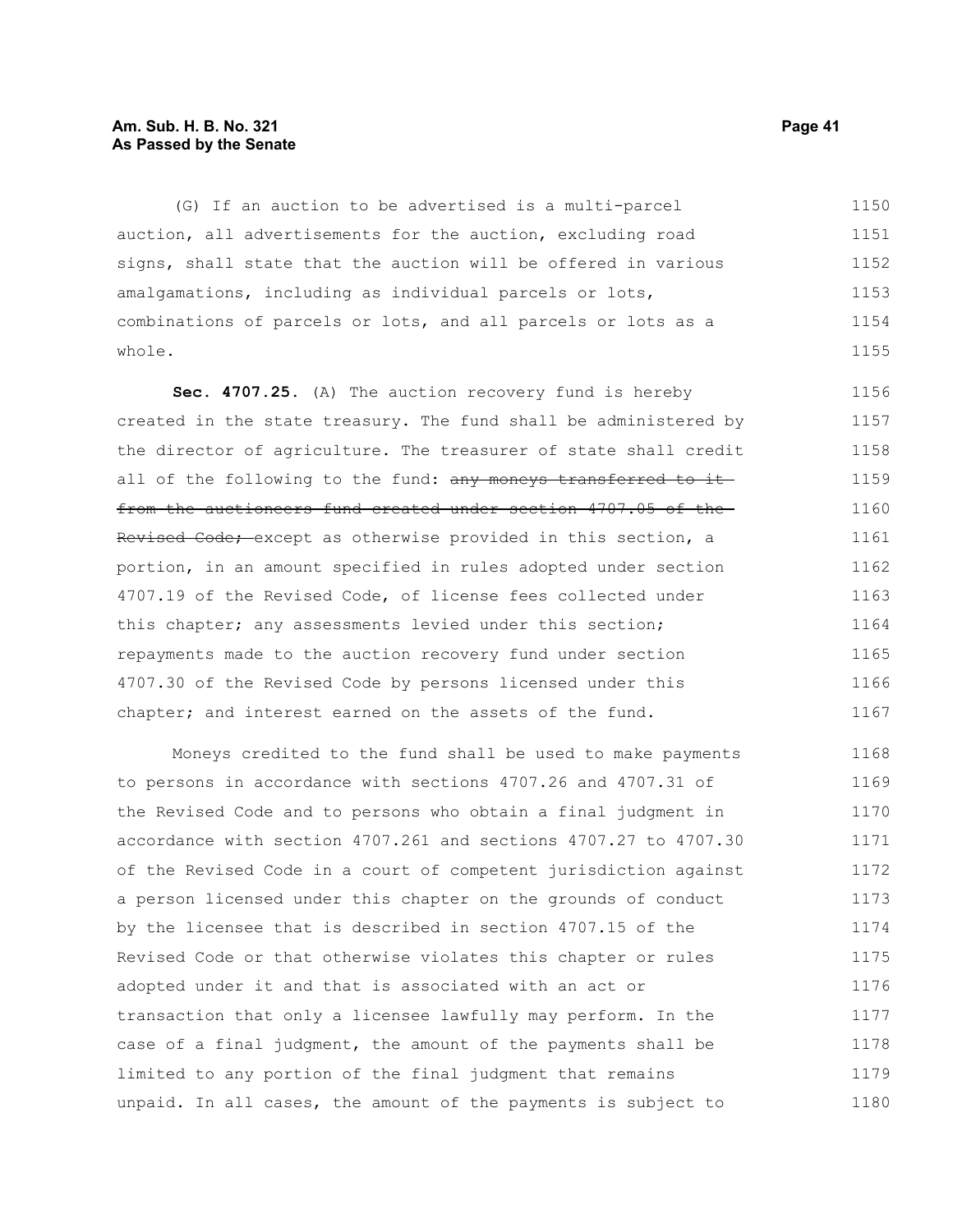#### **Am. Sub. H. B. No. 321 Page 42 As Passed by the Senate**

the dollar limitations established in section 4707.29 of the Revised Code. 1181 1182

(B) The director shall ascertain the balance of the fund on the first day of July each year. If the balance of the fund is greater than two million dollars, the director may utilize, during the fiscal year beginning on that first day of July, the portion of the fund that is greater than two million dollars to sponsor educational programs or to underwrite research that is beneficial to persons licensed under this chapter and to the public. If the balance of the fund is at least four million dollars, the portion of license fees collected under this chapter that otherwise would be credited to the fund under this section shall be credited to the auctioneers fund during the fiscal year beginning on that first day of July. 1183 1184 1185 1186 1187 1188 1189 1190 1191 1192 1193 1194

If the balance of the fund is less than four hundred thousand dollars, the director shall levy an assessment against each person who holds a valid license issued under this chapter. The amount of the assessment shall be determined by subtracting the balance of the fund from five hundred thousand dollars and dividing the resulting total by the number of persons recorded under section 4707.06 of the Revised Code as holding a valid license issued under this chapter. All assessments that are collected shall be credited to the fund. 1195 1196 1197 1198 1199 1200 1201 1202 1203

(C) The director shall collect from the fund a service fee in an amount equal to the interest rate specified in division (A) of section 1343.03 of the Revised Code multiplied by the annual interest earned on the assets of the fund to defray the expenses incurred by the department of agriculture in the administration of the fund. 1204 1205 1206 1207 1208 1209

**Sec. 5322.01.** As used in sections 5322.01 to 5322.05 of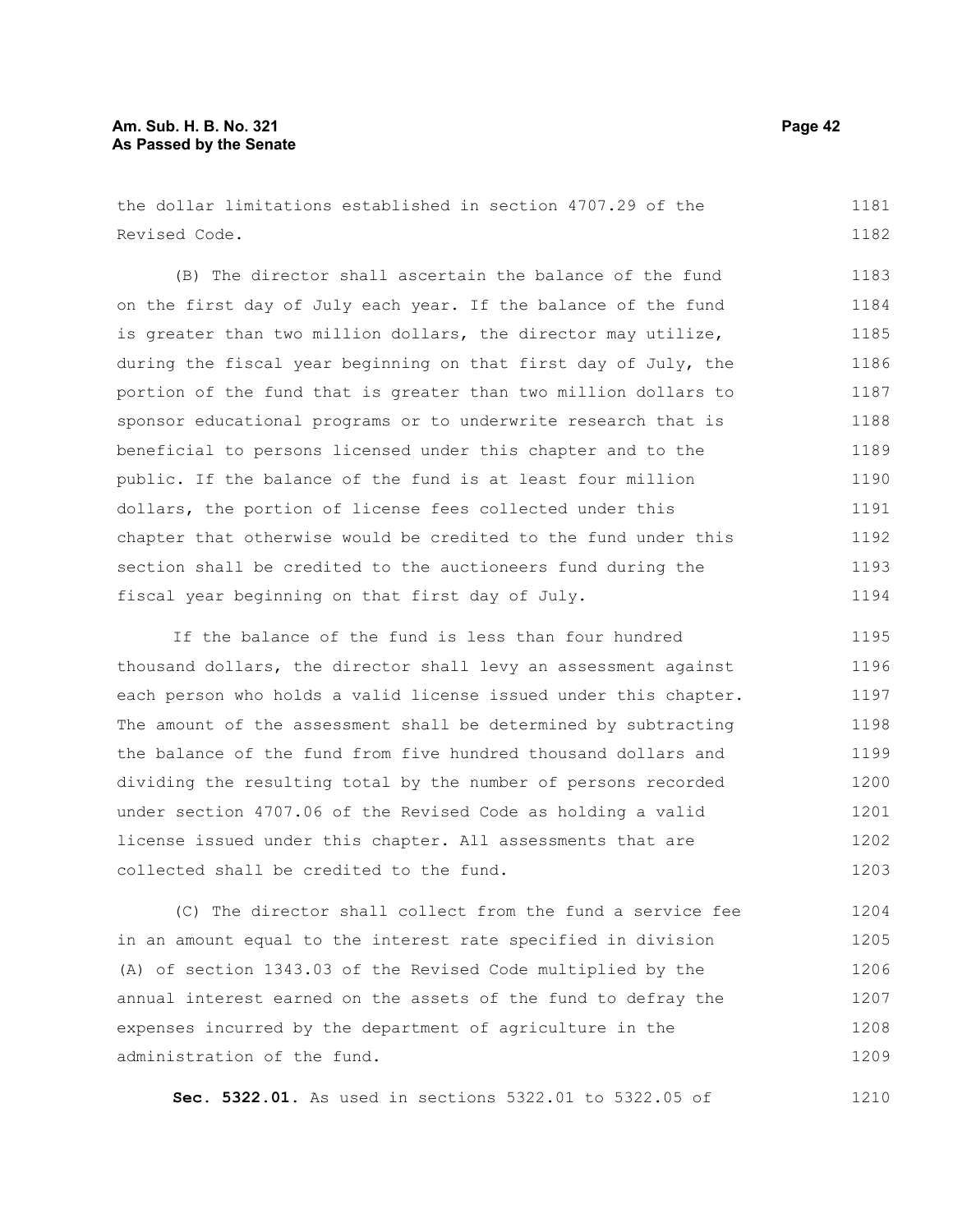1221

| the Revised Code:                                              | 1211 |
|----------------------------------------------------------------|------|
| (A) "Self-service storage facility" means any real             | 1212 |
| property that is designed and used only for the purpose of     | 1213 |
| renting or leasing individual storage space in the facility    | 1214 |
| under the following conditions:                                | 1215 |
| (1) The occupants have access to the storage space only        | 1216 |
| for the purpose of storing and removing personal property.     | 1217 |
| (2) The owner does not issue a warehouse receipt, bill of      | 1218 |
| lading, or other document of title, as defined in section      | 1219 |
| 1301.201 of the Revised Code, for the personal property stored | 1220 |

in the storage space.

"Self-service storage facility" does not include any garage used principally for parking motor vehicles, any garage or storage area in a private residence, an establishment licensed pursuant to sections 915.14 to 915.24 of the Revised Code, or any property of a bank or savings and loan association that contains vaults, safe deposit boxes, or other receptacles for the uses, purposes, and benefits of the bank's or savings and loan association's customers. 1222 1223 1224 1225 1226 1227 1228 1229

(B) "Owner" means a person that is the owner or operator of a self-service storage facility, the lessor or sublessor of an entire self-service storage facility, the agent of any of the foregoing, or any other person authorized by any of the foregoing to manage the facility or to receive rent from an occupant pursuant to a rental agreement. 1230 1231 1232 1233 1234 1235

(C) "Occupant" means a person that rents storage space at a self-service storage facility pursuant to a rental agreement that the person enters into with the owner. 1236 1237 1238

(D) "Rental agreement" means any written agreement that is 1239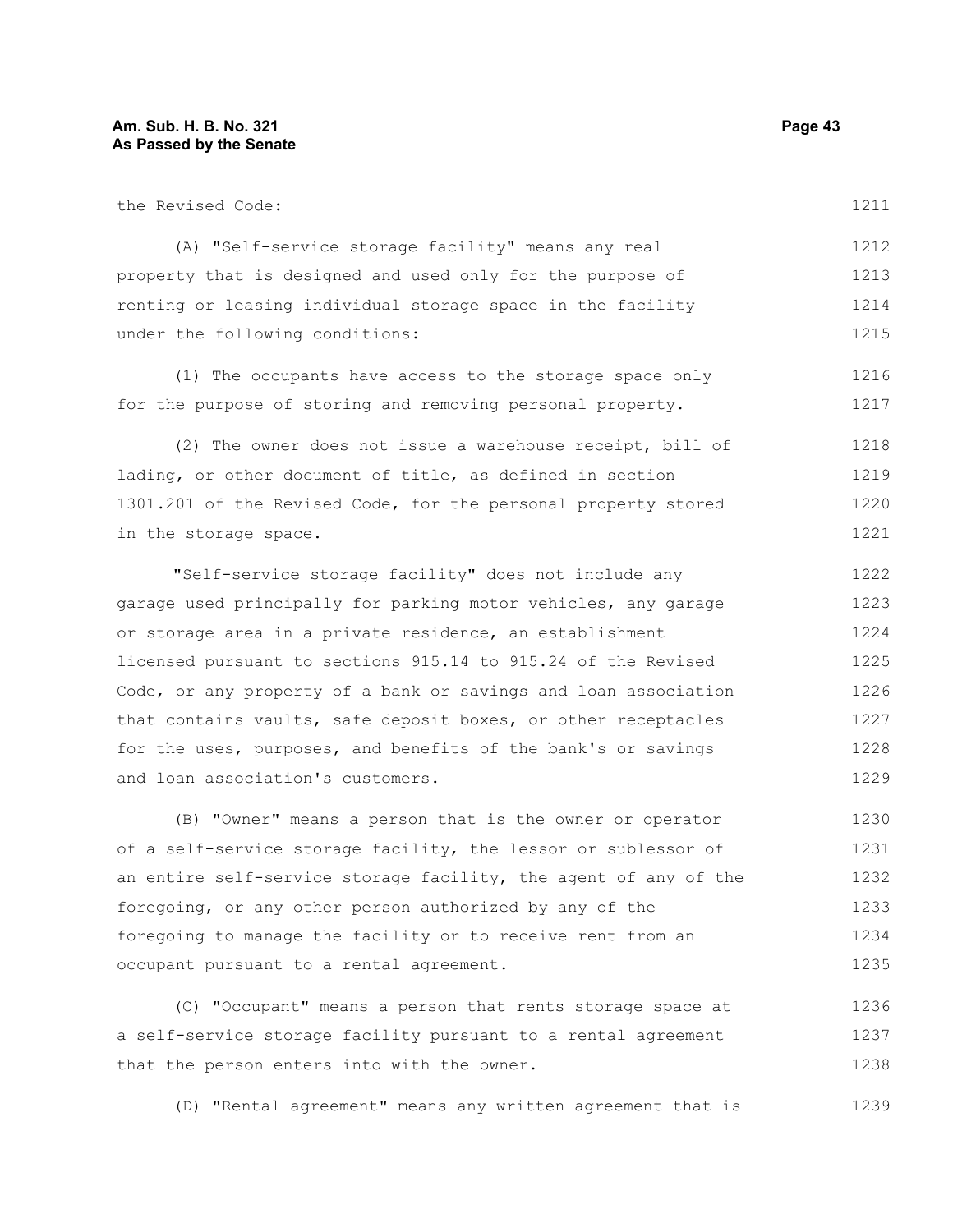entered into by the owner and the occupant and that establishes the terms and conditions of the occupant's use of storage space at a self-service storage facility. 1240 1241 1242

(E) "Personal property" means money and every animate or inanimate tangible thing that is the subject of ownership, except anything forming part of a parcel of real estate, as defined in section 5701.02 of the Revised Code, and except anything that is an agricultural commodity, as defined in division (A) of section 926.01 of the Revised Code. 1243 1244 1245 1246 1247 1248

(F) "Late fee" means any fee or charge assessed for an occupant's failure to pay rent when due. "Late fee" does not include interest on a debt, reasonable expenses incurred in the collection of unpaid rent, or costs associated with the enforcement of any other remedy provided by statute or contract. 1249 1250 1251 1252 1253

(G) "Last known address" means either of the following:

(1) The mailing address or electronic mail addressprovided by the occupant in the most recent rental agreement or the mailing address or electronic mail address provided by the occupant in a subsequent written notice of a change of address; 1255 1256 1257 1258

(2) The mailing address or electronic mail address of any of the persons described in division (A) of section 5322.03 of the Revised Code that is provided by any of those persons to the owner of a self-service storage facility or that is discovered by the owner of a self-service storage facility. 1259 1260 1261 1262 1263

**Sec. 5322.03.** An owner's lien created by division (A) of section 5322.02 of the Revised Code for a claim that has become due may be enforced only as follows: 1264 1265 1266

(A) The following persons shall be notified in accordance with divisions (B) and (C) of this section: 1267 1268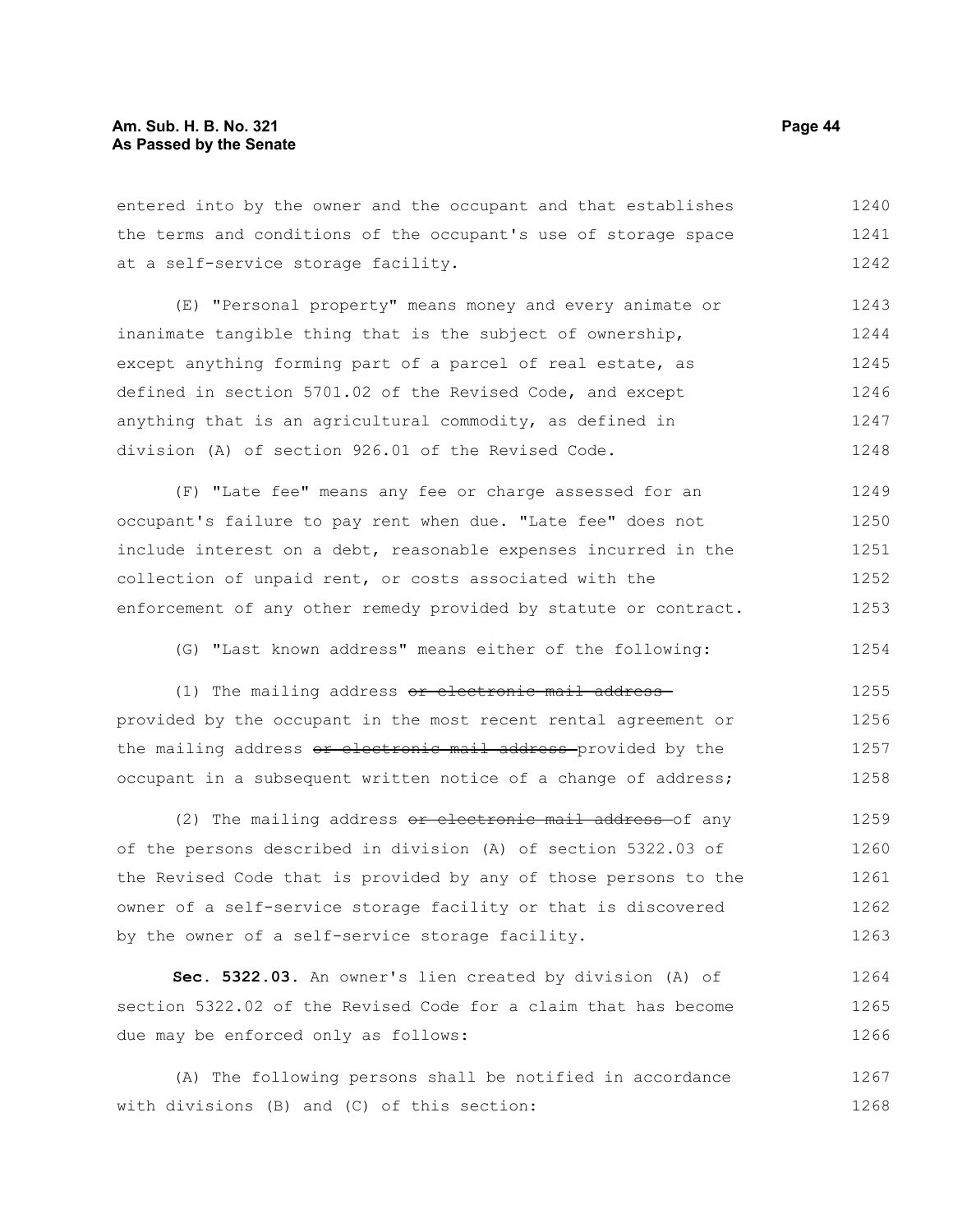#### **Am. Sub. H. B. No. 321 Page 45 As Passed by the Senate**

(1) All persons whom the owner has actual knowledge of and who claim an interest in the personal property; (2) All persons holding liens on any motor vehicle or watercraft amongst the property; (3) All persons who have filed security agreements in the name of the occupant evidencing a security interest in the personal property with either the secretary of state or the county recorder of the county in which the self-service storage facility is located or the Ohio county of the last known address of the occupant.  $(B)$  (1) The Except as otherwise provided in division (B)(2) of this section, the notice shall be delivered in person, sent by certified mail, sent by electronic mail, or sent by firstclass mail or private delivery service with a certificate or verification of mailing to the last known address of each person who is required to be notified by division (A) of this section; (2) If the notice is sent by electronic mail, then the notice shall also be sent via either certified or first-class mail to the last known address of each person who is required to be notified by division  $(A)$  of this section(2)(a) The notice may be sent by electronic mail to the occupant only if both of the following apply: (i) The occupant agreed to receive the notice via electronic mail and provided an electronic mail address to the owner in the original agreement or in a subsequent amendment to the agreement. (ii) The owner sends the notice via electronic mail in 1269 1270 1271 1272 1273 1274 1275 1276 1277 1278 1279 1280 1281 1282 1283 1284 1285 1286 1287 1288 1289 1290 1291 1292 1293 1294 1295

such a way as to establish, with a response or return receipt, that the message was delivered to the occupant's electronic mail 1296 1297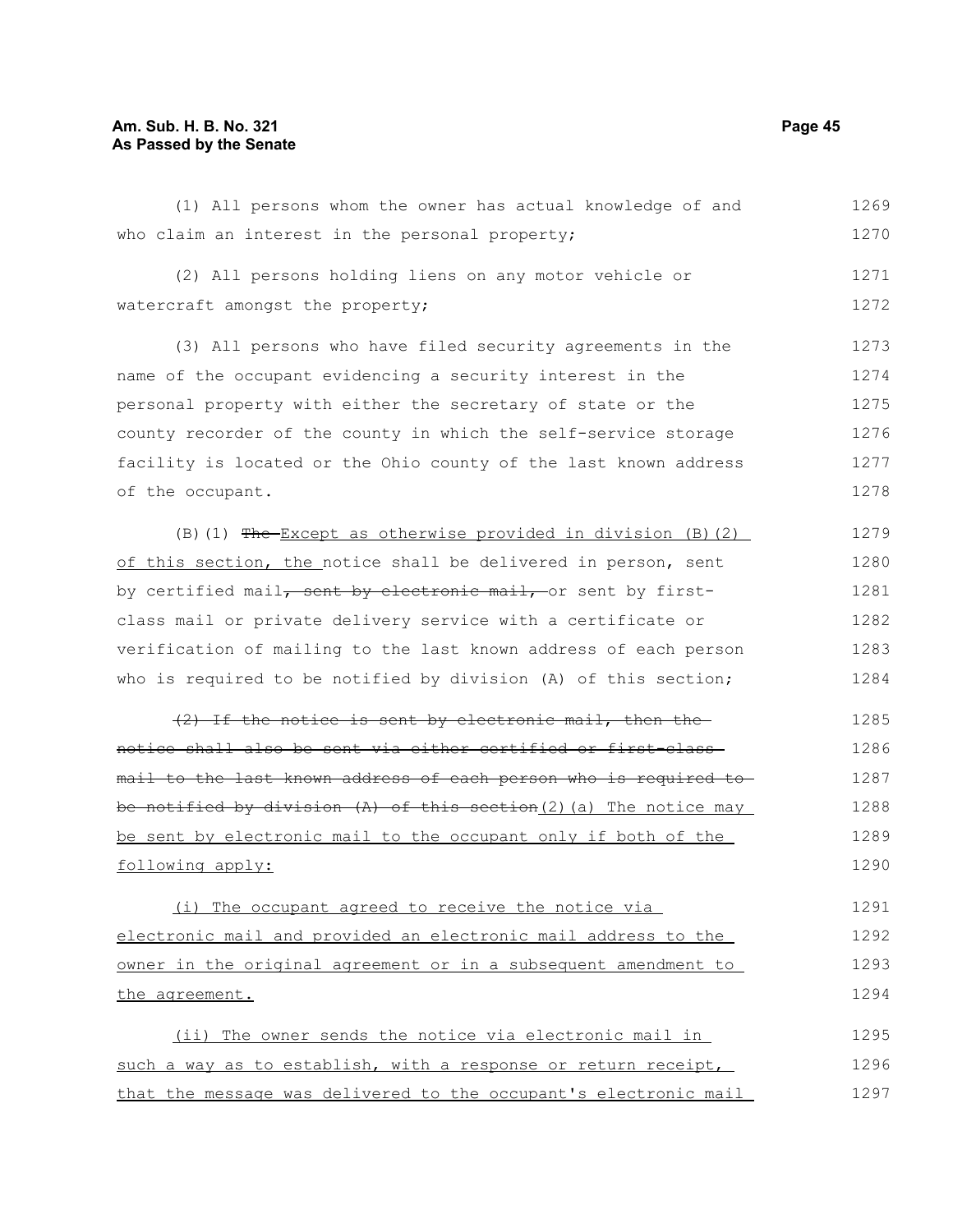| <u>address.</u>                                                  | 1298 |
|------------------------------------------------------------------|------|
| (b) If it cannot be established in accordance with               | 1299 |
| $division (B) (2) (a) of this section that the notice was$       | 1300 |
| delivered, the owner shall use another method of delivery        | 1301 |
| authorized by division (B) (1) of this section.                  | 1302 |
| (C) The notice shall include all of the following:               | 1303 |
| (1) The name and last known address of the occupant who          | 1304 |
| rented the storage space in which the personal property was      | 1305 |
| stored;                                                          | 1306 |
| (2) An itemized statement of the owner's claim showing the       | 1307 |
| sum due at the time of the notice and the date when the sum      | 1308 |
| became due;                                                      | 1309 |
| (3) A brief and general description of the personal              | 1310 |
| property subject to the lien. The description shall be           | 1311 |
| reasonably adequate to permit the person notified to identify it | 1312 |
| except that any container including, but not limited to, a       | 1313 |
| trunk, valise, or box that is locked, fastened, sealed, or tied  | 1314 |
| in a manner that deters immediate access to its contents and     | 1315 |
| that has not been opened by the owner prior to the date on which | 1316 |
| the notice is given may be described as such without describing  | 1317 |
| its contents.                                                    | 1318 |
| (4) A notice of denial of access to the personal property,       | 1319 |
| if a denial of access is permitted under the terms of the rental | 1320 |
| agreement, which notice provides the name, street address, and   | 1321 |
| telephone number of the person whom the person notified may      | 1322 |

contact to pay the claim and to either obtain the personal property or enter into a rental agreement for the storage of the personal property; 1323 1324 1325

(5) A demand for payment within a specified time not less 1326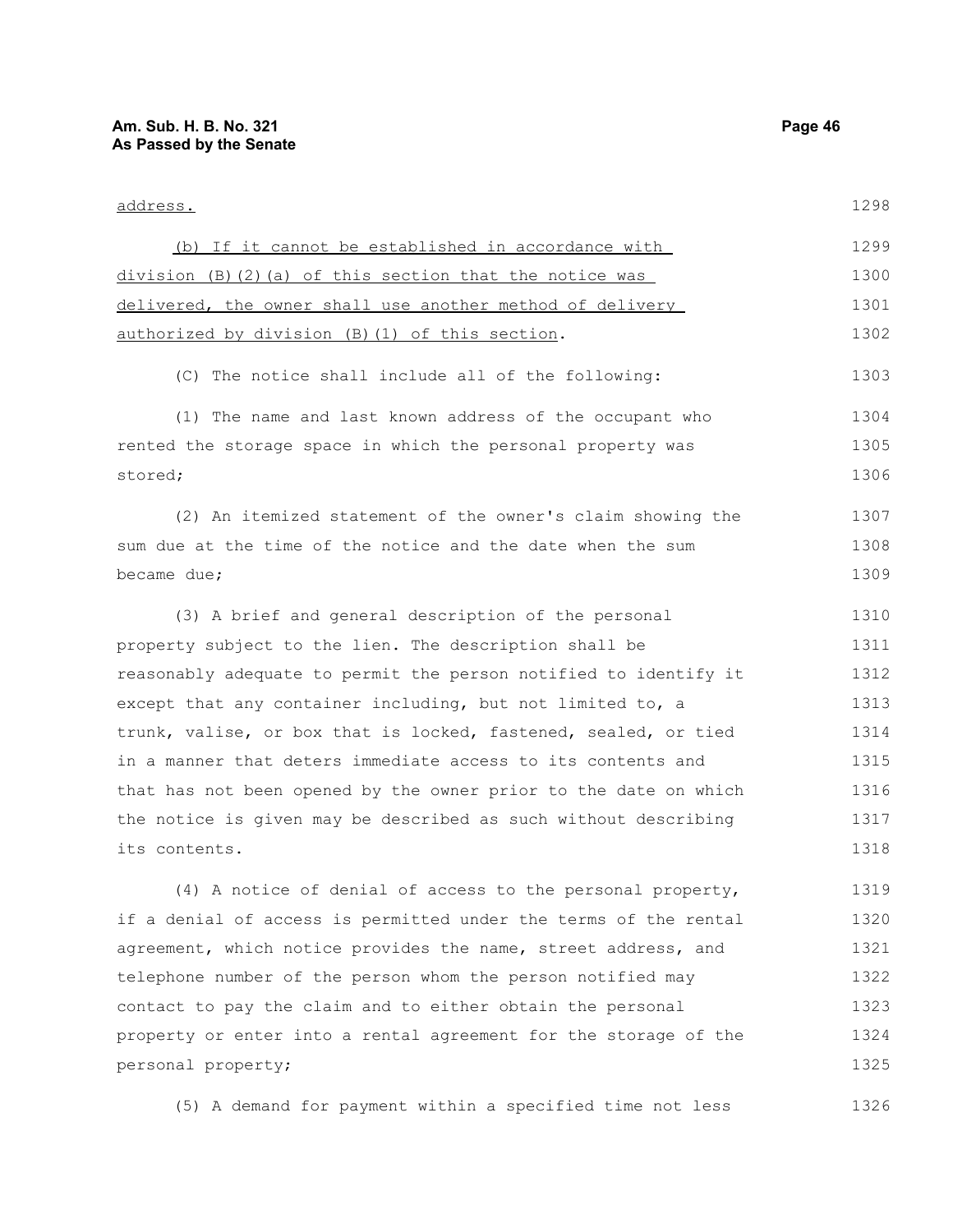(6) A conspicuous statement that unless the claim is paid within that time the personal property will be advertised for sale and will be sold by auction and that, if no person purchases the personal property at the auction, the personal property may be sold at a private sale or destroyed; 1328 1329 1330 1331 1332

(7) The street or internet address of the place at which the sale will be held, if the sale will be held at a place other than the self-service storage facility in which the personal property was stored. 1333 1334 1335 1336

(D)(1) Any notice given pursuant to this section that is sent by first-class mail or private delivery service with a certificate or verification of mailing shall be deemed delivered when it is deposited with the United States postal service or private delivery service and properly addressed with proper postage prepaid. 1337 1338 1339 1340 1341 1342

(2) Any notice given pursuant to this section that is sent by electronic mail to an occupant shall be deemed delivered when it is properly addressed and sentthe owner receives a response or return receipt. 1343 1344 1345 1346

(E) The sale of the personal property shall conform to the terms of the notice as provided for in this section. 1347 1348

(F) The sale of the personal property may be held at the self-service storage facility or, if the street or internet address of the place was included in the notice as required by division (C)(7) of this section, on the internet or at the nearest suitable place to the self-service storage facility at which the personal property is stored. 1349 1350 1351 1352 1353 1354

(G) After the expiration of the time given in the notice, 1355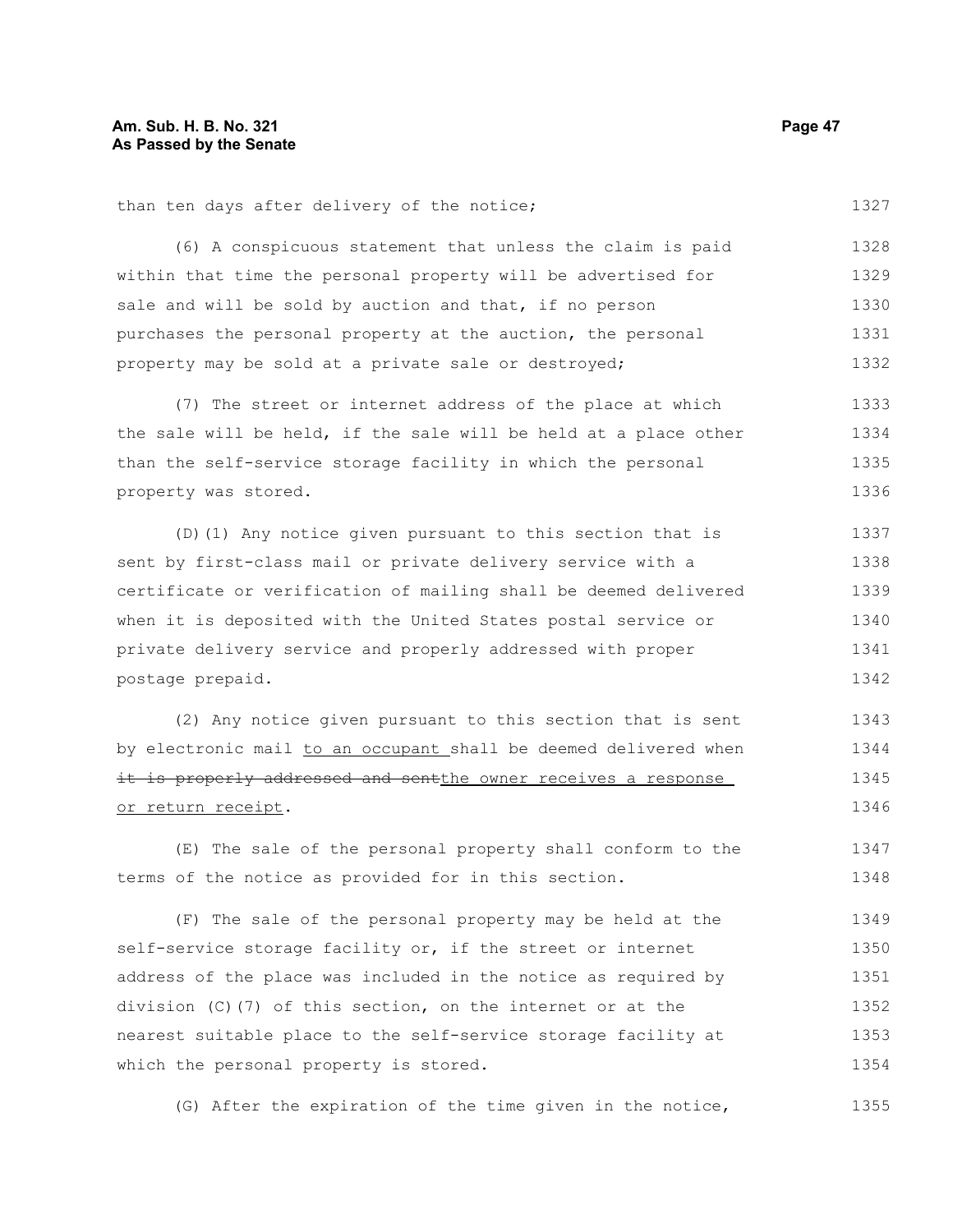#### **Am. Sub. H. B. No. 321 Page 48 As Passed by the Senate**

an advertisement of the sale shall be published once a week for two consecutive weeks in a newspaper of general circulation in the county in which the self-service storage facility is located or any other commercially reasonable manner. The manner of advertisement shall be deemed commercially reasonable if at least three independent bidders register for, view, or attend the sale. The advertisement shall include all of the following: 1356 1357 1358 1359 1360 1361 1362

(1) A brief and general description of the personal property as required by division (C)(3) of this section, except that the description shall describe the contents of any trunk, valise, or box that is locked, fastened, sealed, or tied in a manner that deters immediate access to its contents, if the trunk, valise, or box is opened by the owner prior to the date on which the advertisement of sale is published; 1363 1364 1365 1366 1367 1368 1369

(2) The name and last known address of the occupant who rented the storage space in which the personal property was stored; 1370 1371 1372

(3) The street address of the self-service storage facility; 1373 1374

(4) The time, place, and manner of the sale. 1375

The sale shall take place at least fifteen days after the first publication. 1376 1377

(H)(1) Any person who has a security interest in, or who holds a lien against, a motor vehicle or watercraft may pay the amount necessary to satisfy the lien created by division (A) of section 5322.02 of the Revised Code and the reasonable expenses incurred under this section. That person, upon payment of the amount necessary to satisfy the lien plus expenses, may enter into a new rental agreement for the storage of the motor vehicle 1378 1379 1380 1381 1382 1383 1384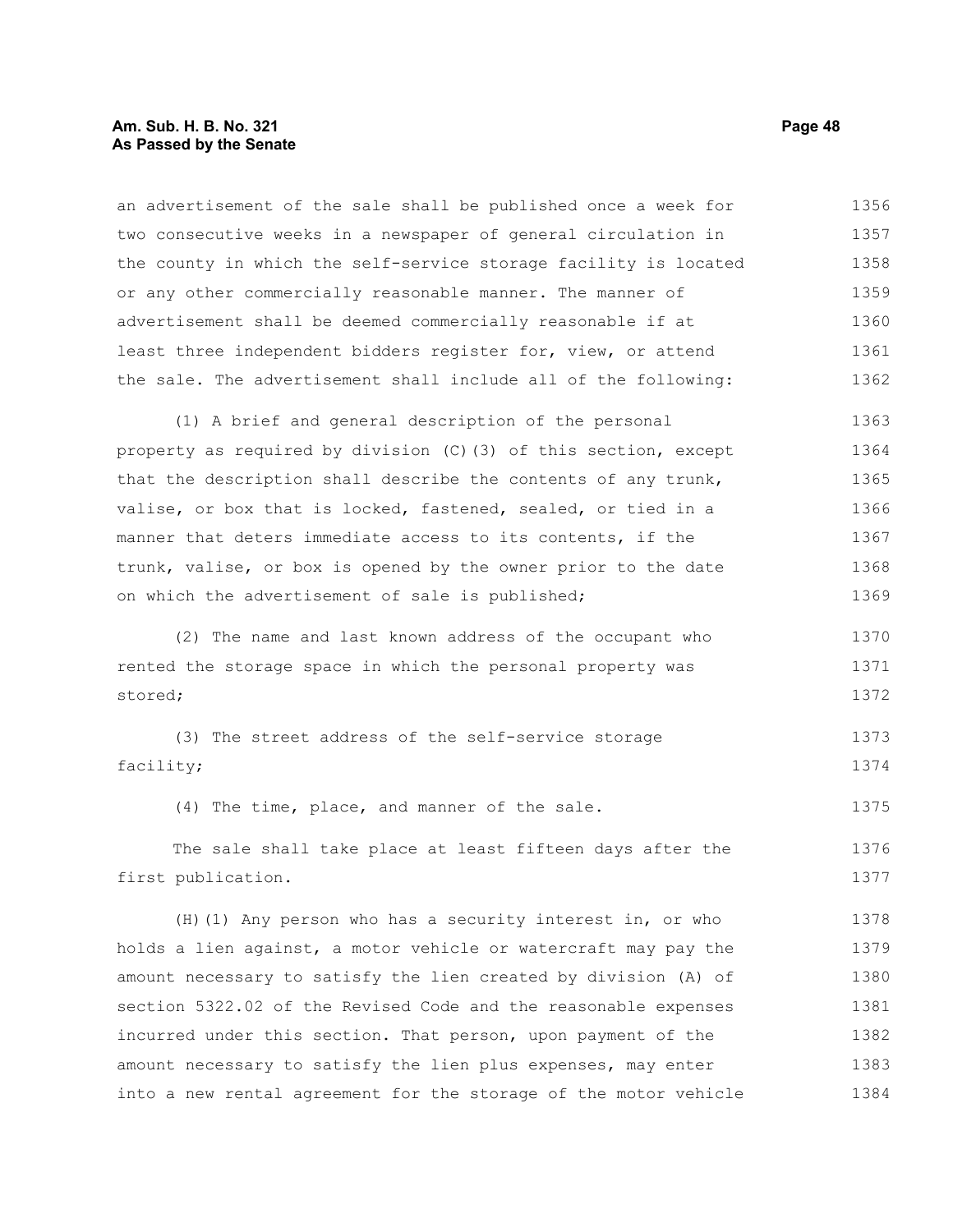#### **Am. Sub. H. B. No. 321 Page 49 As Passed by the Senate**

or watercraft. Any person who presents proof of a security interest in or lien on a motor vehicle or watercraft or a court order authorizing the person to take possession of a motor vehicle or watercraft may immediately remove the motor vehicle or watercraft from the self-service storage facility without satisfying the lien or expenses of the owner. 1385 1386 1387 1388 1389 1390

(2) Before any sale of personal property other than a motor vehicle or watercraft pursuant to this section, any person who has a legal interest or a security interest in, or who holds a lien against, any personal property other than a motor vehicle or watercraft may pay the amount necessary to satisfy the lien created by division (A) of section 5322.02 of the Revised Code and the reasonable expenses incurred under this section and remove the personal property in which the person has the interest or against which the person holds the lien. After removal of all the personal property, including any motor vehicle or watercraft, from the storage space of the selfservice storage facility by any means under this section, the owner may enter into a rental agreement with a new occupant for the storage space, and the owner has no obligation to the prior occupant of that storage space. 1391 1392 1393 1394 1395 1396 1397 1398 1399 1400 1401 1402 1403 1404 1405

(3) Upon receipt of the payment from a person other than the occupant, the owner may, at the owner's sole discretion, enter into a new rental agreement for the storage of the personal property or, if the person meets the conditions set forth in division (H)(2) of this section, shall permit the person to remove the personal property from the self-service storage facility. 1406 1407 1408 1409 1410 1411 1412

(4) If the occupant pays the amount necessary to satisfy the lien created by division (A) of section 5322.02 of the 1413 1414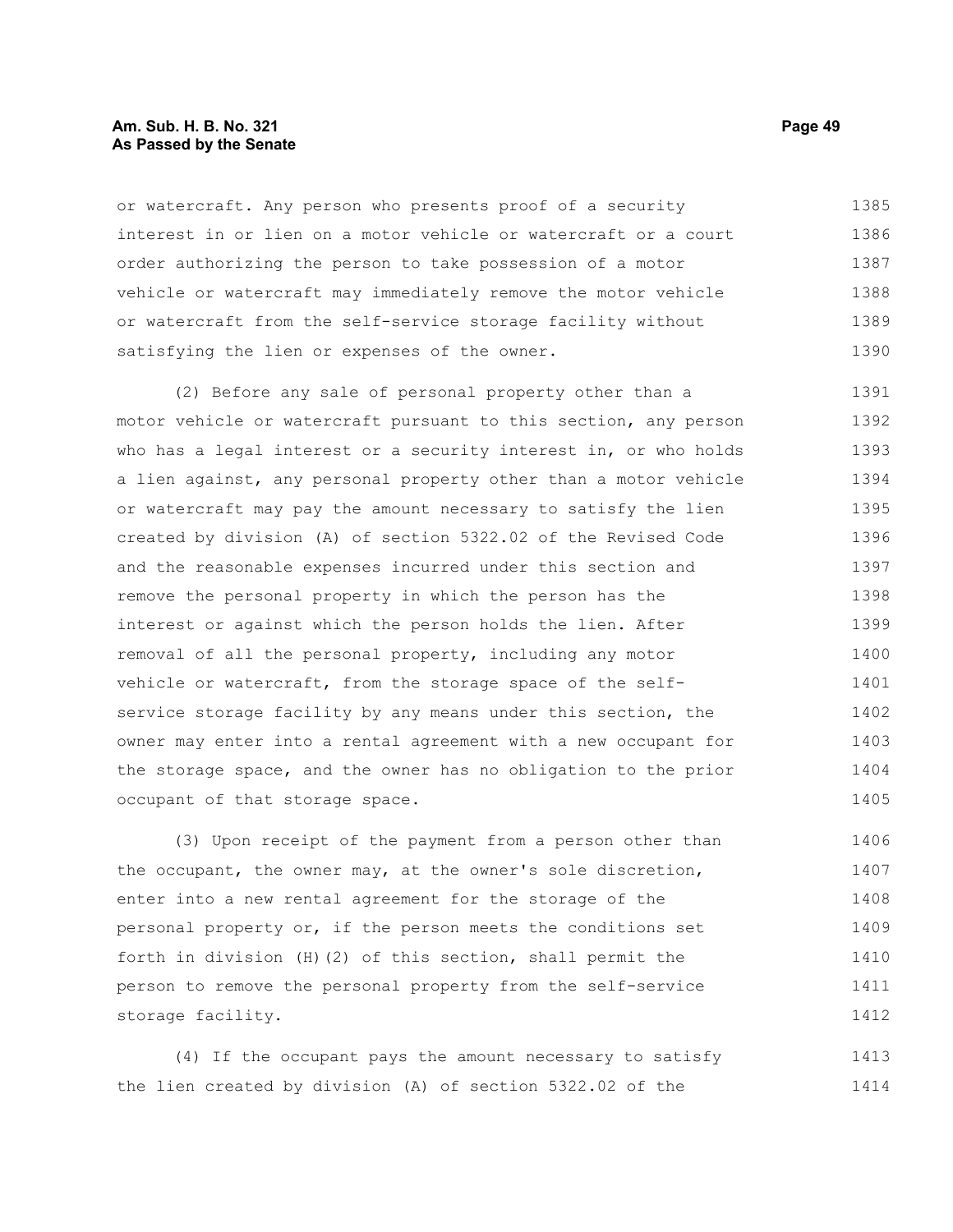#### **Am. Sub. H. B. No. 321 Page 50 As Passed by the Senate**

Revised Code and the reasonable expenses incurred under this section, the occupant shall immediately remove all of the occupant's personal property from the self-service storage facility, unless the owner of the self-service storage facility agrees to enter into a new rental agreement for the storage of the property. 1415 1416 1417 1418 1419 1420

(I)(1) If property on which there is a lien under division (A) of section 5322.02 of the Revised Code is not sold at auction, but is claimed under division (H) of this section and the owner's lien is satisfied, then all legal or security interest in, or any other liens held against, the property shall remain intact. 1421 1422 1423 1424 1425 1426

(2) A purchaser at auction in good faith, except an owner or an owner's agent, of the personal property sold to satisfy an owner's lien created by division (A) of section 5322.02 of the Revised Code takes the property free and clear of any rights of persons against whom the lien was valid, or any persons who had an interest in, or who held, any other lien against the property, despite noncompliance by the owner with the requirements of this section. 1427 1428 1429 1430 1431 1432 1433 1434

(J) The owner may examine any personal property to be sold pursuant to this section. The examination may include, but is not limited to, the opening of any trunk, valise, box, or other container that is locked, fastened, sealed, tied, or otherwise closed in a manner that deters immediate access to its contents. 1435 1436 1437 1438 1439

(K)(1) If the property upon which the lien created underdivision (A) of <del>this section is claimed 5</del>322.02 of the Revised Code creates a lien is a motor vehicle, trailer, or a watercraft, the owner shall may, at the owner's sole discretion, have the motor vehicle, trailer, or watercraft towed from the 1440 1441 1442 1443 1444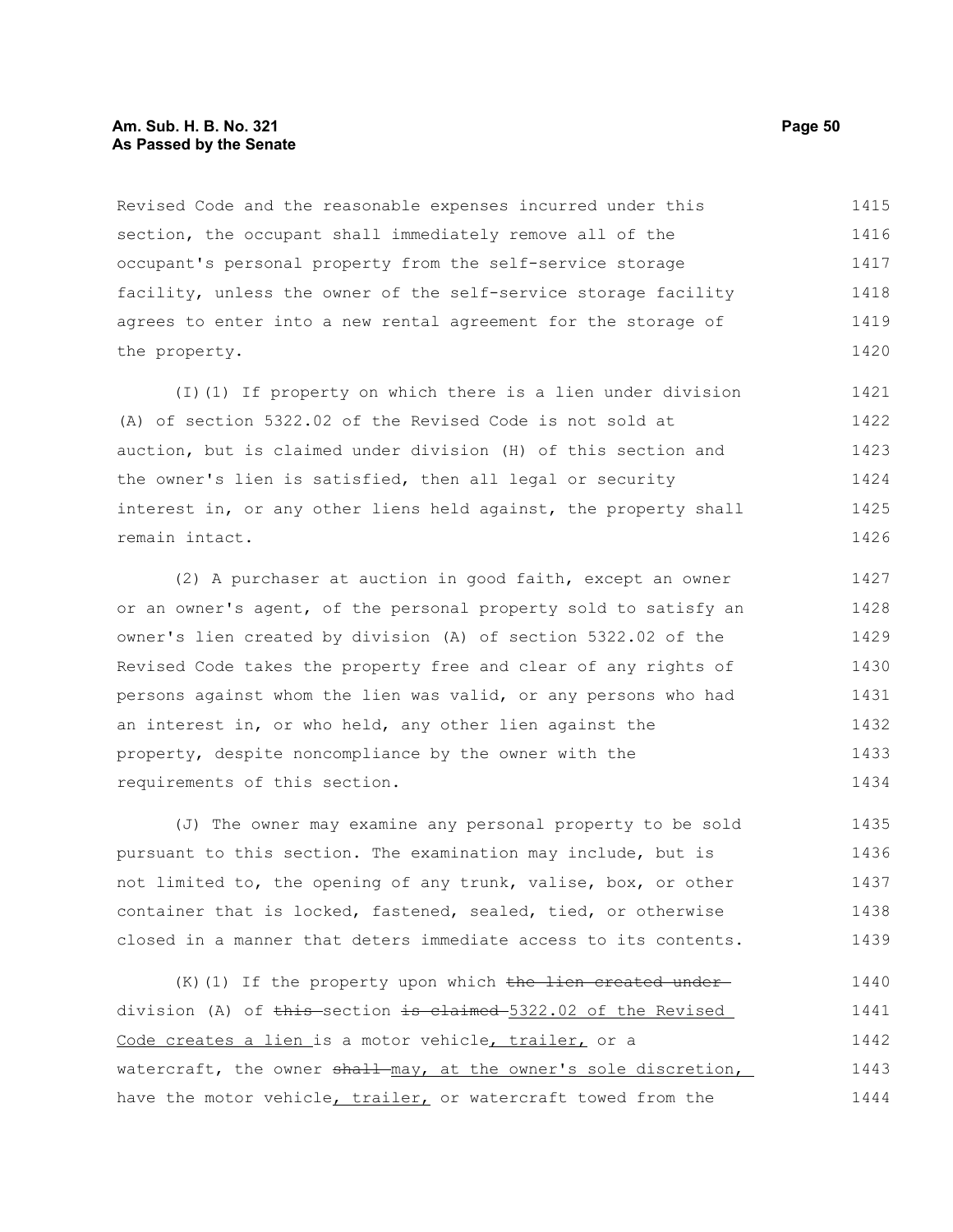premises if any of the following circumstances applies: 1445

(a) The notice was delivered or sent pursuant to division (B) of this section to all persons holding a lien on the motor vehicle, trailer, or watercraft, and thirty days have elapsed since the notice was delivered or sent-without a response fromany of those persons. 1446 1447 1448 1449 1450

(b) Rent and other charges related to the property remain unpaid or unsatisfied by the occupant for sixty days, and no lien holders have been identified. 1451 1452 1453

(c) The owner is planning to hold or has held a sale  $at$ auction of for the personal property that was stored in the self-service storage unit space with that motor vehicle trailer, or watercraft, in which case the motor vehicle, trailer, or watercraft shall may, at the owner's sole discretion, be towed prior to or following the auctionsale. 1454 1455 1456 1457 1458 1459

(2) The owner shall not be liable for the motor vehicle, trailer, or watercraft or any damages to the motor vehicle, trailer, or watercraft once the tower-towing service or storage facility takes possession of the property. The notice delivered or sent pursuant to division (B) of this section to all persons holding a lien on the motor vehicle, trailer, or watercraft shall include the name of the towing companyservice or storage facility. The name and the street address of the towing companyservice or storage facility shall also be made available to the occupant or any lien holder upon the presentation of a document of title or another document that confirms an interest in the motor vehicle, trailer, or watercraft. 1460 1461 1462 1463 1464 1465 1466 1467 1468 1469 1470 1471

As used in this division, "towing service or storage facility" means any for-hire motor carrier that removes a motor 1472 1473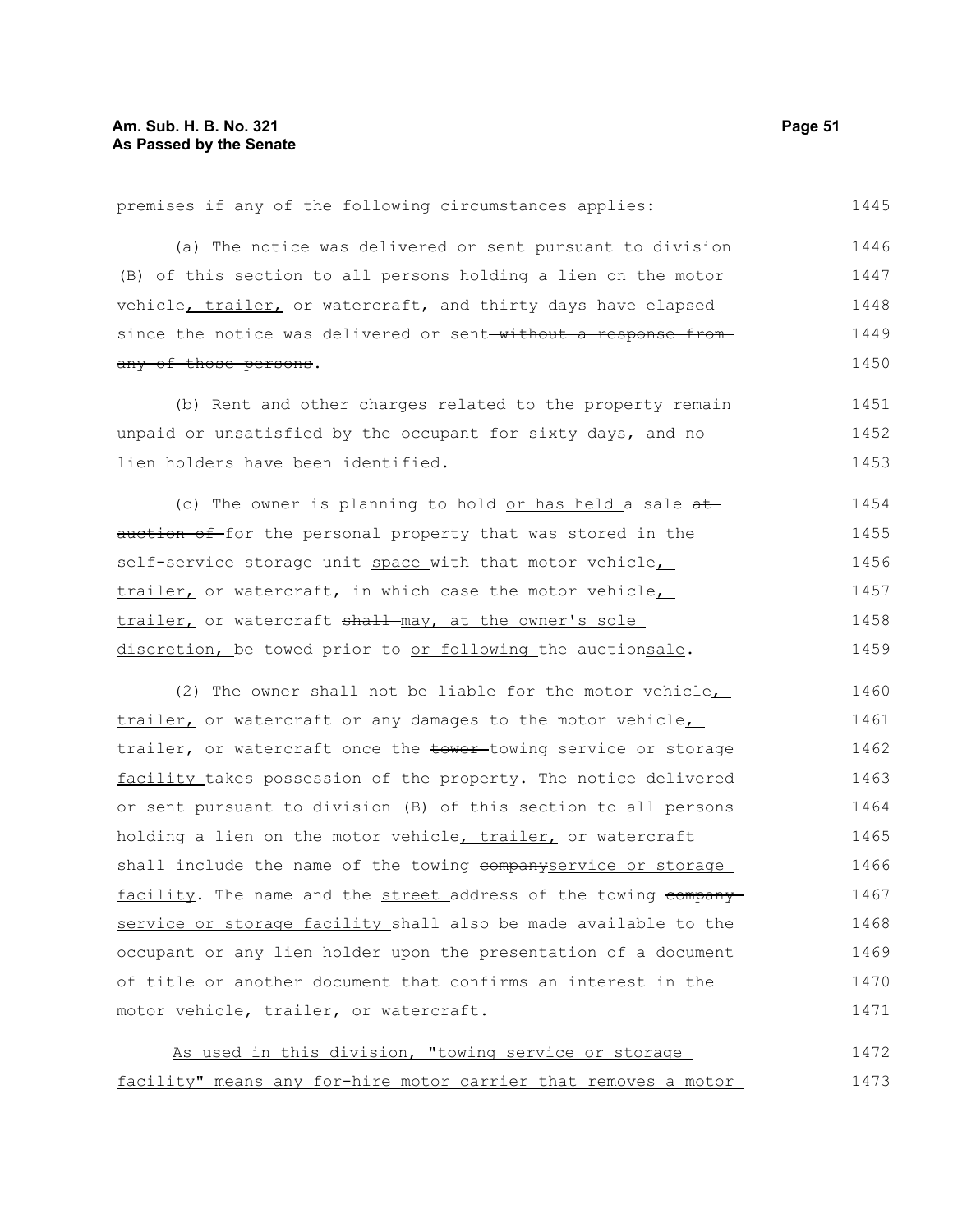| vehicle, trailer, or watercraft from a self-service storage      | 1474 |
|------------------------------------------------------------------|------|
| facility pursuant to this division and any place to which that   | 1475 |
| for-hire motor carrier delivers the motor vehicle, trailer, or   | 1476 |
| watercraft.                                                      | 1477 |
| (L) The owner may satisfy the owner's lien from the              | 1478 |
| proceeds of any sale held pursuant to this section, but shall    | 1479 |
| mail the balance, if any, by certified mail, or by first class   | 1480 |
| mail or private delivery service with a certificate or           | 1481 |
| verification of mailing, to the occupant at the occupant's last  | 1482 |
| known mailing address. If the balance is returned to the owner   | 1483 |
| after the owner mailed the balance by certified mail, first      | 1484 |
| class mail, or private delivery service to the occupant or if    | 1485 |
| the mailing address of the occupant is not known, the owner      | 1486 |
| shall hold the balance for two years after the date of the sale  | 1487 |
| for delivery on demand to the occupant or to any other person    | 1488 |
| who would have been entitled to possession of the personal       | 1489 |
| property. After the expiration of the two-year period, the       | 1490 |
| balance shall become unclaimed funds, as defined in division (B) | 1491 |
| of section 169.01 of the Revised Code, and shall be disposed of  | 1492 |
| pursuant to Chapter 169. of the Revised Code.                    | 1493 |
| (M) An owner may buy at any public sale held pursuant to         | 1494 |
| this section.                                                    | 1495 |
| (N) The rights provided by this section shall be in              | 1496 |
| addition to all other rights allowed by law to a creditor        | 1497 |
| against a debtor.                                                | 1498 |
| (0) (1) If the owner complies with the requirements for          | 1499 |
| sale under this section, the owner's liability to persons who    | 1500 |
| have an interest in the personal property sold is limited to the | 1501 |
| balance of the proceeds of the sale after the owner has          | 1502 |

satisfied the owner's lien.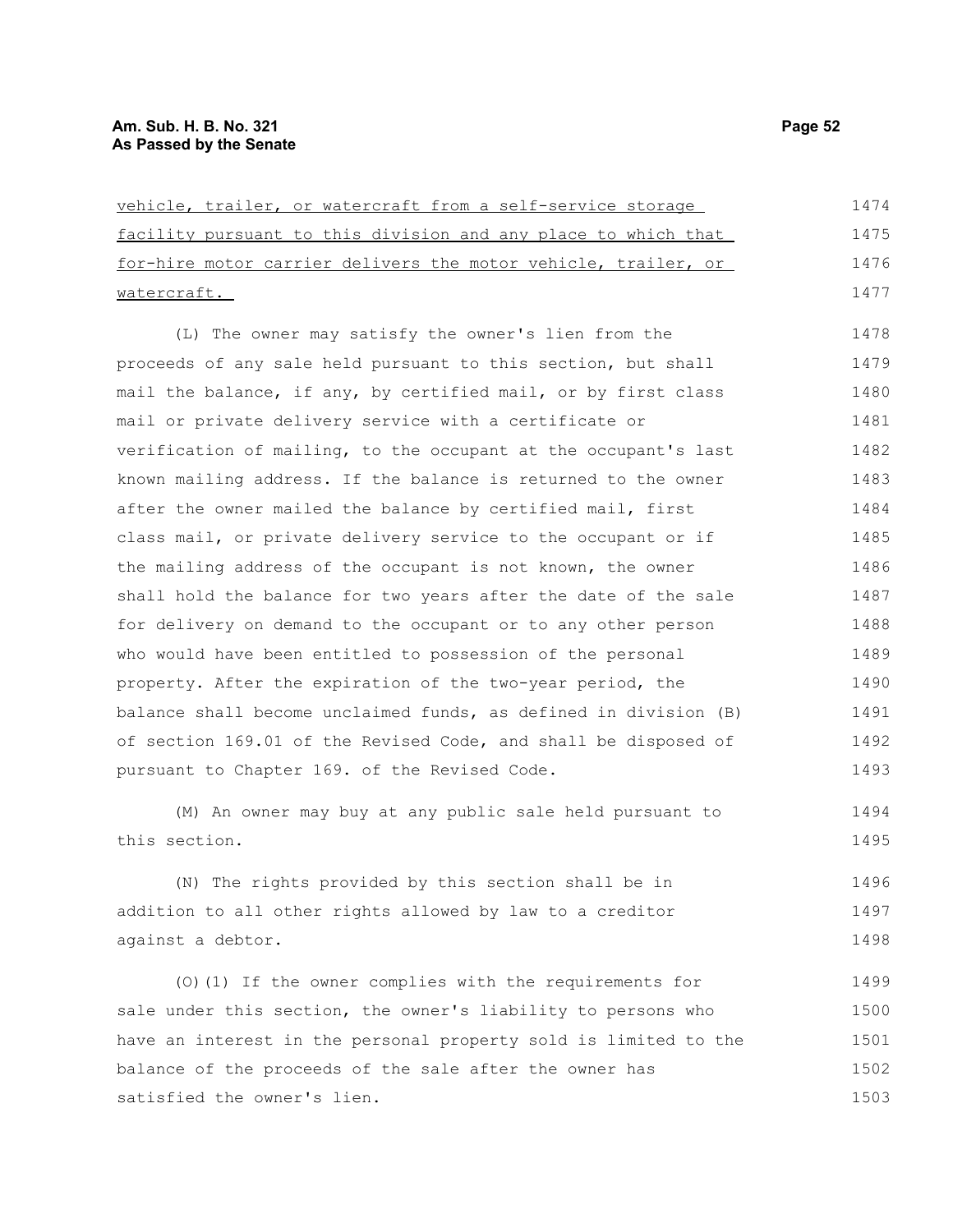## **Am. Sub. H. B. No. 321 Page 53 As Passed by the Senate**

| (2) The owner is liable for damages caused by the failure        | 1504 |
|------------------------------------------------------------------|------|
| to comply with the requirements for sale under this section and  | 1505 |
| is liable for conversion for willful violation of the            | 1506 |
| requirements for sale under this section.                        | 1507 |
| (P) If no person purchases the personal property at the          | 1508 |
| auction and if the owner has complied with this section, the     | 1509 |
| owner may do any of the following:                               | 1510 |
| (1) Advertise and sell the personal property pursuant to         | 1511 |
| divisions (F) to (0) of this section;                            | 1512 |
| (2) Sell the personal property at a private sale;                | 1513 |
| (3) Dispose of the personal property in any manner               | 1514 |
| considered appropriate by the owner including, but not limited   | 1515 |
| to, destroying the personal property.                            | 1516 |
| Section 2. That existing sections 4707.01, 4707.02,              | 1517 |
| 4707.021, 4707.04, 4707.05, 4707.06, 4707.07, 4707.073, 4707.08, | 1518 |
| 4707.091, 4707.10, 4707.11, 4707.12, 4707.14, 4707.15, 4707.151, | 1519 |
| 4707.16, 4707.171, 4707.18, 4707.19, 4707.20, 4707.21, 4707.22,  | 1520 |
| 4707.25, 5322.01, and 5322.03 of the Revised Code are hereby     | 1521 |
| repealed.                                                        | 1522 |
| Section 3. That sections 4707.071 and 4707.09 of the             | 1523 |
| Revised Code are hereby repealed.                                | 1524 |
| Section 4. A person that holds a valid special auctioneer        | 1525 |
| license issued under section 4707.071 of the Revised Code, as    | 1526 |
| that section existed prior to its repeal by H.B. of the          | 1527 |
| 134th General Assembly, may continue to operate under the        | 1528 |
| special auctioneer license until an application for an auction   | 1529 |
| firm license submitted to the Department of Agriculture is       | 1530 |
| approved or until twelve months after the effective date of this | 1531 |
| section has expired, whichever is earliest.                      | 1532 |